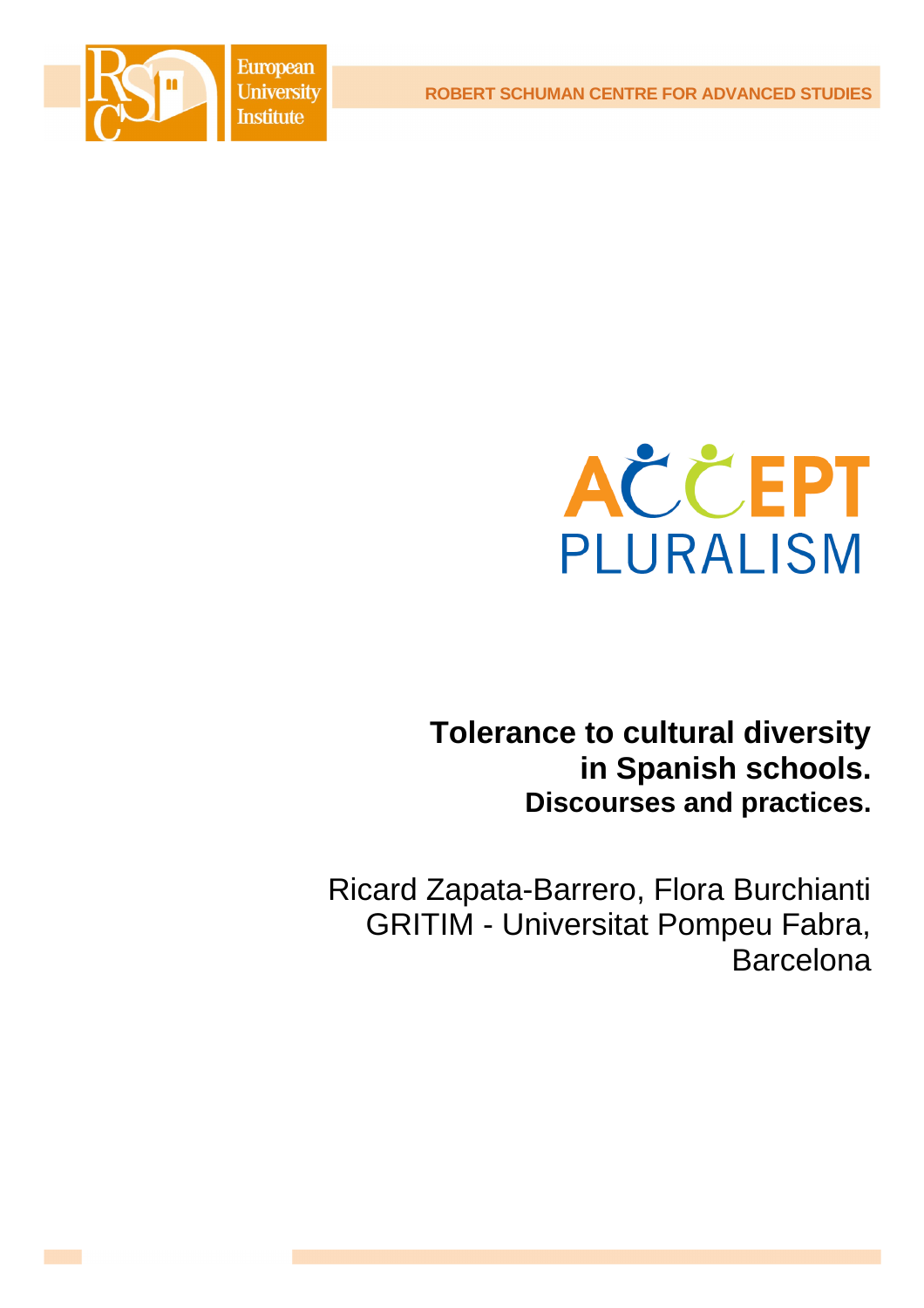



**Funded under Socio-economic Sciences & Humanities** 

# **Tolerance to cultural diversity in Spanish Schools. Discourses and practices.**

# **RICARD ZAPATA-BARRERO, FLORA BURCHIANTI**

**GRITIM UNIVERSITAT POMPEU FABRA, BARCELONA**



# **WP3 : National Case Studies of Challenges to Tolerance in School Life**

**D3.1 Final Country Report on Concepts and Practices of Tolerance Addressing Cultural Diversity in Schools.**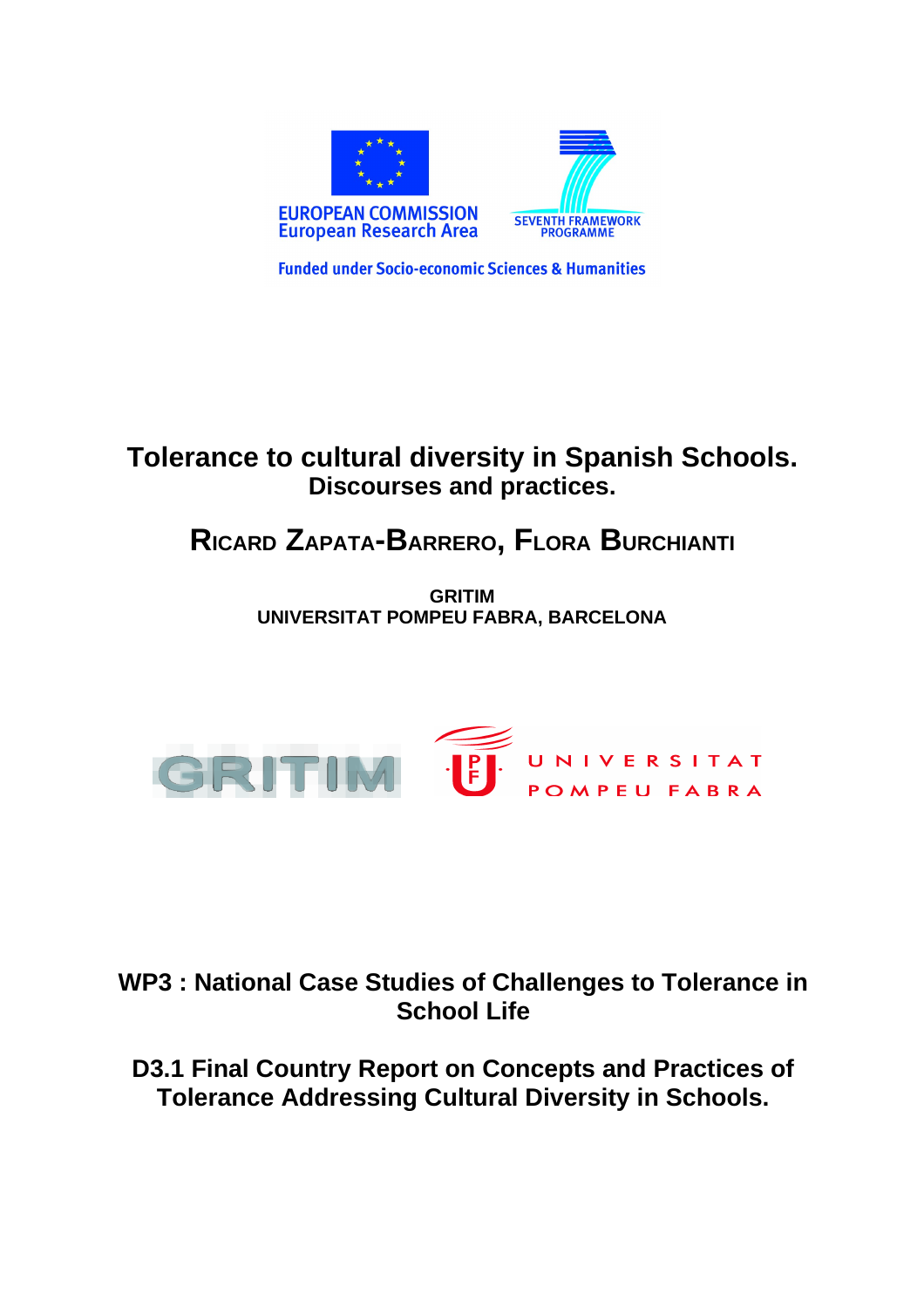### © 2011 Ricard Zapata-Barrero & Flora Burchianti

This text may be downloaded only for personal research purposes. Additional reproduction for other purposes, whether in hard copies or electronically, requires the consent of the author(s), editor(s). If cited or quoted, reference should be made to the full name of the author(s), editor(s), the title, the working paper, or other series, the year and the publisher.

> Published by the European University Institute Robert Schuman Centre for Advanced Studies ACCEPT PLURALISM 7th Framework Programme Project Via dei Roccettini 9 50014 San Domenico di Fiesole - Italy

> > www.accept-pluralism.eu www.eui.eu/RSCAS/

Available from the EUI institutional repository CADMUS cadmus.eui.eu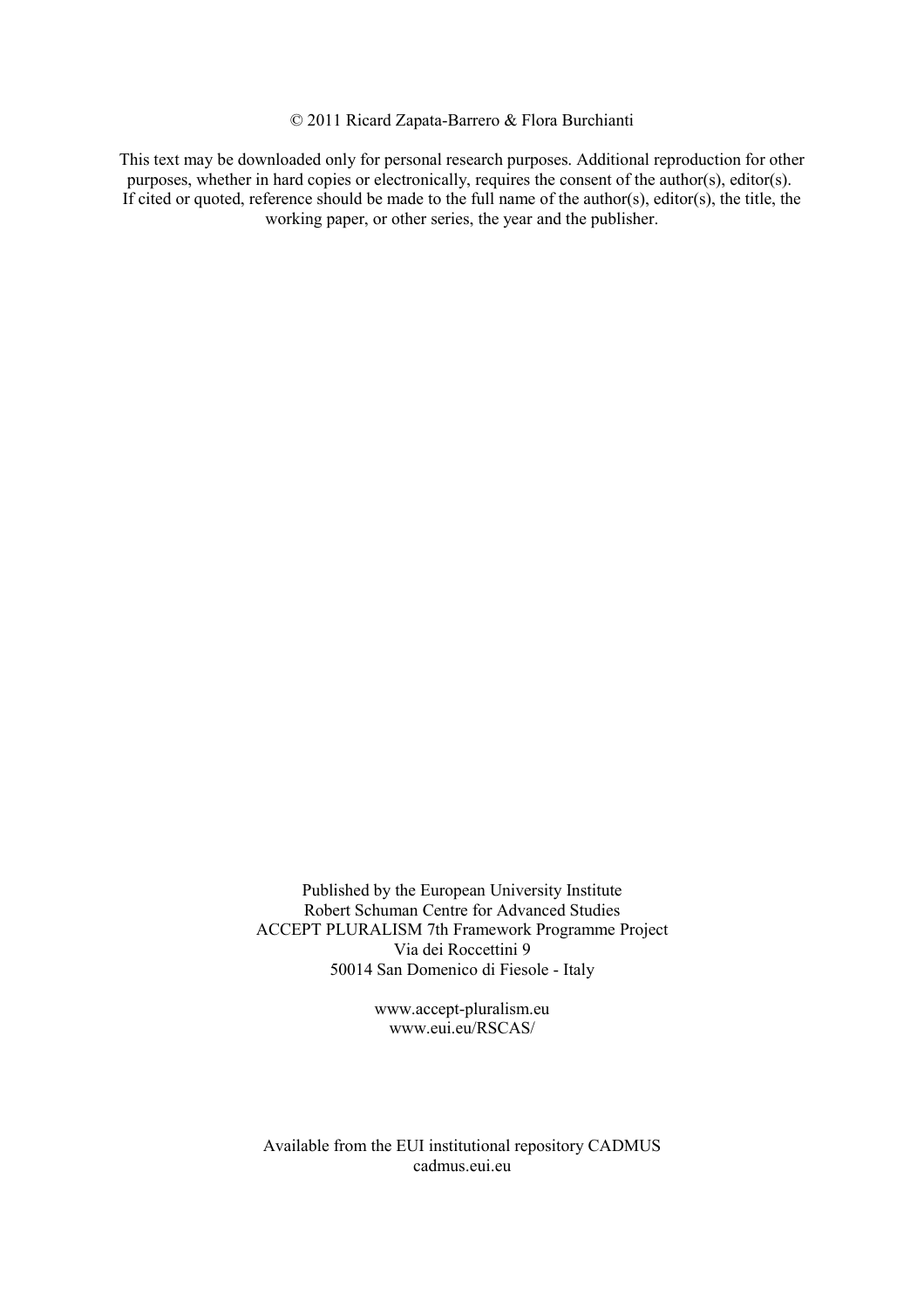## **Tolerance, Pluralism and Social Cohesion: Responding to the Challenges of the 21st Century in Europe (ACCEPT PLURALISM)**

**ACCEPT PLURALISM** is a Research Project, funded by the European Commission under the Seventh Framework Programme. The project aims to investigate whether European societies have become more or less tolerant during the past 20 years. In particular, the project aims to clarify: (a) how is tolerance defined conceptually, (b) how it is codified in norms, institutional arrangements, public policies but also social practices, (c) how tolerance can be measured and how the degree of tolerance of a society across time or of several countries at the same time can be compared (whose tolerance, who is tolerated, and what if degrees of tolerance vary with reference to different minority groups). The ACCEPT PLURALISM consortium reviews critically past empirical research and the scholarly theoretical literature on the topic, and conducts original empirical research on key events of national and European relevance that thematise different understandings and practices of tolerance. Bringing together empirical and theoretical findings, ACCEPT PLURALISM generates a State of the Art Report on Tolerance and Cultural Diversity in Europe targeting policy makers, NGOs and practitioners, a Handbook on Ideas of Tolerance and Cultural Diversity in Europe aimed to be used at upper high school level and with local/national policy makers, a Tolerance Indicators' Toolkit where qualitative and quantitative indicators may be used to score each country's performance on tolerating cultural diversity, and a book on Tolerance, Pluralism and Cultural Diversity in Europe, mainly aimed to an academic readership. The ACCEPT PLULARISM consortium is formed by 17 partner institutions covering 15 EU countries. The project is hosted by the Robert Schuman Centre for Advanced Studies and co-ordinated by Prof. Anna Triandafyllidou (anna.triandafyllidou@eui.eu).

The EUI and the RSCAS are not responsible for the opinion expressed by the author(s)

**GRITIM** – Grupo de Investigación Interdisciplinario sobre Inmigración, in English Interdisciplinary Research Group in Immigration (Universitat Pompeu Fabra, UPF) – is a multi-departmental group led by Professor Ricard Zapata-Barrero and made up of researchers from different disciplines interested in aspects of innovation in research and management of change processes arising from human mobility and immigration.

**Ricard Zapata-Barrero** is associate professor of political theory at the Department of Political and Social Sciences. His main lines of research deal with contemporary issues of liberal democracy in contexts of diversity, especially the relationship between democracy, citizenship and immigration. He is Director of the GRITIM (Interdisciplinary Research Group on Immigration) and the Master Programme on immigration management at UPF.

**Flora Burchianti** is post-doctoral researcher at GRITIM - Universitat Pompeu Fabra, for which she participates to the research project ACCEPT PLURALISM. She is also associate researcher of the Centre Emile Durkheim, Sciences Po Bordeaux, France. Her main research interests include social movements supporting immigrants locally and how immigration reshapes territorial belonging and citizenship in host countries.

**Contact details**:

Prof. Ricard Zapata-Barrero Universitat Pompeu Fabra, Department of Political and Social Sciences c/ Trias Fargas 25-27 08005 Barcelona, Spain Telf:  $+ 34935422256$ E-mail: [ricard.zapata@upf.edu](mailto:ricard.zapata@upf.edu) <http://www.upf.edu/gritim/> and<http://dcpis.upf.edu/~ricard-zapata/>

For more information on the Socio Economic Sciences and Humanities Programme in FP7 see: [http://ec.europa.eu/research/social-sciences/index\\_en.htm](http://ec.europa.eu/research/social-sciences/index_en.htm) [http://cordis.europa.eu/fp7/cooperation/socio-economic\\_en.html](http://cordis.europa.eu/fp7/cooperation/socio-economic_en.html)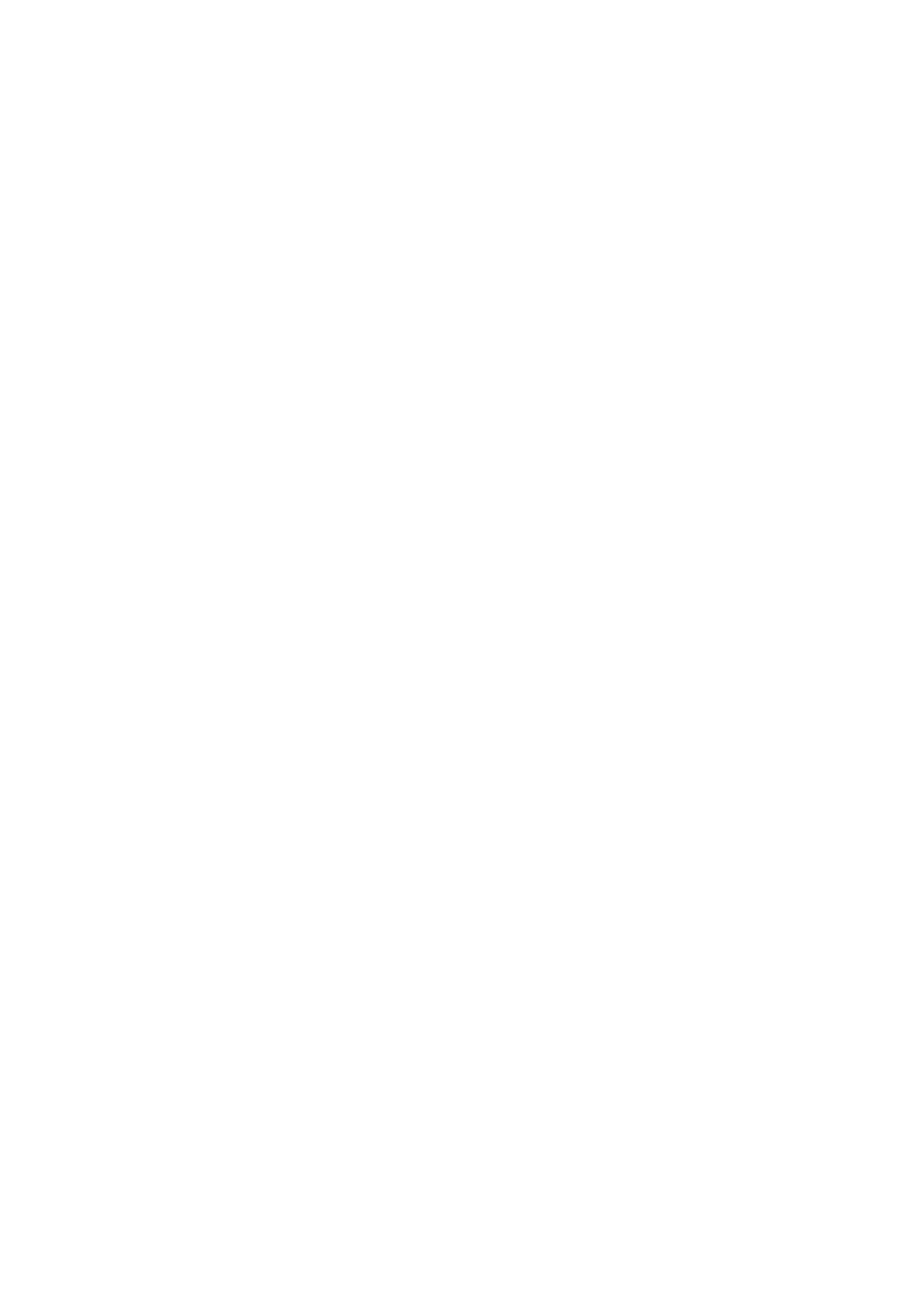# **Table of contents**

| 1. Cultural and religious diversity issues in the Spanish educational system 5                                                                                        |  |
|-----------------------------------------------------------------------------------------------------------------------------------------------------------------------|--|
|                                                                                                                                                                       |  |
|                                                                                                                                                                       |  |
|                                                                                                                                                                       |  |
| Diversity challenges for the educational system: Toward an intercultural education?<br>Persisting problems: religious pluralism and segregation dynamics at school. 9 |  |
|                                                                                                                                                                       |  |
|                                                                                                                                                                       |  |
| 3. Concentration and segregation of immigrant students at school: the role of publicly funded                                                                         |  |
| The concentration of immigrant students in Barcelona: the imbalance between public and private-                                                                       |  |
| Debating about the segregation of immigrant children at school: an analysis of the main topics.15                                                                     |  |
| Interest for children and families: ensuring school success, equal opportunities for immigrant                                                                        |  |
|                                                                                                                                                                       |  |
|                                                                                                                                                                       |  |
| Changing the structure of the education system to ensure equal acceptance of immigrants at school?                                                                    |  |
|                                                                                                                                                                       |  |
| Questions of tolerance embedded in individual conducts in relation to school-choice21                                                                                 |  |
| The structural component of intolerance: Limiting free-choice to ensure equal opportunities?22                                                                        |  |
| 4. Debates about the creation and implementation of the Education for citizenship (Educación                                                                          |  |
|                                                                                                                                                                       |  |
| Contextualisation of the creation of Education for Citizenship and Human Rights25                                                                                     |  |
|                                                                                                                                                                       |  |
|                                                                                                                                                                       |  |
|                                                                                                                                                                       |  |
| Cleavages-building process about the creation of Education for Citizenship28<br>The implementation of the law: from the political debate to the Courts30              |  |
| Teaching tolerance or teaching ideology? What Education for citizenship's debate reveals. 32                                                                          |  |
|                                                                                                                                                                       |  |
| Intolerance expressed through segregationist dynamics: examining individual and institutional                                                                         |  |
|                                                                                                                                                                       |  |
|                                                                                                                                                                       |  |
|                                                                                                                                                                       |  |
|                                                                                                                                                                       |  |
|                                                                                                                                                                       |  |
|                                                                                                                                                                       |  |
|                                                                                                                                                                       |  |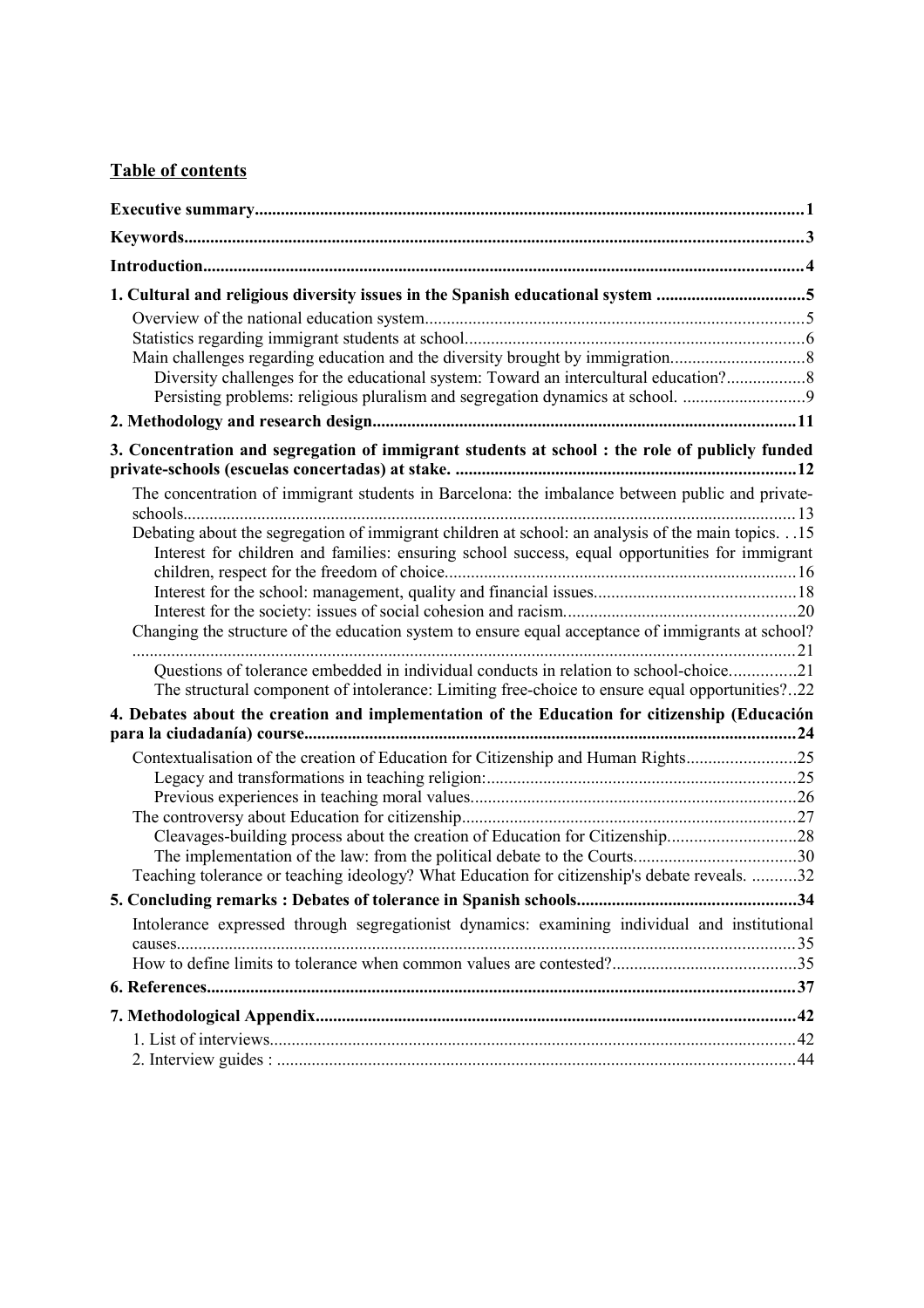## **Executive summary**

#### *Introduction*

Since the 1990s, the growing linguistic, cultural and religious diversity of the Spanish society coming from a raise in foreign immigration rates is challenging the national education system. The incorporation of immigrant children has a growing impact on the schooling system, due to the development of family reunification and increasingly with immigrants' children born in Spain. Between 2000 and 2010, the number of foreign students has be multiplied by more than seven. While in 2000, there were 2% foreign students they represent in 2010 9,5% of all students.

The schooling system is already characterized by it diversity, strongly decentralized to the Autonomous Communities and acknowledging the national and linguistic diversity of Spain. Another important characteristic of this system is the important place of the private-owned schools and of Catholicism. The reshaping of the schooling system after the democratic transition has challenged the hegemonic position of the Church in ensuring the education of children but representations of Spain's religious homogeneity still prevail in the schooling system. Though, the important public inversion in education since the late 1980s and the modernization of schooling standards has changed greatly the educational landscape. The inclusion of many immigrant students during the last ten years makes of the focus on education a good entry to study diversity challenges in Spain.

The educational community have manage to adapt quickly to the changes brought by immigration . Spain has been experiencing few debates in relation to the presentation of self and especially to religious dress code at school and the few controversies have been generally regulated from below, avoiding their politicization. The educational community progressive awareness of issues of cultural diversity at school has also led to the development of specific instruments like efficient temporary reception classes as well as to advanced intercultural education programmes. In spite of these transformation, there are still institutional resistance to the accommodation of immigrant children. Despite of its formal recognition, religious teaching other than Catholicism is confronted to many obstacles. In addition, the integration of immigrant students in a short amount of time has led to reinforce schooling segregation and "ghettoisation" which makes it one of the biggest challenge in relation with diversity in the schooling system.

#### *Focus*

This report explores the resistances and transformations of the educational system and the educational community when dealing with diversity. We contextualize in section 1 the incorporation of immigrant students by providing general data on the educational system and statistical data on immigrant at school, and then we outline the main challenges that the "new" diversity introduced by foreign immigrants has brought to Spanish schools. After having presented the research methodology in section 2, the core of the report is devoted to the exploration of two particular challenges. Firstly, we focus on the educational system itself and how it is affecting the acceptance and incorporation of immigrant children (section 3). Dynamics of concentration and segregation have been reinforced with the increase in the incorporation of immigrant children at school, especially in the major cities. We highlight the different explanatory rationales - taking the metropolitan area of Barcelona as an illustrative case study - and show how diversity issues are fuelling long-lasting tensions within the educational community. Section 4 is devoted to the debate that emerged before, during and after the design and implementation of a subject called "Education for citizenship" (*Educación para la ciudadanía* or EfC) in school curriculum, which aim was to acknowledge the new cultural and religious diversity in the society and at school and to prevent possible conflicts deriving from it. This subject has raised a strong opposition from Catholic organisations to what they perceived as an attempt of the State and pro-secularism organizations to indoctrinate students. Finally, the report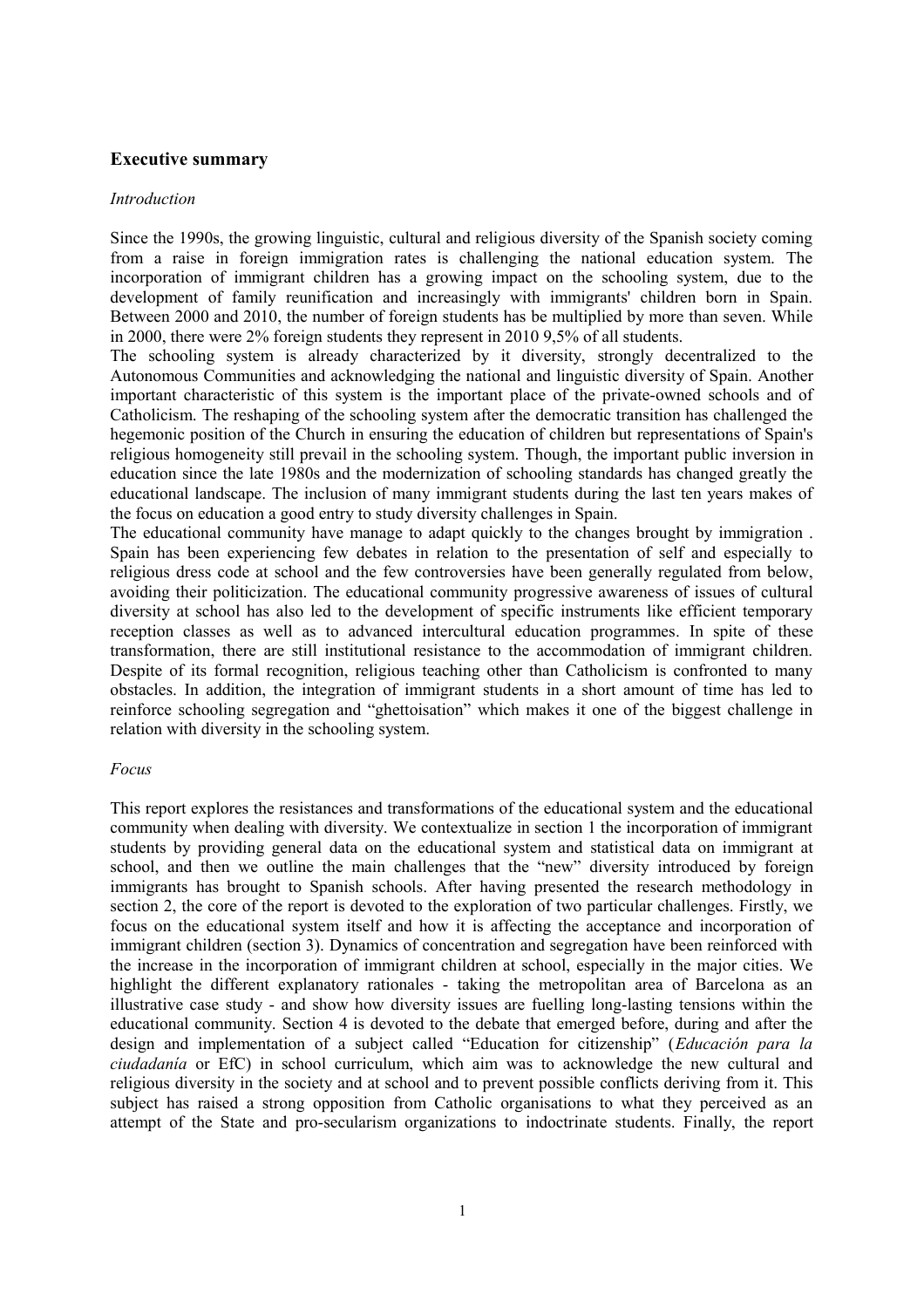outlines the main findings of both cases study and how the concept of tolerance is embodied in these debates.

### *Methodology and data collection*

This report is based on desk research as well as on qualitative semi-structured interviews.

The desk research has been conducted between December 2010 and March 2011. It consisted of an analysis of newspaper materials and on the collection of administrative, statistical, and civil society documents on the two case studies investigated. Two different newspapers analysis has been made: one the debate about the concentration of immigrant children at school and especially referring to inequalities in the integration of these children in public and private schools (2001-2011, 4 Spanish and Catalan journals), the second on the debate about the creation and implementation of Education for Citizenship as a compulsory subject at school (2004-2011, 3 Spanish newspapers).

In addition, 10 semi-structured interviews have been carried out with key actors involved in both case studies, in view of collecting discourses, statements and rationales on the challenges studied.

For case study 1, we interviewed academics specialized on segregation and cultural diversity at school, and representatives of the public administration, private-schools and trade-union of the metropolitan area of Barcelona. For case study 2, we interviewed academics, actors of the civil society who had advocated for the creation of Education for citizenship and representative of the main opponent to the subject.

The interview guides and the list of interviewees can be found in the appendix of this report.

### *Findings*

#### - On schooling segregation and concentration

Schooling segregation is the result of intertwining socio-territorial, political and cultural factors. It has acquired a special relevance in the ultimate years in Spain with the integration of many immigrant students at school, challenging the principle of equal educational opportunities and the promotion of diversity. The incorporation of immigrants reveals a structural tendency which was already affecting lower-class natives, but it makes it more "visible" and renews the public awareness about schooling inequalities, given the development of diversity policies. The debate about what should be done to prevent the concentration of (lower-class) immigrant children in few schools is mobilising the educational community as a whole. We account for the diversity of positions in the field and emphasize on the statements which raise concerns in terms of tolerance and acceptance toward cultural and religious diversity.

We identify three main topics related to immigrant concentration and schooling segregation. The first one is the safeguard of the interest of the children and their family. Concentration is perceived as a threat for students achievement which reinforce native flight strategies and is said to undermine equal opportunities of immigrant children. But the interest of family in choosing the right school for their children is also opposed to restrictive policies. Other topic is the interest of the schools. The opposition between public and private schools is structuring the debate, even if there is a wide diversity of practices inside the same public or private network of schools. Financial issues and strategies to ensure the good reputation of the school are the key elements of language in that topic. Last, we have identified discourses referring to the interest for the society as a whole and especially the interest in promoting real diversity at school. In these discourses, school should be perceived as a mirror of the society: fighting segregation and promoting diversity is seen as a way to strengthen social cohesion and fight racism.

If socio-economic questions are of crucial importance in this debate, this situation raises also specific normative issues in terms of cultural and religious diversity in the educational system. We highlight that the structure of the Spanish educational system is creating fewer opportunities for immigrant students. This is problematic both in terms of accommodation of immigrants in the country, and also from a normative point of view when considering that a segregated schooling-system does not reflect the existing diversity in the society.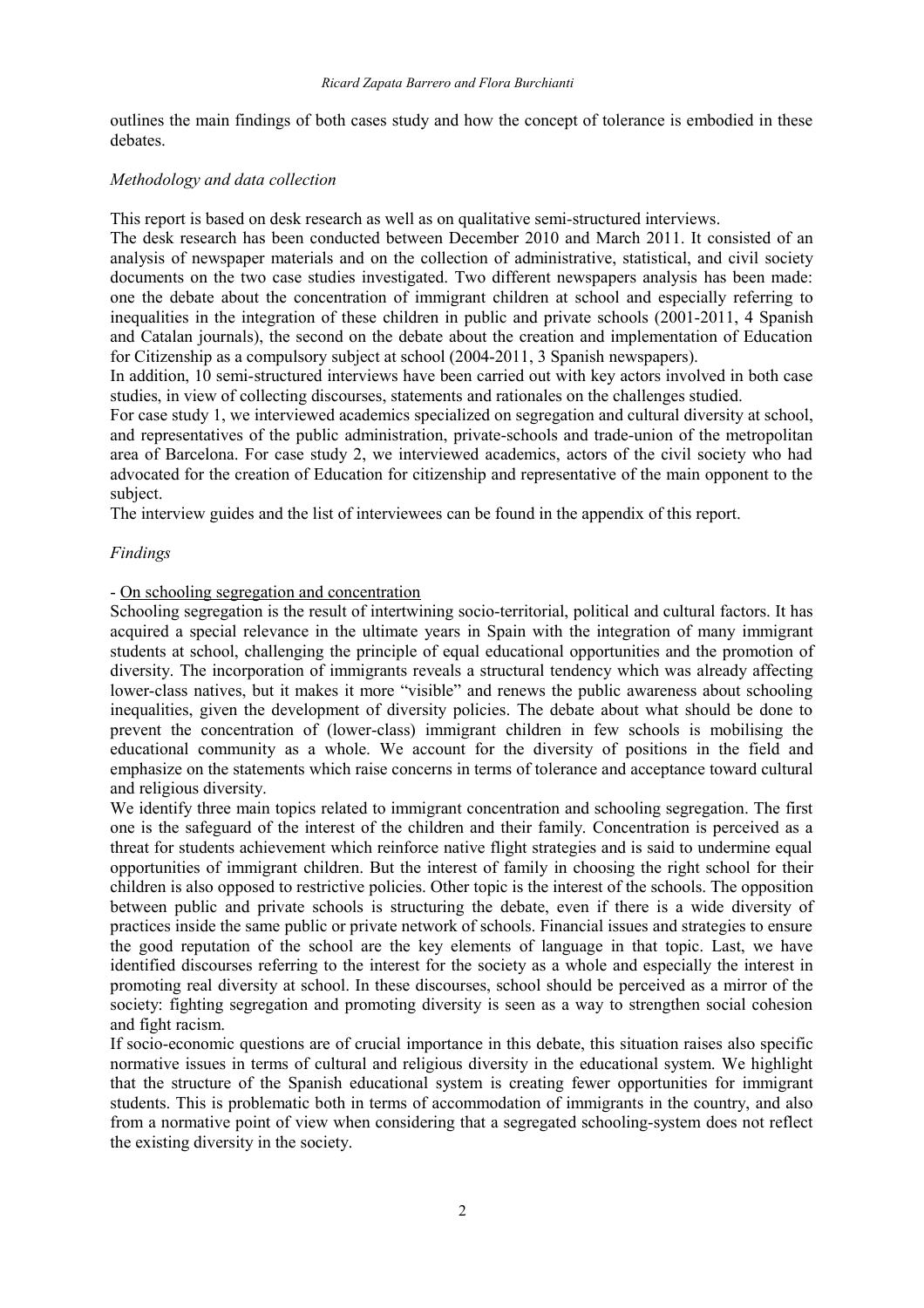### - On "Education for citizenship"

The creation in 2006 of a new course named "Education for citizenship and Human rights" (*Educacion para la ciudadanía y los derechos humanos*) has triggered not only debates about the curriculum and its content, but has raised a wide societal and political debate in Spain directly related to Spanish identity. It has opposed the Church and conservative organisations to the socialist government, organizations in favour of school secularization and organizations promoting intercultural diversity at schools. This debate has been active and fierce thorough the years 2004-2009 and the protests have occupied the social, political and judicial fields, until the Supreme Court and the daily practices softened the confrontation.

The debate about how to strengthen tolerance in an increasingly diverse society which motivated the creation of the subject has given way to arguments about which public values and virtues could be taught to children, and who should be in charge of teaching these values. Other topics have been conveyed in the debate such as conceptions of what is tolerable or should be accepted as normal in terms of sexuality or in terms of models of families. In this debate, the place of religion and more specifically the relation between the Catholic Church and the State remained largely unsolved. To which extend the State is able to define and teach common and public values is thus the important question at stake here. Detractors of the course on 'Education for Citizenship' argued that ethics and morality are not a matter of the State whereas its supporters and instigators argued that it is desirable to define common values that are or should be shared by all, independently of their culture, ideology or religion. Interestingly these values have not been contested by cultural minorities but by the Church and related groups which are part of the cultural majority.

The debate around EfC confronted thus two irreconcilable positions about the respective roles of the State and the families to educate children with their own provision in values. The intensity of the debate cannot be explained only by a strong politicization and rivalry between the conservative opposition and the socialist government. We show that the cleavage is deeper and questions the different resources of the Spanish society for reaching cohesion.

#### *Concluding remarks*

Discourse analysis on the two cases study has brought us to examine embedded dimensions of (in)tolerance in debates about diversity at school. The findings of the first case study refer to the dimension of who is entitled to tolerate or not diversity and thus, who is able to change situations of non-acceptance of immigrant students. The findings of the second case explore another dimension which is about the core values and principles which allow to establish the limits of what can be tolerated or not in a society. School segregation case shows that situation of intolerance come partially from individual motivations to avoid what is perceived as a threat for the achievement of children. But there are also political mechanisms which fuel the exclusion of immigrant students. Laissez-faire policy is thus the main source of the increasing schooling segregation in Spain. The debate on *Education for citizenship* is a very different contribution to a reflection on the link between tolerance and diversity. In link with issues of tolerance and acceptance, what the focus on the debate about EfC highlights is the co-existence in the Spanish society of two different institutions, the liberal-democratic state and the Catholic Church, based on two different reference frameworks. The debate about the limits of the public and the private spheres is relevant to an analysis of the definition of what has to be tolerated and accepted in European societies. This case show that in Spain, there is not a shared vision of what are the common values of the society. This disagreement prevents from defining the limits of tolerance to cultural and religious diversity in the country and makes of this question a constant source of politicization.

## **Keywords**

Tolerance, Cultural diversity, Immigrant students, Educational system, Concentration/segregation at school, Education for citizenship.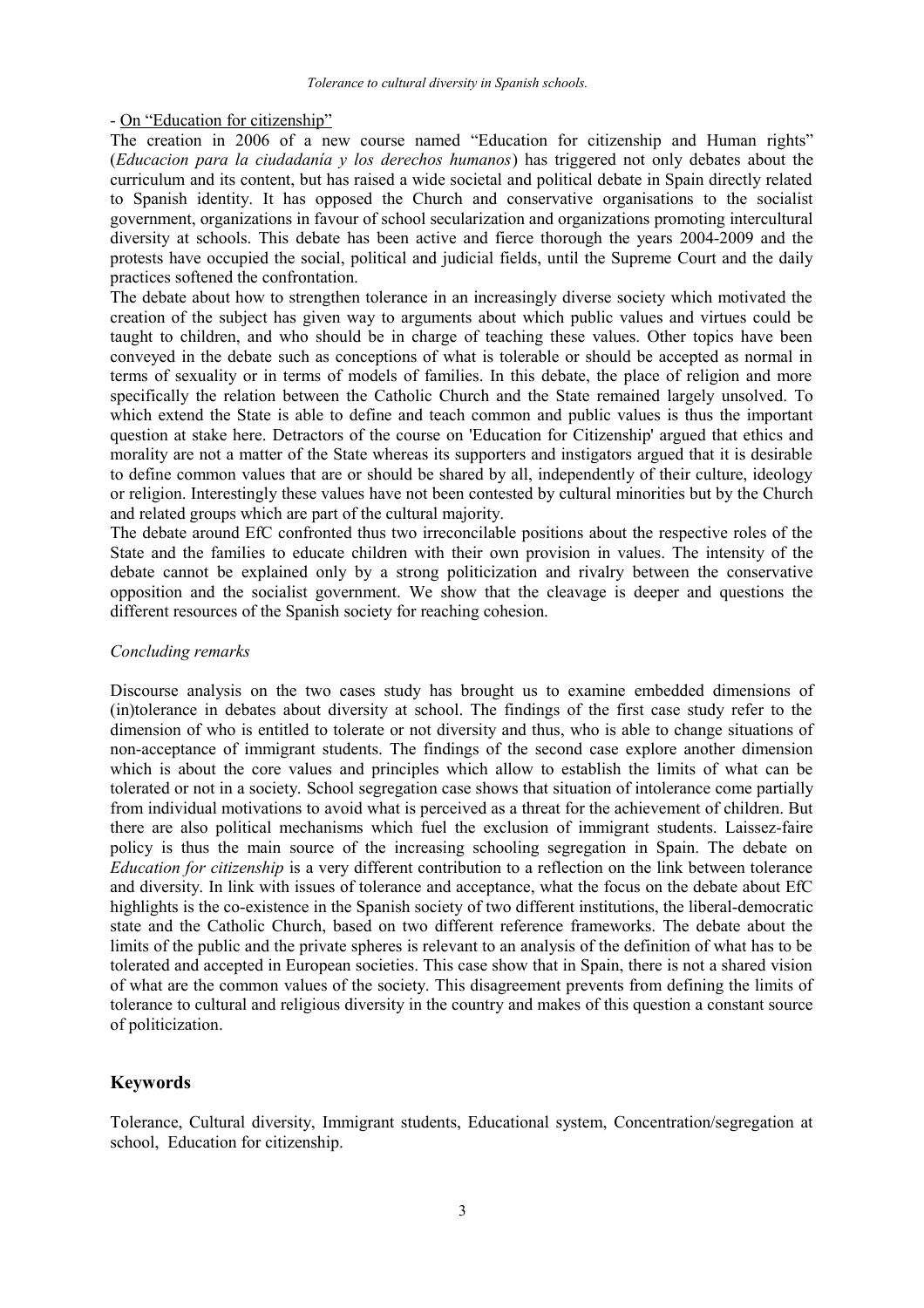### **Introduction**

Education is of crucial importance to ensure social cohesion and progress in a given society. Many scholars have shown how the design of the educational system and the content of the curriculum are of a tremendous importance to build what Anderson called the "imagined communities" (Anderson, 1991) and in the diffusion and maintenance of national identity. Since the 1990s, the growing linguistic, cultural and religious diversity of the Spanish society coming from a raise in foreign immigration rates is challenging the national education system.

Firstly, it raises a structural challenge for the Spanish education system which is characterized by an important diversity acknowledging territorial and minority nations' autonomy. This decentralized system has had to face crucial choices in incorporating immigrant students with different linguistic, cultural and religious backgrounds. The "new" diversity introduced by immigration has been often perceived as a threat for the already existing cultural and linguistic diversity (Zapata Barrero, Garcès Mascareñas 2011). In addition, the incorporation of immigrant students has affected differently schools and territories leading to an obvious inequality in their distribution. This imbalance is questioning the capacity of the decentralized schooling system in ensuring two constitutional principles: freedom of education and equal opportunities for all.

Secondly, diversity raises a challenge for the school curriculum. In spite of Spain's territorial and national diversity regarding education policies, the country is also characterized by a strong self-perception of its religious homogeneity (Dietz, 2007). The historical legacy of the domination of the Catholic church on education and the moral formation of the population, the continuities in the institutional interrelations between the State and the Church, even after the transition period (1978-1981) which has reduced subsequently the political role of the latter, have a tremendous influence on the education system. Religious homogeneity is significant in the curriculum, where almost the totality of children opting for religion are taught Catholicism, and in the management of private and publicly funded private schools, more than 20% of all students in compulsory education being enrolled in catholic-ruled schools (Escuelas catolicas, 2011). This self-perceived homogeneity is a second challenge when it comes to the integration of immigrant children with other religious backgrounds.

This report explores the resistances and transformations of the educational system when dealing with diversity. We will contextualize in section 1 the incorporation of immigrant students by providing general data on the educational system and statistical data, and then outlining the main challenges that the "new" diversity introduced by foreign immigrants has brought to Spanish schools. After having presented the research methodology in section 2, the core of the report will be devoted to the exploration of two particular challenges. Firstly, we will focus on the educational system itself and how this institutional arrangement is affecting the acceptance and incorporation of immigrant children (section 3). Phenomena of concentration and of segregation have been reinforced in the schooling system, especially in the major cities. We will thus highlight the different explanatory rationales - taking the metropolitan area of Barcelona as an illustrative case study - and show how diversity issues are fuelling long-lasting tensions within the educational community. Section 4 will be devoted to the debate that emerged before, during and after the design and implementation of a subject called "Education for citizenship" (*Educación para la ciudadanía* or EfC) in school curriculum, which aim was to acknowledge the new cultural and religious diversity in the society and at school and to prevent possible conflicts deriving from it. This subject has raised a strong opposition from Catholic organisations to what they perceived as an attempt of the State and pro-secularism organizations to indoctrinate students. Finally, the last section will present some concluding remarks related to the debates of tolerance in Spanish schools.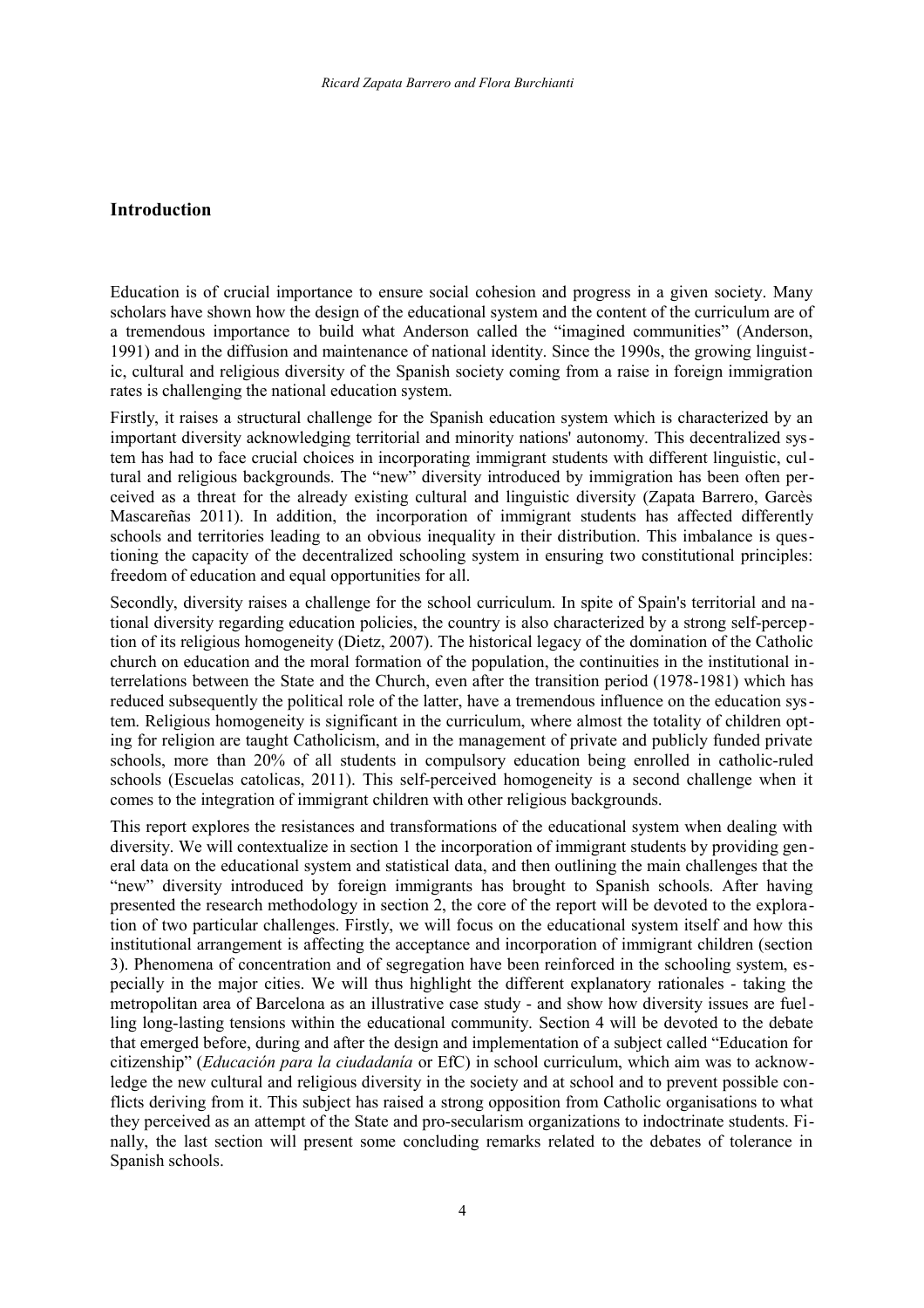## **1. Cultural and religious diversity issues in the Spanish educational system .**

#### *Overview of the national education system*

The contemporary Spanish education system has been developed along with the democratic transition period (1978-1982) and the adoption of the Constitution of 1978 which ends Franco's forty years dictatorship era. During the pre-democratic era, the education was at the service of the regime, strongly centralised at State level and delegated in great part to the administration of the Catholic Church. Catholicism and Spanish nationalism were the two pillars of the education delivered to the students (Zapata Barrero, Garcès Mascareñas, 2011). With the democratic transition, the priority of the new government was to de-monopolize education from the Catholic Church and to empower the Autonomous level in education matters, in order to recognize the multi-national diversity of the Spanish State  $(Zapata-Barrero, 2010)^{1}$  $(Zapata-Barrero, 2010)^{1}$  $(Zapata-Barrero, 2010)^{1}$ .

Concerning the first challenge, the educative role of the Church, the choice was made to safeguard its prominent place while guaranteeing religious freedom and building a non-confessional public education. The Spanish State signed agreements with the Holy See in 1979 which safeguarded the right to be taught religion at school, either private-owned or state-owned. During the years 1978-1985 two very different systems co-exist: public-schools, based on free and non-confessional education, and private-schools, confessional in their vast majority, with no public subvention and, therefore, expensive and designed for upper class families only. In 1985, the "Organic law on the right to education" (*Ley orgánica del derecho a la educación* or LODE)[2](#page-10-1) , opened the way to the current system by creating a third model in-between private-public dichotomy: the so-called system of "*concertadas"* (statesubsidized) schools. This created the possibility for private-owned schools to pass agreements with the State. In that case, the State subsidize the school in exchange of several obligations: the enrolment of students with low fares and, since 2006, the gratuity of education, obligations to follow the curriculum defined by State and Autonomous communities governments in the respect of the autonomy of the school, no-right to discriminate in function of the beliefs of children, equal admission procedures with public-schools. Most of the private schools passed agreement with the State and now, State subsidized schools represent the vast majority of private-owned schools. The proportion of students going to concertadas-schools is stable but slightly increasing in the last years. They enrol around 30% of all students in 2010 while those going to entirely private schools represent 2% of all students. The share of private-owned schools is especially strong in the metropolitan regions of Madrid and Barcelona, as well as in the Basque country, where they enrol more than 50% of students. The fact is that the two-thirds (around 65%<sup>[3](#page-10-2)</sup>) of private-schools are catholic schools. The imbalance between the immigrants enrolled in public and *concertadas*-schools and their concentration in determined public-schools is an important source of debate in Spain (Carbonell, 2005; Ponce Solé, 2007) and will be studied in particular in this report.

The second challenge for the democratic education system was to decentralise the majority of the competencies to the Autonomous governments. After the centralised francoist era, one can no longer talk about a single Spanish education system, but rather about at least three different systems (in Cata-lonia, the Basque Country and the rest of Spain<sup>[4](#page-10-3)</sup>), with an important political and financial autonomy

<span id="page-10-0"></span><sup>1</sup> The introduction will be based in great part on this article

<span id="page-10-1"></span><sup>2</sup> Ley orgánica 8/1985, de 3 de julio, Reguladora del Derecho a la Educación.

<span id="page-10-2"></span><sup>3</sup> Escuelas católicas (FERE, EyG), *La enseñanza en los centros educativos católicos. Estadística curso 09-10*. [Available at: [http://www.escuelascatolicas.es/estadistica/Paginas/DatosEstadisticos.aspx\]](http://www.escuelascatolicas.es/estadistica/Paginas/DatosEstadisticos.aspx)

<span id="page-10-3"></span><sup>4</sup> The majority of Autonomous Communities have a monolingual education system but Catalonia and Basque country have different models. In Catalonia, the whole education is made in Catalan, except for the hours dedicated to teach Spanish language, but it is expected that students be able to use both languages at the end of compulsory education. In Basque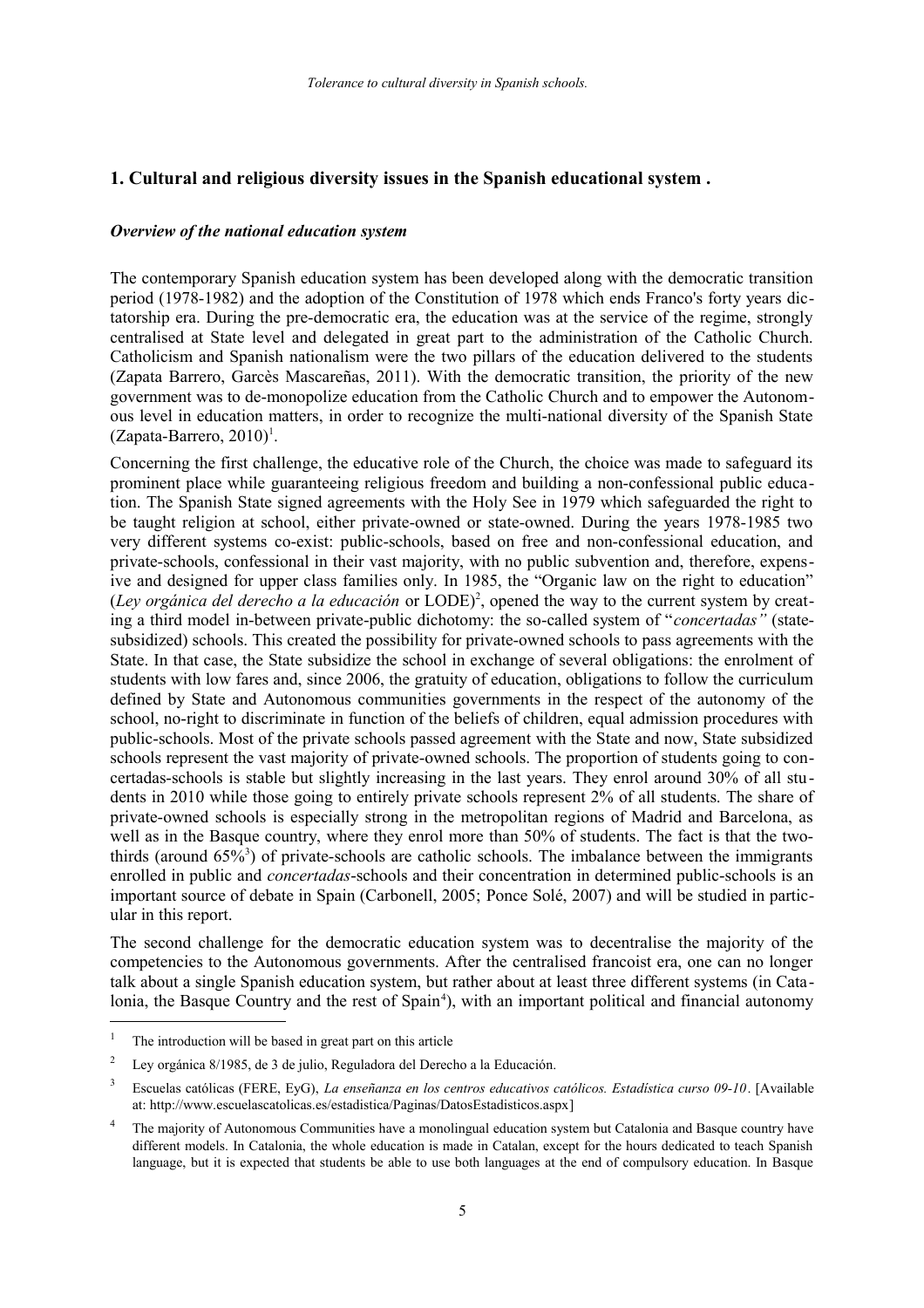(Zapata-Barrero, 2011). In 2004, 94% of Education budget belonged to Autonomous governments. This participates from a general movement of transfer from the central State to the Autonomous governments since the 1978 Constitution. In Autonomous Communities corresponding to "minority nations" (Catalonia, Basque country and Galicia) the issue of the language has been of crucial importance since the transfer of competencies on education has provided the possibility to develop immersion or bilingual education programs.

It was only in 1990 when the Organic Law on the *Ordenación general del sistema educativo*  $(LOGSE)^5$  $(LOGSE)^5$  was voted that school became mandatory until the age of 16 as it is in the vast majority of European countries. Education until the age of 6 is not mandatory in Spain but Autonomous Communities and the State have to provide gratuity for schooling children between 3 and 6.

To complete this overview of the educational system, let us examine briefly statistical data highlighting the presence of immigrant children at school.

#### *Statistics regarding immigrant students at school.*

The number of foreign students have increased greatly since the beginning of the years 2000, along with the increase in the immigration flows coming to Spain : it has been multiplied by 7.5 between 1999-2000 and 2009-2010 academic years (Graph 1).





Source: Spanish Ministry of Education and Science,Data for the school-year 2010-2011.

The average proportion of foreign students at State level is 9.5% when they only represented 2% of all students in 2000<sup>[6](#page-11-1)</sup>. However there are important inequalities in the repartition between Autonomous Communities, which range from 2,5% for Ceuta to 15,9% for Rioja and the Balearic Islands (Graph 2). Catalonia and Madrid come after with respectively 13,1% and 13,6%, and are the firsts in absolute terms.

Country, children and parents have to choose between different systems with different volumes of teaching hours in Castillian and Euskara. Other communities also have implemented in the ultimate years linguistic models based on bilinguism (Galicia) or on a mix of bilingual and immersion models (Valencian Community and Balearic Islands).

<span id="page-11-0"></span><sup>5</sup> Ley 1/1990 de 3 de Octubre de Ordenación General del Sistema Educativo (LOGSE).

<span id="page-11-1"></span><sup>6</sup> Ministerio de Educacion y Ciencia (2011), *Evolución y situación actual de la presencia del alumnado extranjero en el sistema educativo español (2000-2011)*, Madrid: Ministerio de Educacion.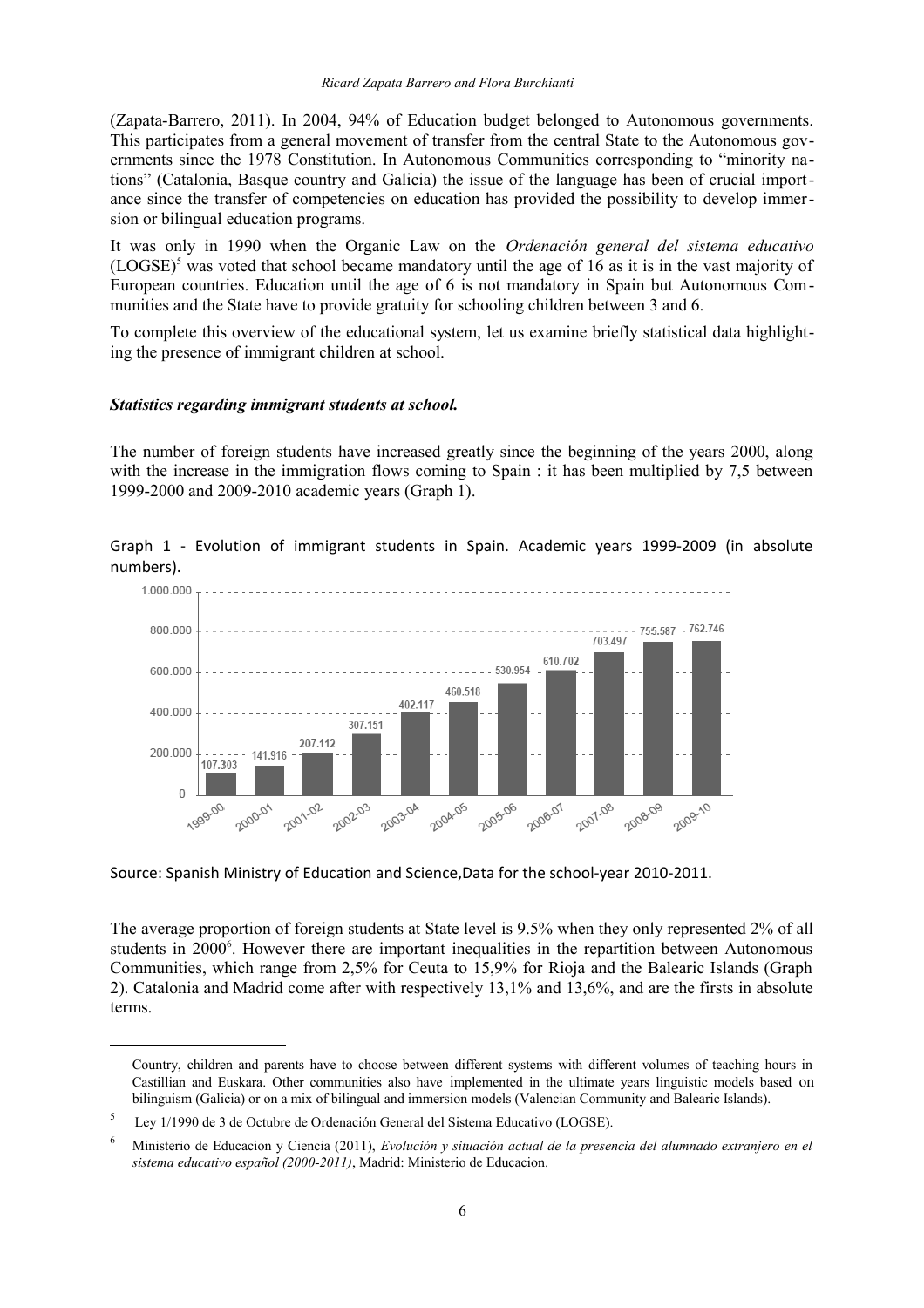

Graph 2 - Proportion of foreign students on the total of students in the Autonomous Communities of Spain (2009-2010).

Source: Spanish Ministry of Education and Science, 2011[7](#page-12-0)

As for the origins of foreign students, more than 42,6% come from Spanish-speaking countries (Latin-America), 28,5% come from the European Union, 21,9% from Africa and 5,6% come from Asia. This distribution is very important as the mastering of the Spanish language makes a difference in terms of school success and in the type of policy instruments implemented to integrate them at school. One of the main features concerning statistics on the enrolment of foreign students is the disparity between private or *concertadas* and public-schools. This has been one of the first distinctive points identified by public administrations and scholars (Alegre Canosa, 2005; Carbonell, 2005; Valiente, 2009).

At State level, whereas public-schools enrol 67,6% of all students, the percentage is higher for the foreign population, reaching 82% in 2008-2009. Hector Cebolla, researcher in sociology of education in Madrid, states that the difference between the two proportions is far more important when we consider major cities (Madrid and Barcelona) where the private sector is more developed than in the rest of Spain<sup>[8](#page-12-1)</sup>. Foreigners and private-schools are present in greater proportion, and this has led to an enforcement in the segregation and therefore in the concentration of immigrant students in a few public-schools. For example, in Madrid community, while public-schools receive 54 per cent of all students, they enrol 76,7 per cent of immigrant children. In the city of Barcelona, only 39,1 per cent of students go to a public school for the compulsory education period but 77,7% of immigrant children<sup>[9](#page-12-2)</sup>. When it comes to special attention to new immigrant students, the imbalance between public and private-schools is also evident. Special instruments as "reception classes" (*aulas de acogida*), have been implemented in very different proportions in public and private schools (La Vanguardia, 13

<span id="page-12-0"></span><sup>7</sup> Ministerio de Educación y Ciencia (2011), *Las cifras de la educación en España. Estadísticas e indicadores. Edición 2011*, Madrid : Ministerio de Educación.

<span id="page-12-1"></span><sup>8</sup> Personal interview with Hector Cebolla.

<span id="page-12-2"></span><sup>9</sup> Sources: Ministerio de Educación y Ciencia, 2011; Consorci d'Educació de Barcelona Generalitat de Catalunya-Ajuntament de Barcelona, 2010.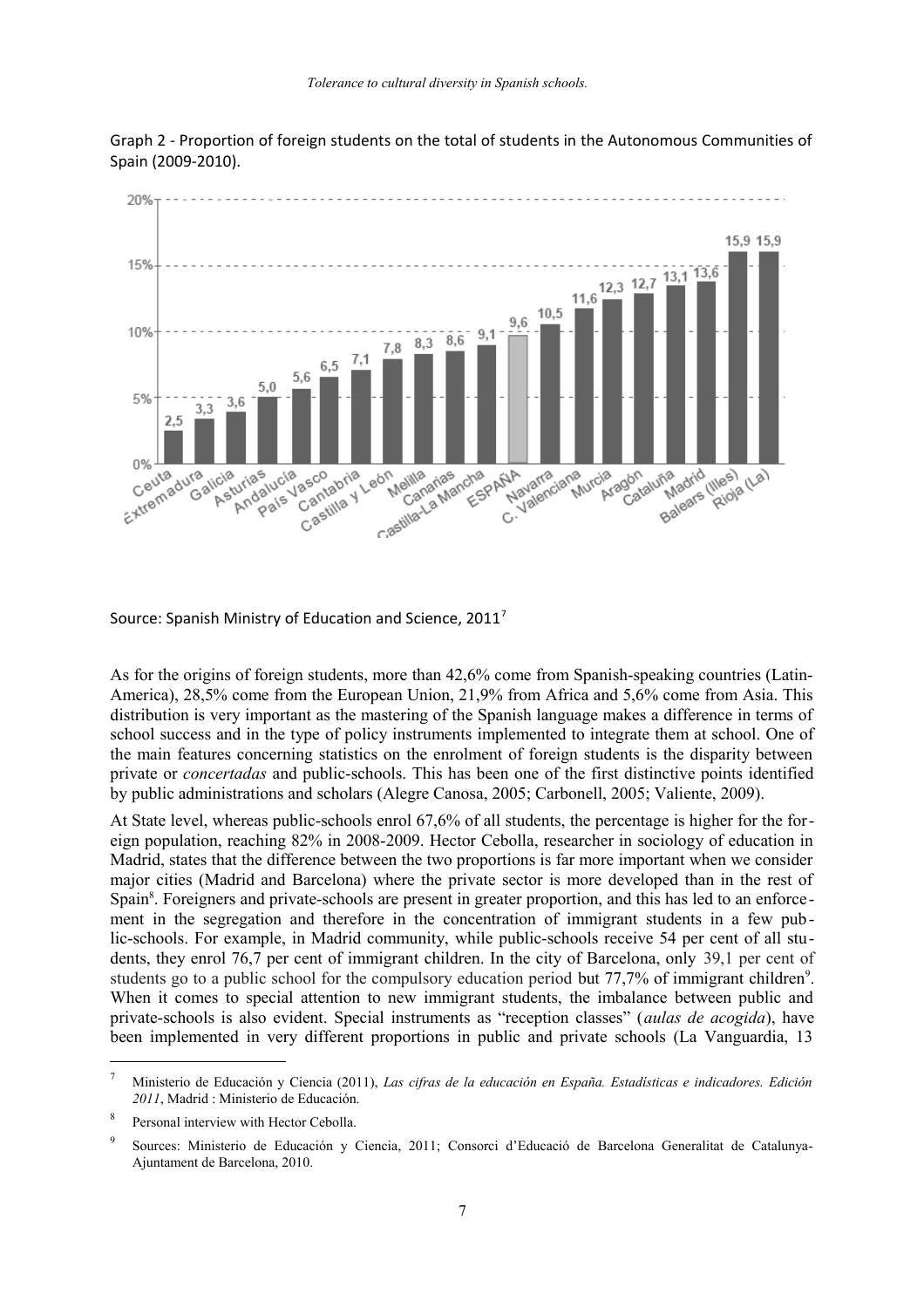September 2004). In addition, as the Ombudsman for Catalonia underlines, dynamic enrolment of newly arrived immigrant students is enforcing school segregation by concentrating openings only in the least desired – and public – schools (Sindic de Greuges, 2008). Among other sources of segrega tion, this difference is the source of one of the main debate in Spain, which we will explore in more details in this report.

There are no official statistics available on the religious diversity at school but according to a report published by the major Muslim organisation "Union of Islamic Communities of Spain" (*Unión de Comunidades Islámicas de España* or UCIDE[10](#page-13-0)) examining the 2008-2009 academic year, 149.366 students are willing to take classes in Islamic education, of which 53.117 were Spanish and 96.249 of other nationality. According to this report, Catalonia is the first Autonomous Community of reception of Muslim students, followed by Andalusia and the Autonomous Community of Valence<sup>[11.](#page-13-1)</sup>

After identifying important challenges through statistical data, lets us now turn to a more qualitative dimension.

### *Main challenges regarding education and the diversity brought by immigration.*

Since the 1990s, several challenges regarding education have been highlighted by policy documents and the academic literature. Taking into account the challenges mentioned in the introduction, in this section we will present more accurately the two case studies. For both case studies, we will ask similar key-questions: Firstly, how the integration of immigrant children has been challenging educational policy, and secondly which are the persisting problems identified by policy-makers and scholars in relation with diversity issues at school.

### *Diversity challenges for the educational system: Toward an intercultural education?*

Immigrant children have equal access with nationals to compulsory and non-compulsory education. In spite of that, there are diversity challenges for the educational system: firstly, the issue of the inclusion of newly-arrived children with special needs, especially in terms of language teaching; secondly, the issue of religion's teaching; and, thirdly, the development of an intercultural education which would seek, among other aims, to prevent indirect discrimination of children with a different cultural background, and would foster cultural and religious tolerance.

As for the dimension of inclusion, many are the debates between education experts in Spain in order to determine if it is better to build specific policies or to integrate them in the ordinary system. Unlike what had been done with the creation of a specific – and segregated –system enrolling Spanish gypsies in "bridge schools" before the 1990s (Garetta Bochaca, 2006), the integration of immigrant students at school is being done in the ordinary system. With the arrival of immigrant children, but also with a greater concern for disabled children, specific systems aiming at "students with special education needs" were created in the 1990s. This did not entail a parallel system nor did it prioritize the integration in ordinary schools. Specific programmes essentially aimed at delivering additional hours of language teaching to immigrants along with the transmission of codes of conduct. Autonomous Communities designed so-called "reception plans" to attend new immigrant students at school. Today, compensatory programmes are promoted with the creation and the increase in the number of so-called "reception classes" (*Aulas de acogida*) which are conceived as temporary systems located within ordinary schools and providing a specific support in determined areas (principally in terms of language

<span id="page-13-0"></span><sup>&</sup>lt;sup>10</sup> UCIDE has been created in 1980 and recognized by the State in 1991. It integrates the Islamic Commission of Spain which is the only interlocutor of the State for matters related to Islam.

<span id="page-13-1"></span><sup>&</sup>lt;sup>11</sup> UCIDE, "Estudio demográfico de la población musulmana" cited by El País, 13 September 2009.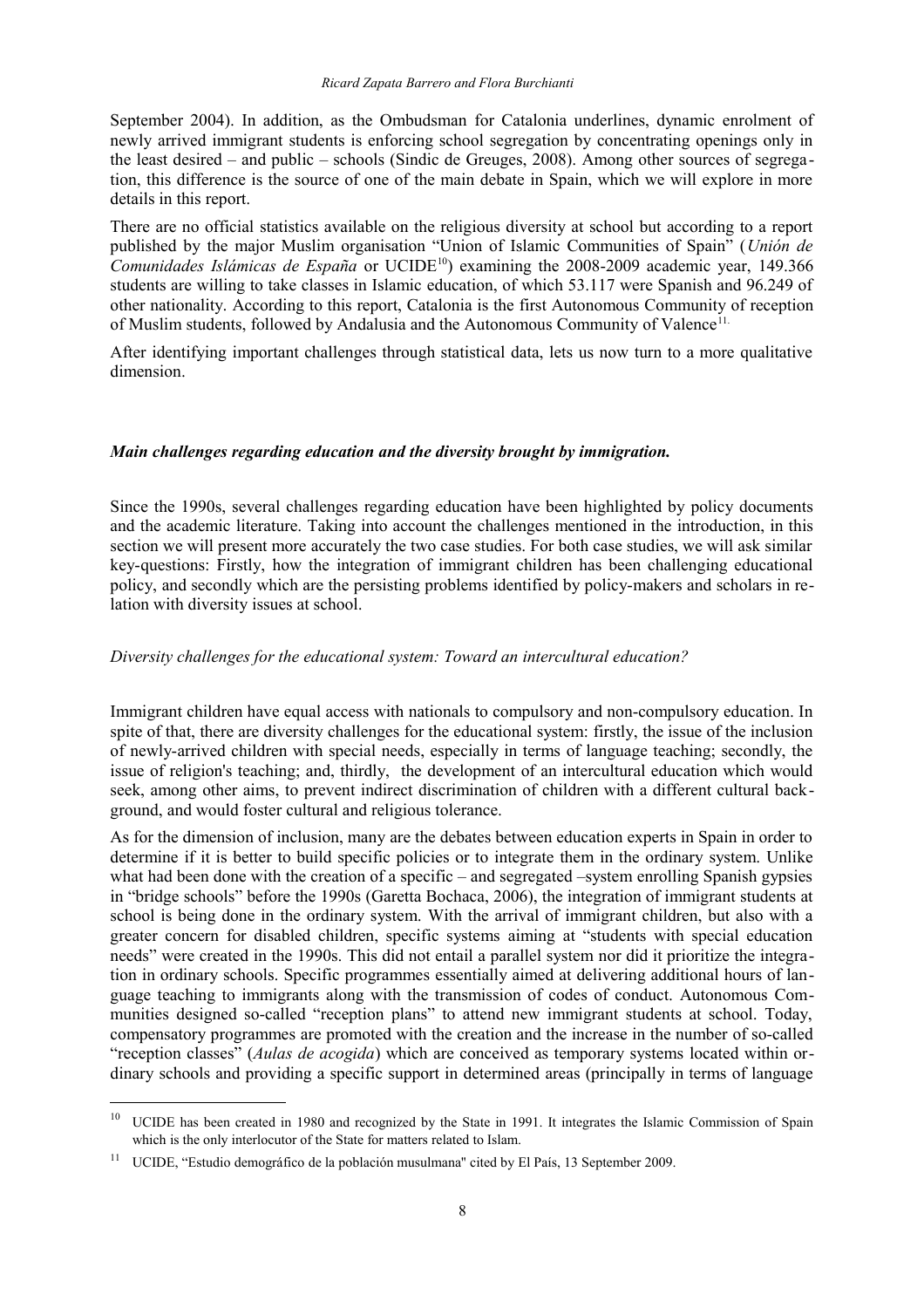skills)<sup>[12](#page-14-0)</sup>. These reception classes are created either in public and *concertadas*-schools in function of the proportion of immigrant newcomers in the neighbourhood and at school (more than 10% are needed). Although the educational community in general supports the reception classes and considers they have positive outcomes for immigrant children integration, this system does not substitute a more comprehensive policy. As the third edition of the Migrant integration policy index (MIPEX III) points out: "there are very few systematic legal entitlements for all students, parents, and teachers" in supporting newcomers with different needs (Huddleston, Niessen et al., 2011, p.185). The instruments implemented are still quite disparate and in the ultimate years, with the decrease in immigration rates, Autonomous communities have reduced the funds dedicated to this policy.

Apart from specific instruments, the promotion of diversity at school encountered a great interest from the educational community since the 1990s (Essomba, 1999; Aguado and Malik, 2001). This has essentially been a bottom-up movement. Teachers, textbook authors and editors, and social workers have been the first to exchange about the transformation of their practices in the sense of a greater consideration of diversity at school. This concern for intercultural education has progressively formed part of the integration plans for immigrants designed at the Autonomous Communities level as well as in re plans designed from Education departments (Garreta, 2006). Every educational Law since the Organic Law for the Quality of Education of 2002 reminds the principle of an equal right to education between foreign and native children and establishes measures to develop intercultural education. But despite this explicit concern and despite the richness of local experimentations at school-level, there are still few programmes promoting a two-way integration process by teaching languages and cultures of the parents' country of origin. In addition, there are still very few teachers with an immigrant background in Spanish schools (Huddleston, Niessen et al., 2011, p.185). The main systematic effort in fostering intercultural education is certainly the introduction of a new subject in the curriculum, named Education for citizenship and Human Rights, which became mandatory at primary and secondary levels in 2009. One of the rationales at the origin of its creation was to take into account the growing cultural diversity brought by immigrants in the society and at school. In 2004, this governmental project sparked off a wave of protest from a great number of catholic and conservative organizations and revealed deep cleavages about values teaching and the respective roles of the State and the families, the public and the private sphere, in the education of children. This is the main justification of selecting this case for discussion of tolerance and diversity in Spanish schools.

#### *Persisting problems: religious pluralism and segregation dynamics at school.*

Despite the efforts put on building interculturality at school, two main issues are challenging the integration of immigrant students: religious diversity and socio-territorial inequalities.

As other European countries, Spain has experienced debates regarding religious dress-code at school. However, the use of the Muslim headscarf has not been a controversial issue in public schools as it has been in several other European countries such as France (Kastoryano, 2006). No specific law or policies regulate this issue and this question has hardly been at the forefront of the political debate. When conflicts break out between a school and a student wearing headscarf, the right to education has always prevailed on the norms of the school. But in practice, the girls have always been transferred to another school in the same city. This has been the case for one of the first cases in 2002, when a 13 year old girl had been forbidden to wear the Muslim headscarf by the council of a catholic *concertada*school. Madrid's education council had ordered her readmission in the same school but, in front of the opposition of religious teachers, she had been finally transferred to a public school (El País, 17 February 2002). Lately in April 2010, another similar case, this time in a public-school of the metropolitan area of Madrid, has also led to the transfer of the girl to another school (*El País*, 20 April 2010). Other conflicts related to the Catholic religion, are revolving around the presence of crucifix in

<span id="page-14-0"></span><sup>&</sup>lt;sup>12</sup> Due to the lack of legal definition of these reception classes, their actual design is fairly different from school to another. Since 2008, the number of these *Aula de acogida* is declining, due to the fall in the number of new incorporation of immigrant children.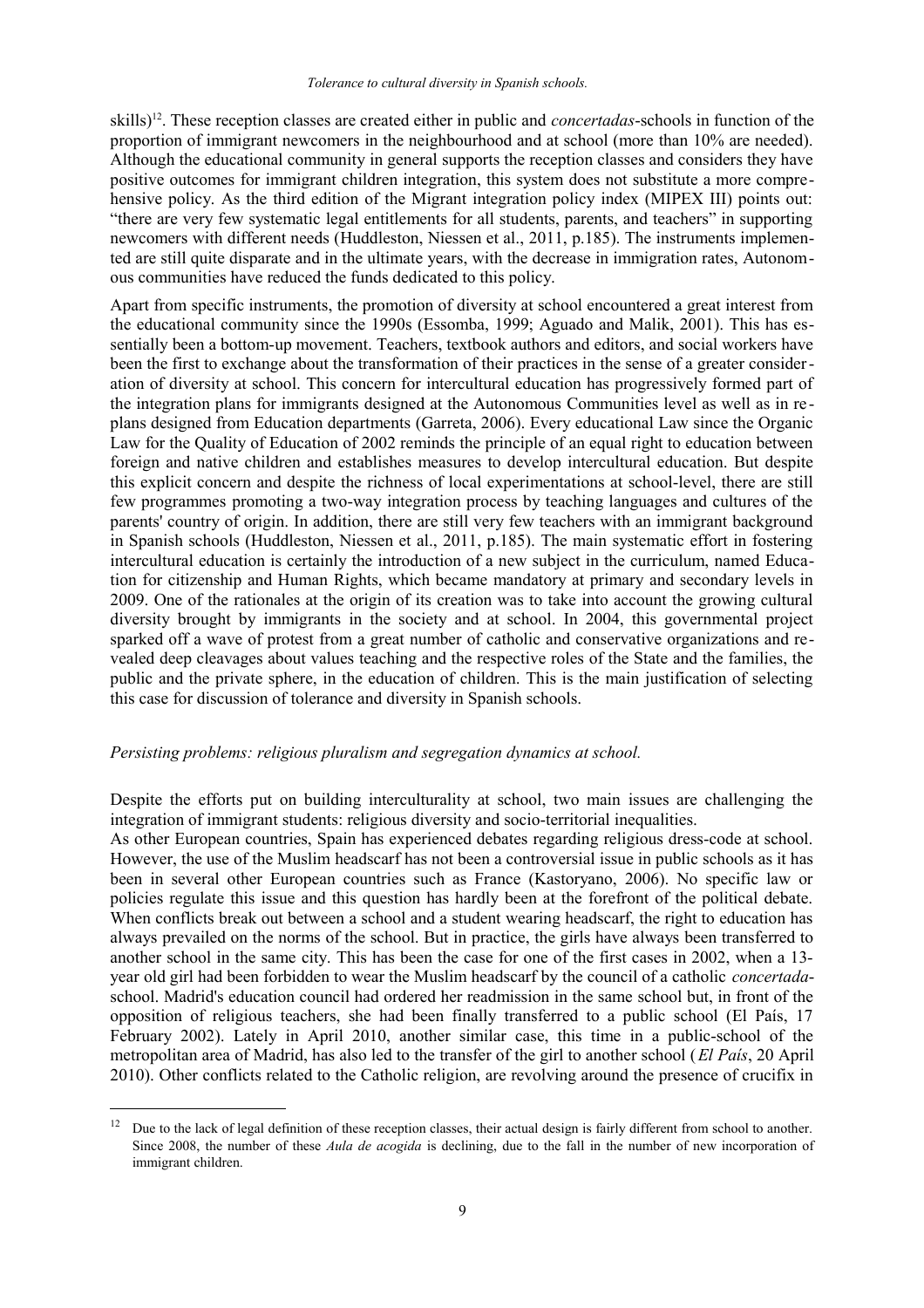public schools. When a controversy emerged in 2007 about the presence of crucifixes in a publicschool, the need of tolerance for religious signs in public spaces has been asserted by the Council of Education of the Autonomous Community of Castilla y León (Zapata-Barrero, 2011, p.78). However, the controversy reappeared after November 2009 with the European Court of Justice's sentence on the presence of crucifix in Italian public schools<sup>[13](#page-15-0)</sup> and with the intention expressed by the Spanish Prime Minister one month later – soon disclaimed – to integrate this decision in the reform of the Organic Law on Religious Liberty in 2010 (*El País*, 24 June 2010).

The most important debate referring to religious diversity at school is not on issues of presentation of self but refers to the structural lack of teachers of religion in comparison with the total number of students demanding specific religious education (Dietz, 2007). 1992 Agreements with the Muslim, Protestant and Jewish communities recognized the right to teach these religions at school, as it was the case for Catholicism. But governmental statistics on religious education at school evidence the scarce number of students effectively learning a minority religion. Less than 1% of primary schools students and 0.1 % of secondary education students have chosen to be taught a minority religion, Islam being chosen first in primary schools and Protestantism being chosen first in secondary schools [14](#page-15-1). We can hypothesise that these numbers are related to the immigration flows, which are very recent in Spain. This means that the proportion of immigrant children born in Spain remains low at school, but they should undoubtedly rise in the next years. But here a new problem arises, related to sources of information, since there are no public statistics on so-called "second generation" students. The State is obliged by law since 2004 to provide funding for religious teachers of Catholicism, Islam, Protestantism and Judaism, if more than 10 students of a school ask for it. But this is still scarcely applied. For example, the State and the Islamic Comission of Spain, the representative organisation of Muslims, agreed on the need of 314 teachers of Islam in public-schools in 2008, while there were only 46 of them in exercise in 2009-2010 (US Department of State, 2010). The same situation exists in the Autonmous Communities with full power on education<sup>[15](#page-15-2)</sup>. The reasons of the quasi-absence of teachers of religions other than Catholicism can be explained as well by the lack of commitment of the State to respect agreements passed with minority religions as by the lack of formation of these religious teachers. On the other hand, Muslim and Protestant parents often give up on doing an official petition to ask for Islamic or Protestant education when they see that there are no such teachers appointed in their sector, which lowers the statistics. Resistance to hire new teachers of religion other than Catholicism can be also explained by financial reasons for the State, which is financing already the salary of around 15.000 professors of Catholicism. But the main argument put forward by the State and AC governments is the one of the qualification. 1992 State-religions Agreements establish that the representative organisations of minority religions are the ones which appoint and propose to the State the professors of religion. These professors have to be in possession of a Spanish superior diploma in Education, must have training in Spanish Law and be fluent in Spanish. According to the State and Autonomous governments, few applications comply really with these prerequisites to be a teacher and justify thus the impossibility to provide religious education in equality to all students (*idem*, 2010).

The persisting difficulties to solve this problem are one illustrative picture of Spain's lack of opportunities for immigrants regarding religious diversity at school (Dietz, 2007). This can be seen also in the scarce number of non-catholic confessional schools, although the right to open such schools forms part also of the 1992 Agreements. Nowadays, there are only two protestant, one Jewish and no Muslim high-school in the whole Spanish territory.

Apart from these issues in relation with the integration of religious minorities, the main persisting problem in terms of the diversification of the schooling-system refers to schooling inequalities and se-

<span id="page-15-0"></span><sup>&</sup>lt;sup>13</sup> European Court of Human Rights, Case of Lautsi and others vs. Italy, Application n° 30814/06, Judgment of 3 November 2009, Strasburg.

<span id="page-15-1"></span><sup>14</sup> Estadística de la Enseñanza en España niveles no universitarios. Curso 2008-09. Oficina de Estadística del Ministerio de Educación, 2010.

<span id="page-15-2"></span><sup>15</sup> In Spain, AC are responsible of religious education with the exception of Andalucía, Aragón, the Basque Country, Las Canarias, Cantabria, and La Rioja, and the two autonomous cities of Ceuta and Melilla. In these cases this competency remains of the State.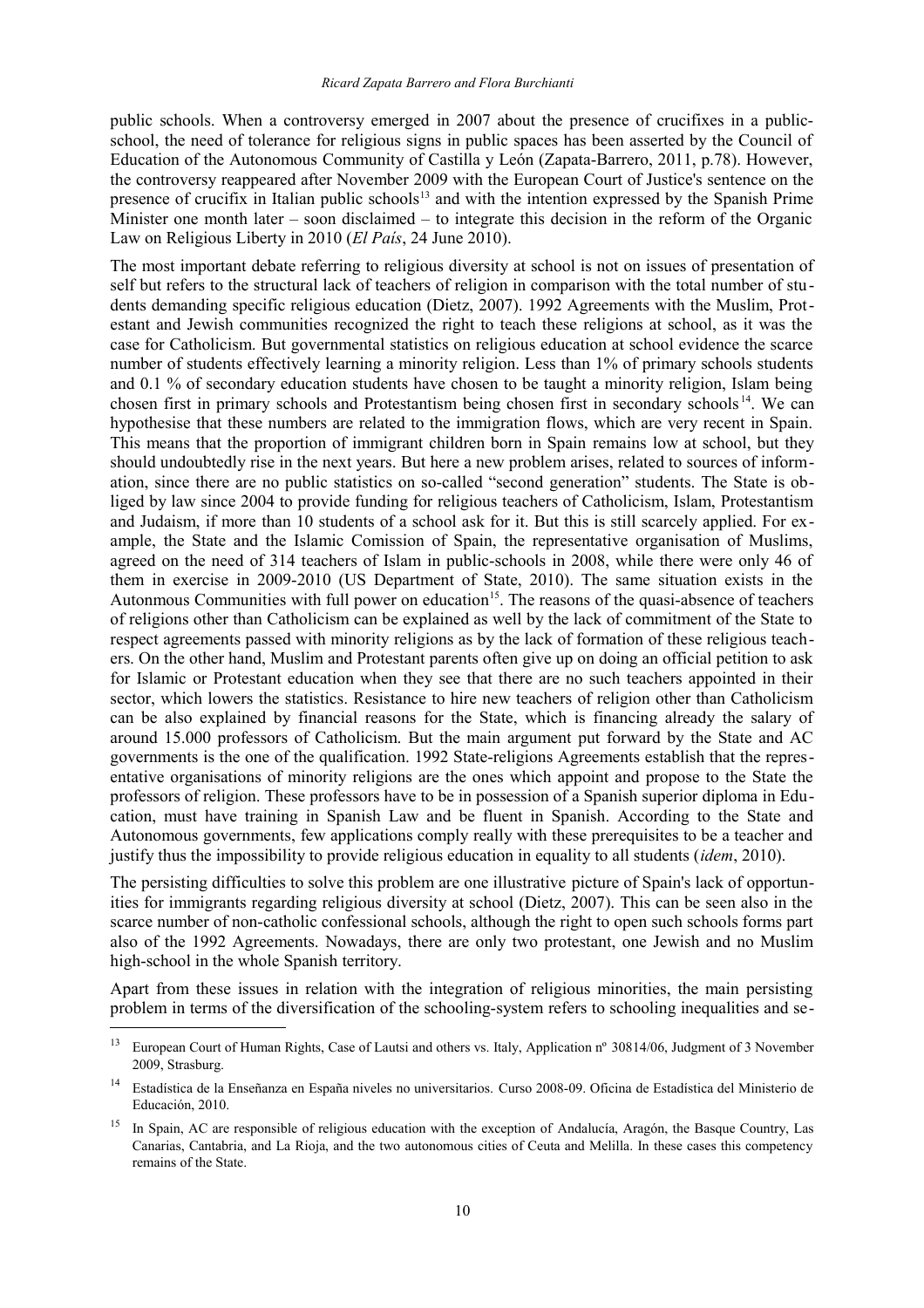gregation dynamics affecting immigrant children. Their concentration in certain public-schools is an important source of public and social concern. Many are the reasons put forward by scholars and policy-makers to explain such an imbalance in the distribution of immigrants. They refer to socio-economic explanations, territorial inequalities, weakness of educational policies, motivations attached to individual and cultural patterns, and the existence of prejudices and discriminatory behaviour (see for example: Carbonell, 2007; Valiente, 2009; Alegre Canosa and Subirats, 2007; Cebolla Boado and Garrido Medina, 2010). Above all, the inequalities in the distribution of immigrant students question the Spanish educational system as a whole and its capacity to ensure social cohesion and equal opportunities between students. We have chosen to investigate particularly this issue for the reason that debates about the (non)integration of immigrant children at school are deeply rooted in societal and political oppositions about Spain's educational system as a whole. In that sense, debates about segregation of immigrant children at school mirror general challenges posed to education in Spain (Zapata-Barrero, 2010). This situation illustrates the tension between freedom of school choice and right to equal opportunities in educational matters.

We have outlined how new dynamics of diversity, due mainly to the arrival of immigrants with new cultural, religious and linguistic backgrounds, impact on the Spanish educative system and make visible its deficiencies in that matter. Given this state of the arts we will turn our analysis towards two case studies. Section 3 will present the different rationales on the concentration and segregation process of immigrant students, by focusing on the metropolitan area of Barcelona and, section 4 the debates which arose from the design and implementation of Education for Citizenship and Human Rights in the Spanish curriculum since 2004. But let us before briefly introduce our qualitative methodology and research design (section 2).

## **2. Methodology and research design.**

This report is based on a desk research and on qualitative semi-structured interviews.

The desk research, conducted between December 2010 and march 2011, has consisted of a non systematic analysis of newspaper materials, on the one hand, on the concentration and segregation processes affecting immigrant children at school during the period 2000-2010, with a special focus on the situation of Barcelona<sup>[16](#page-16-0)</sup>, and, on the other hand, on the debate which occurred before, during and after the vote of the Law that created Education for citizenship in the obligatory curriculum in Spain  $(2004-2010)^{17}$  $(2004-2010)^{17}$  $(2004-2010)^{17}$ . In addition, we have collected and analysed statistical data and policy documents for the case on segregation and on the collection and analysis of manifestos, opinion articles and policy documents for the case on EfC.

Between April and July 2011, 10 semi-structured qualitative interviews were conducted. This technique is in our view the better for our purpose: the study of discourses, statements and rationales on a defined challenge. Semi-structured interviews provide a framework to ensure guidance toward topics and hypothesis of interest for the researcher and provide also enough freedom for the respondents to develop their own discourse. Interview guides can be consulted in the appendix of the report. The interviewees were selected on the basis of the findings of the desk research, in order to saturate the collection of discourses on each case and thus to provide contrasted rationales. They were, on the one hand, key informants, mostly academic experts in Education and, on the other hand, practitioners and members of the educational community susceptible to provide an articulated discourse on the case-study. All the interviews but one (with one academic) have been recorded and their duration was between 45 minutes and 1h45 with an average of 1h15. The list of interviews and the interview guides employed can be found in the appendix at the end of the report. All interviewees

<span id="page-16-0"></span><sup>16</sup> Sample: 184 articles published between January 2000 and June 2011 in *El Pais, El Mundo, La Vanguardia* and *El Periodico de Cataluña.*

<span id="page-16-1"></span><sup>17</sup> Non-exhaustive sample: 162 articles published between January 2004 and January 2010 in *El Pais, El Mundo* and *ABC*.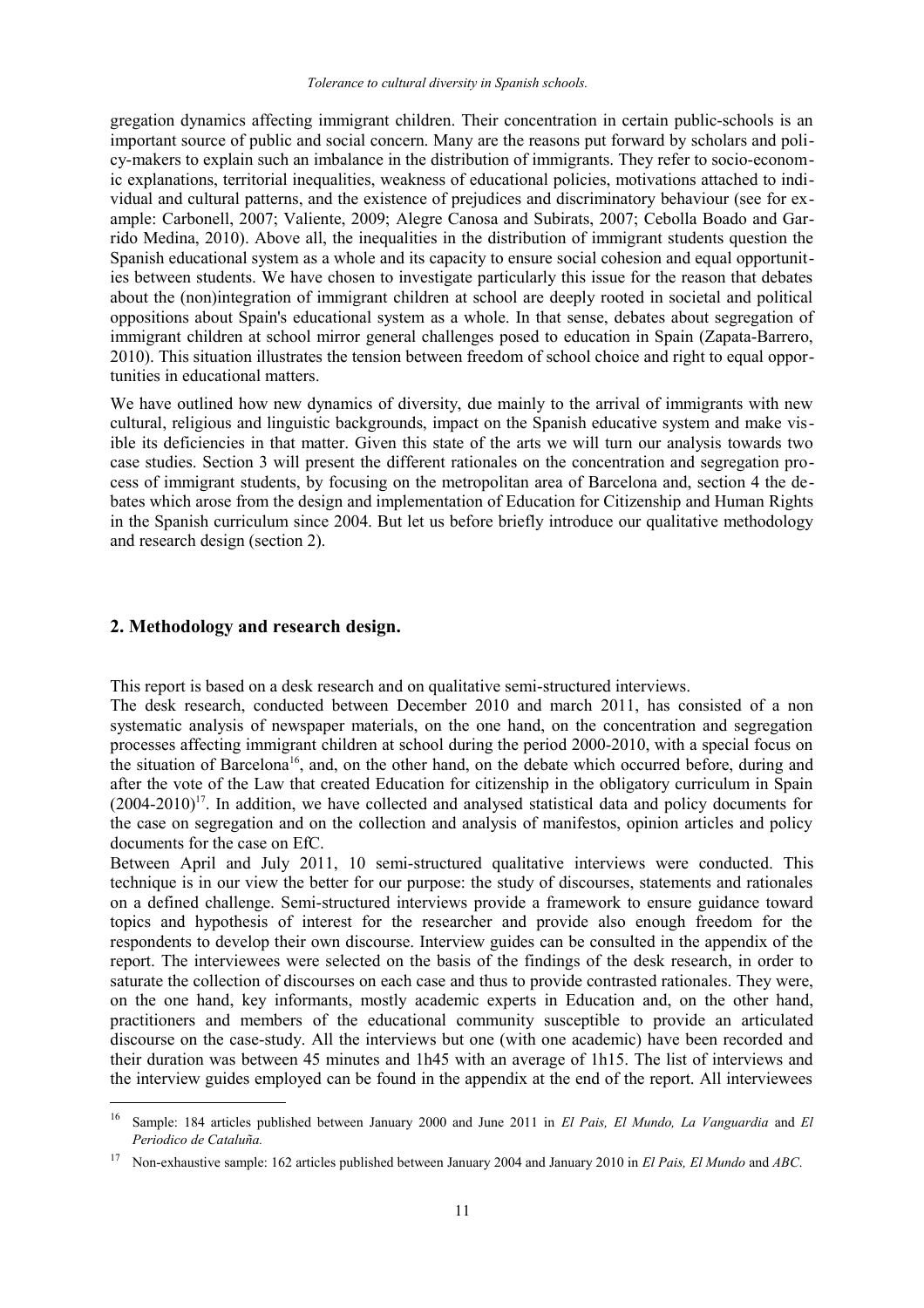agreed to be tape-recorded and have been informed on the objective and future use of the interview. They will be referred in the text with their initials when we refer to personal statements. However, academics will be referred to with they entire name when they outline academic findings.

Key informants were four professors of University, specialized in education, intercultural education or sociology of education. Among them, two are also involved in civil society organisations, which is important to take into account when analysing their discourse. One is the president of a think tank on education issues, closed to the actual political party governing Catalonia, and the other is the director of the UNESCO representation in Catalonia, very committed to the diversity and immigration agenda. All these interviews were conducted in Barcelona (3) and in Madrid (1). The purpose was firstly to provide a general overview of the challenges of education in relation with immigration in Spanish context. Secondly, questions were asked about one or both cases. Three of the interviewees specialized on questions of inequalities at school and more specifically on inequalities touching immigrant students. They were asked mainly about concentration and segregation processes at stake in Spanish schools but also on the second case, when they had a particular knowledge on the issue.

In addition, we have selected persons or institutions who were involved in the debate provoked by both cases. As for the debate about the acceptance of immigrant students at school, we have contacted representatives of three important actors who take part to it: a trade-union representative, a representative of the organisation of private and *concertadas* Christian schools and one head-officer of the Catalan department on Education. As for the case on the design and implementation of EfC, we carried out three interviews with key actors in Madrid, involved in the policy design and in the public debate generated. We have interviewed two actors at the origin of the creation and content of EfC subject and one of its main opponents.

The interview guides on each case were structured by similar sections. After general questions on the interviewee and its institution, the first set of questions aimed at collecting his/her personal framing of the case study. The second set of questions aimed at collecting the opinion and assessment of the interviewee on the solutions and on other rationales put forward during the debate.

## **3. Concentration and segregation of immigrant students at school : the role of publicly funded private-schools (***escuelas concertadas***) at stake.**

The rapid incorporation of immigrant children at school in the last ten years, has not affected equally all Spanish schools. At the beginning of the 2000s yet, voices raise to alert about the strong impact on the functioning of certain schools of the presence of more than a half, or even more than 80%, immig rant students. And such a rapid incorporation (more than 600000 students in 10 years) has revealed important dynamics of schooling segregation and the current structure of the educational system tends indeed to concentrate immigrants in certain public schools. Many are the reasons which can explain such uneven distribution and the debate about what should be done to prevent the concentration of (lower-class) immigrant children in few schools is mobilising the educational community as a whole. We will account for the diversity of positions in the field and emphasize on the statements which raise concerns in terms of tolerance and acceptance toward cultural and religious diversity.

Segregationist logics refer in this case to the separation of children in different schools in function of ethnic, cultural, social or religious criteria. In Spain, such a separation is contrary to the Constitution and strictly forbidden. However, segregationist logics exist in practice. Our aim in that case study is to assess the different rationales that make a diagnosis and propose solutions to the concentration of immigrant students in determined schools. The initial intention for this case study was to investigate the question at national level. However, due to the important territorial inequality on the impact of this issue and its very special relevance in the context of the major cities of Madrid and Barcelona, we have chosen to investigate especially the case of the city of Barcelona. The situation of Barcelona is particu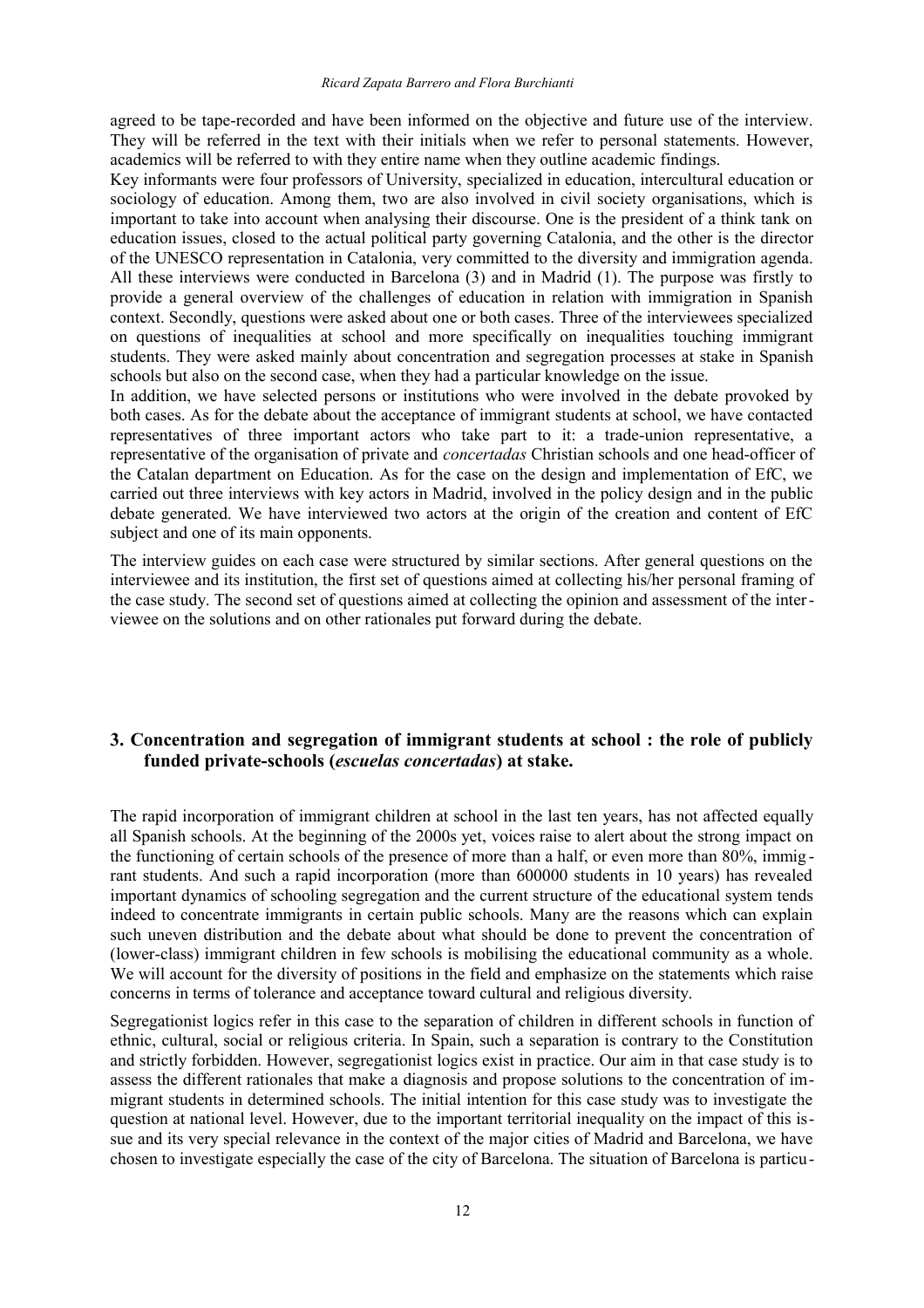larly interesting because it acts as a "microcosm" which allows saturating all the challenges involved in this situation. This local-level analysis seeks to provide outcomes which can be applied to other scales and it can be generalised in great part to dynamics in other metropolitan areas.

We will present first data on the inequality in the distribution and concentration of immigrant children in Barcelona. We will follow by presenting the main topics orienting the discourses on this issue and by concluding remarks in relation with issued of tolerance to diversity.

## *The concentration of immigrant students in Barcelona: the imbalance between public and privateschools.*

In the introduction, we have underlined that the first issue identified as a problem for the diversification of the schooling-system, has been the acknowledgement of an imbalance in the distribution between the public and the private state-subsidized schools (*concertadas*) (*El País*, 17 December 2007). We have presented in section 1 statistics on the imbalance between the public and the *concertadas*-schools in enrolling immigrants and we will now present the situation at local-level in the city of Barcelona. When considering the differential impact of the presence of immigrants in both types of schools in Barcelona, the statistics on the proportion of immigrant children among all students are striking (Table 1).

|                                   |                                     | <b>All schools</b>  |                                                     | <b>Public-schools</b>               |                     | Private/concertadas-<br>schools                     |                                     |                     |                                                     |
|-----------------------------------|-------------------------------------|---------------------|-----------------------------------------------------|-------------------------------------|---------------------|-----------------------------------------------------|-------------------------------------|---------------------|-----------------------------------------------------|
| Type of School<br>(age)           | <b>Nursery</b><br>school<br>$(3-6)$ | Primary<br>$(6-12)$ | <b>First</b><br>stage<br>Second<br>ary<br>$(12-16)$ | <b>Nursery</b><br>school<br>$(3-6)$ | Primary<br>$(6-12)$ | <b>First</b><br>stage<br>Second<br>ary<br>$(12-16)$ | <b>Nursery</b><br>school<br>$(3-6)$ | Primary<br>$(6-12)$ | <b>First</b><br>stage<br>Second<br>ary<br>$(12-16)$ |
| Nb of foreign $2.694$<br>students |                                     | 9386                | 8293                                                | 2190                                | 7636                | 5999                                                | 504                                 | 1750                | 2294                                                |
| %<br>all<br>on<br>students        | 6,9%                                | 12,3%               | 15,9%                                               | 13,1%                               | 24,6%               | 32,4%                                               | 2,3%                                | 3,9%                | 6,8%                                                |

## **Table 1 - Proportion of immigrant students depending on the type of the school**

**Source**: Education consortium for Barcelona, Catalan government and Barcelona city council, April 2010.[18](#page-18-0)

As we could expect, this difference between public and private or *concertadas*-schools depends also on the origin of the students. For instance, foreign students coming from the European Union and "rich" countries are more likely to go to a private-school than a foreign student coming from the Maghreb. North Africans are indeed the less likely to go to private school. Asians, on the contrary, are more likely to go to a private-school than other foreigners (Table 2).

Table 2 - Foreign children (3-16 years). Distribution according to their nationality.

<span id="page-18-0"></span><sup>18</sup> Consorci d'Educació de Barcelona Generalitat de Catalunya-Ajuntament de Barcelona, *L'escolarització a la ciutat de Barcelona. Curs 2009-2010*, Recull estadístic, April 2010.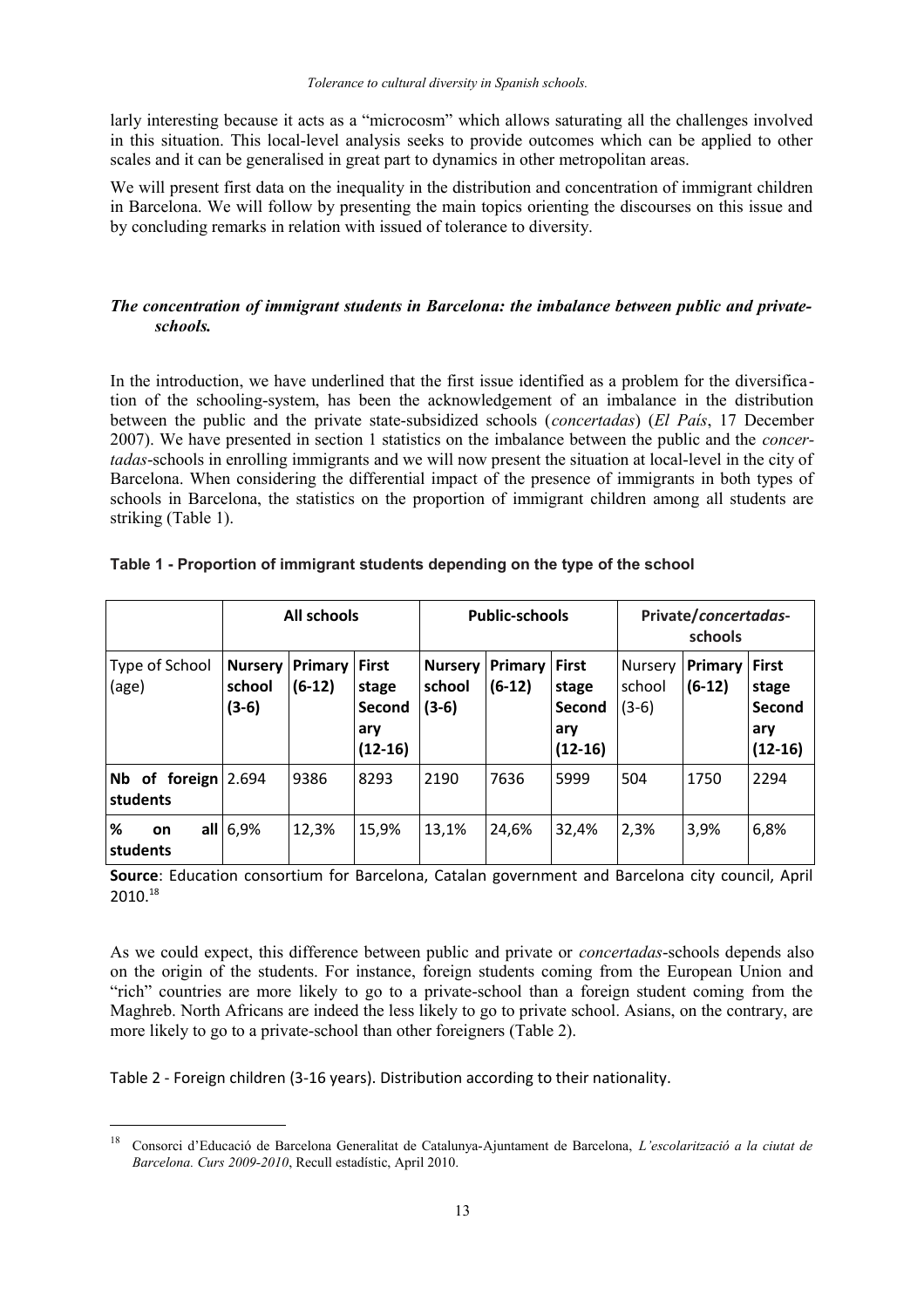*Ricard Zapata Barrero and Flora Burchianti*

|                                 |                     | Total                                 | Public-school       |                                       | Private/concertadas-<br>schools |                                       |
|---------------------------------|---------------------|---------------------------------------|---------------------|---------------------------------------|---------------------------------|---------------------------------------|
|                                 | Foreign<br>students | of<br>%<br>all<br>foreign<br>students | Foreign<br>students | of<br>%<br>all<br>foreign<br>students | Foreign<br>students             | of<br>all<br>%<br>foreign<br>students |
| EU (without Spain)              | 1.624               | 8,0%                                  | 1.119               | 7,1%                                  | 505                             | 11,1%                                 |
| Rest of Europe                  | 974                 | 4,8%                                  | 682                 | 4,3%                                  | 292                             | 6,4%                                  |
| North Africa                    | 1.572               | 7,7%                                  | 1.494               | 9,4%                                  | 78                              | 1,7%                                  |
| Rest of Africa                  | 346                 | 1,7%                                  | 280                 | 1,8%                                  | 66                              | 1,5%                                  |
| North America                   | 130                 | 0,6%                                  | 73                  | 0,5%                                  | 57                              | 1,3%                                  |
| Central and southern<br>America | 11.600              | 56,9%                                 | 9.088               | 57,4%                                 | 2.512                           | 55,2%                                 |
| Asia and Oceania                | 4.123               | 20,2%                                 | 3.086               | 19,5%                                 | 1.037                           | 22,8%                                 |
| Others                          | 4                   | 0,0%                                  | 3                   | 0,0%                                  | $\mathbf{1}$                    | 0,0%                                  |
| <b>Total foreigners</b>         | 20.373              | 100,0%                                | 15.825              | 100,0%                                | 4.548                           | 100,0%                                |

**Source**: Education consortium for Barcelona, Catalan government and Barcelona city council, April 2010.[19](#page-19-0)

The socio-spatial segregation of immigrants' housing in the city is often seen as the main cause of concentration a school. Table 3 thus combines the residency of immigrants and the geographical situation of the school. In Barcelona, the old city-centre (*Ciutat Vella*) is the one with the main proportion of immigrant residents and it is logically the one that gathers the most important part of immigrant students (Table 3).

Table 3 – Repartition of foreign students by type of school and district of location of the school (2009-2010).

|                       | Total               |                      | Public-schools      |                      | Private schools     |                      |
|-----------------------|---------------------|----------------------|---------------------|----------------------|---------------------|----------------------|
|                       | Foreign<br>students | % of all<br>students | Foreign<br>students | % of all<br>students | Foreign<br>students | % of all<br>students |
| Ciutat vella          | 2926                | 36,8%                | 2.346               | 54,9%                | 580                 | 15,8%                |
| Eixample              | 2.342               | 10,2%                | 1.387               | 21,4%                | 955                 | 5,8%                 |
| Sants - Montjuïc      | 2777                | 17,90%               | 2.300               | 29,5%                | 477                 | 6,2%                 |
| Les Corts             | 658                 | 5,4%                 | 380                 | 10,9%                | 278                 | 3,2%                 |
| Sarrià - Sant Gervasi | 847                 | 3,00%                | 439                 | 11,8%                | 408                 | 1,7%                 |

<span id="page-19-0"></span><sup>19</sup> Consorci d'Educació de Barcelona Generalitat de Catalunya-Ajuntament de Barcelona, *L'escolarització a la ciutat de Barcelona. Curs 2009-2010*, Recull estadístic, April 2010.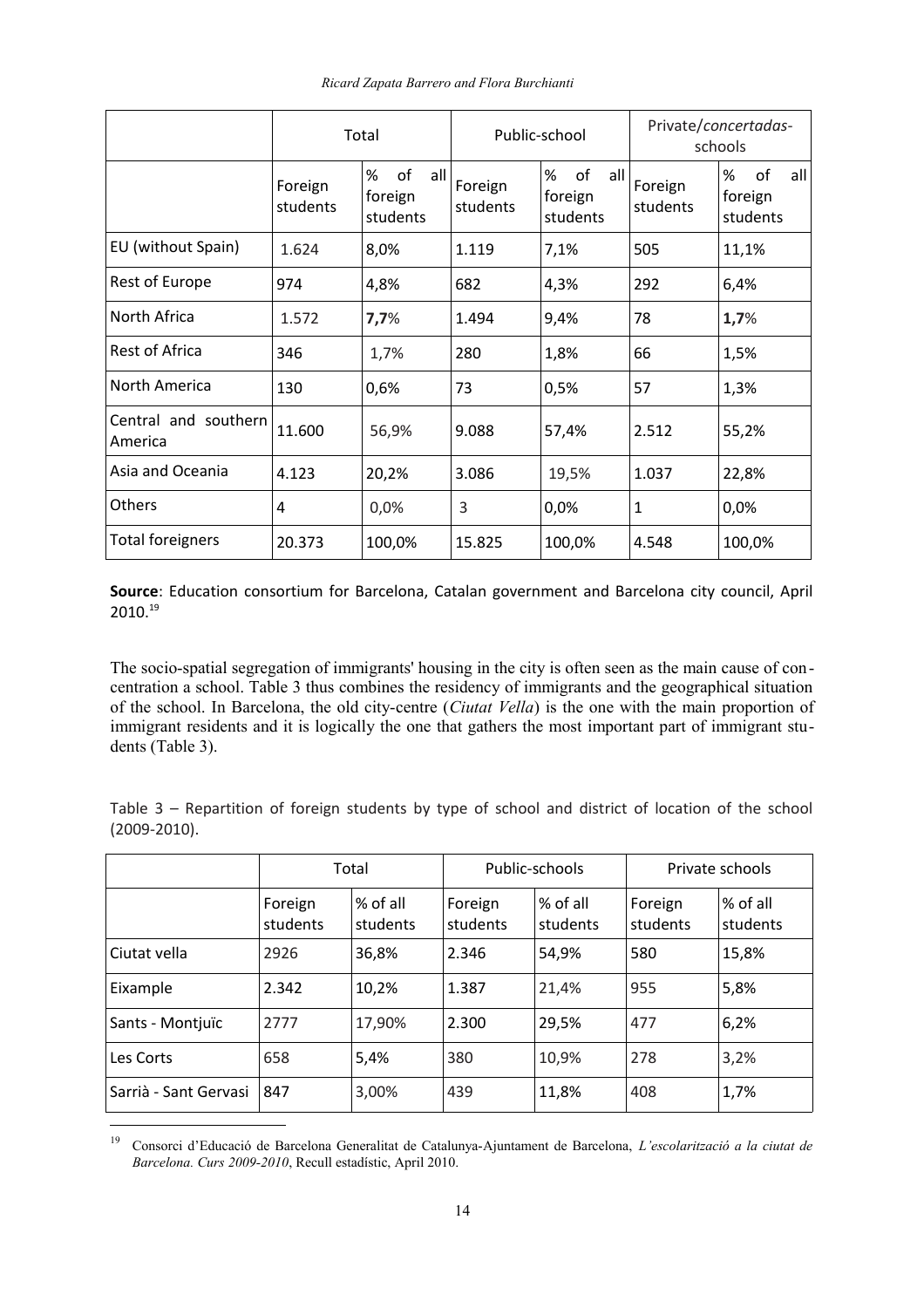*Tolerance to cultural diversity in Spanish schools.*

| Gràcia                 | 906   | 8,3%  | 691   | 15,3% | 215   | 3,3% |
|------------------------|-------|-------|-------|-------|-------|------|
| Horta - Guinardó       | 2158  | 11,5% | 1.712 | 23%   | 446   | 4%   |
| <b>Nou Barris</b>      | 3.292 | 21,1% | 2662  | 30%   | 630   | 9,4% |
| Sant Andreu            | 1599  | 11,5% | 1310  | 19,6% | 289   | 4%   |
| Sant Martí             | 2.868 | 13,4% | 2598  | 20%   | 270   | 3,2% |
| <b>Total Barcelona</b> | 20373 | 12,2% | 15825 | 23,9% | 4.548 | 4,5% |

**Source**: Education consortium for Barcelona, Catalan government and Barcelona city council, April 2010.[20](#page-20-0)

Immigrants, especially lower-class, live in majority in districts where private-schools are less present than in other parts of the city (Ciutat Vella, Nou Barris, Sants-Montjuic, Sant Marti). But even so, immigrant children are far less present in private-schools in all districts. The concentration of immigrant students in the city-centre schools is on average of more than 54%. For the school-year 2009-2010, 13 out of 16 public-schools of Ciutat Vella had more than 30% foreign students but only 2 out of 8 private-schools had such rates. In Sants-Montjuic, 15 out of 29 public-schools had more than 30% foreign students but only 1 out of 16 private-schools. At city scale, 37% of public-schools had more than 30% foreign students but only 5% of private-schools. Territorial segregation is indeed an important factor of schooling segregation, but it does explain the imbalance between public and private-schools only in combination with other factors. In its study of schooling segregation in Catalonia, the Ombudsman for Catalonia also pointed out that levels of segregation are higher inside districts than among municipal districts and also inside the public and the private sector rather than public and private schools (Sindic de Greuges, 2008).

As a result of these statistics, many voices raised to demand more implication of the private state subsidized *concertadas*-schools. Indeed, the signature of a contract (*concierto*) between the State and the school which grants the status of *escuela concertada* includes rights for the school (essentially right to public funding for the salary of professors and of administrative personal and other costs deriving from the teaching of the subjects and grades which are subject to the agreement) and some obligations too, such as the gratuity of the teaching part (other activities might require a payment from part of the parents) since 2006, the respect of students' beliefs as well as obligations for the admission of students following the model of admission existing for public-schools (criteria of proximity of the familiar residence, the presence of brothers and sisters, the level of income of the family...). Despite these obligations, the imbalance between public and private education remains important and have slightly increased since the beginning of the years 2000 when this subject began to be a matter of public and political concern.

#### *Debating about the segregation of immigrant children at school: an analysis of the main topics.*

Discourses about the segregation processes affecting immigrant children at school build upon different rationales which refer to different ways to frame the issue and its causes, and different ways to remedy to this inequality. What will be emphasized in this part is what these discourses reveal about the priorities and values of the different players as regards to diversity issues. We have organised the following

<span id="page-20-0"></span><sup>20</sup> Consorci d'Educació de Barcelona Generalitat de Catalunya-Ajuntament de Barcelona, *L'escolarització a la ciutat de Barcelona. Curs 2009-2010*, Recull estadístic, April 2010.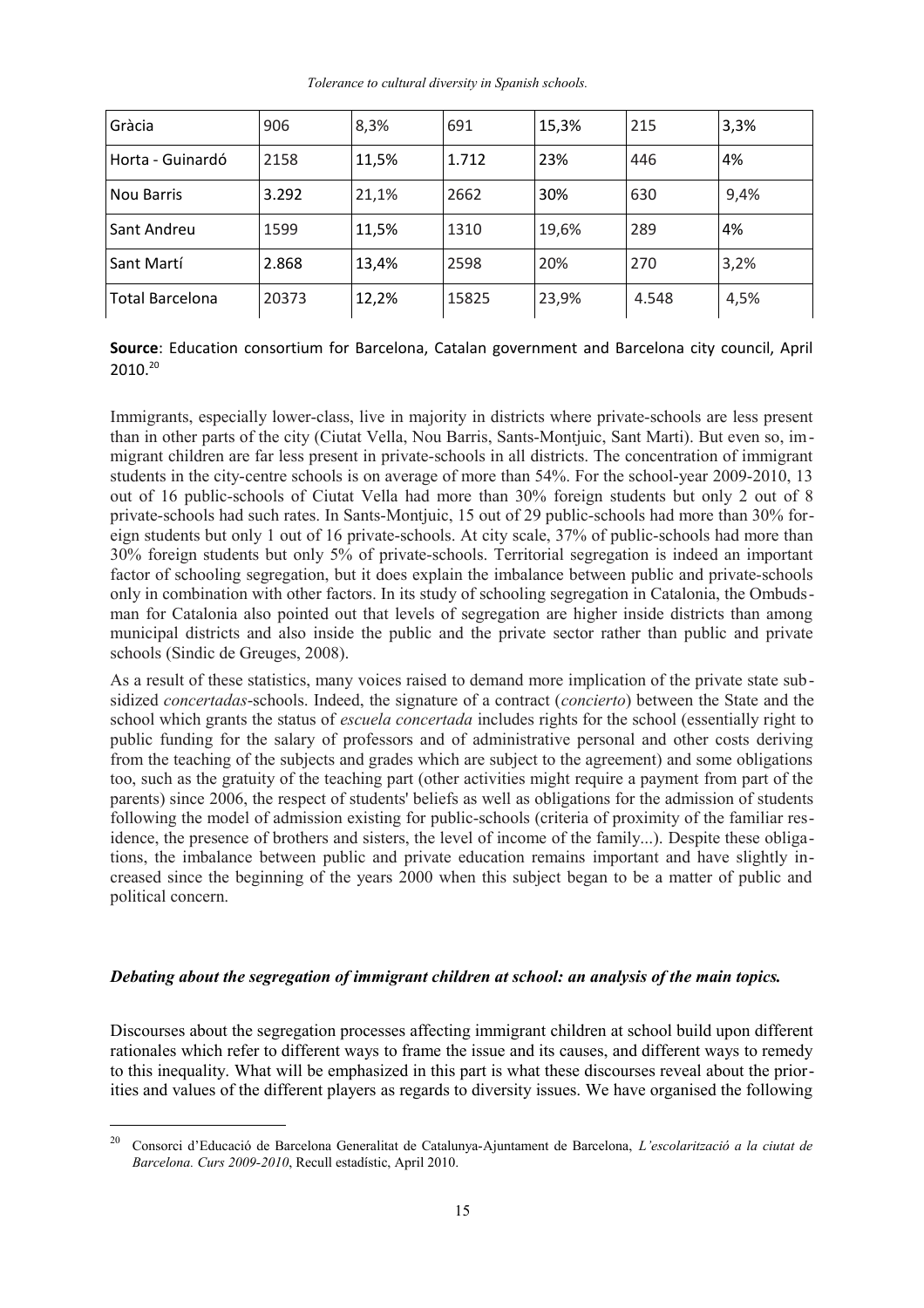rationales as such: discourses about a) the interest for the children and their families, b) interest for the school, and c) interest of the society as a whole.

*Interest for children and families: ensuring school success, equal opportunities for immigrant children, respect for the freedom of choice.*

It is important to underline that opposed diagnosis on the situation put the interest of the children at the centre of their concern. In this first rationale there are at least three ranges of arguments founded through interview analysis. Let us introduce them by order of priorities (more emphasis given by interviewees, and repetition of arguments as main criteria).

- Interestingly, the first range of arguments does not refer to foreign students but to *native families' strategies to ensure school success for their children.* The motivations of families receive three different types of explanations from the interviewees. Firstly, explanations which refer to attitudes of cultural prejudice against immigrants, which would explain "native flight" dynamics. Secondly, explanations referring to different familial investments of education. Thirdly, structural components which explain inequalities in school-choice determination.

First explanations refer to the strong concern of families about the possible "stigmatisation" of their child when going to schools with high concentration rates. This comes along with "native flight" processes, that is to say a "vicious circle" which conduct native families to remove their children from schools with an important share of immigrants to put them in other schools – mainly private and *concertadas* – and as such, increasing even more the concentration. This effect was put forward by Za pata-Barrero (2004). Consequently families concerns is thus one of the main explanation put forward to explain schooling segregation.

M.A.E explains that school is more subjected to segregation than the sanitary system or the work-market. At work, he explains, people tolerate immigrants as they occupy a different and lower place on the job-market than they do. However, he continues:

"In the school there is my little child and in there, in the school, we are not going to make one classroom with some children and one classroom with foreigners. Perhaps if it was the case some families would agree to keep their children in it but, as it is contrary to the Constitution (…). Native families disappear from schools where there are immigrants. And then starts the vicious cycle.  $(...)$  It is not the responsibility of the school, it is the society, it is the families who want to select one school or another". (Interview of M.A.E)

"Native flight" or "exit" (Hirschmann, 1970) is seen by the actors as a structural side effect of unfair policies and of an unfair situation. But the question of racial and cultural prejudices of native families is also raised by some of our interlocutors:

"Question: So, you think that this is more an institutional and political problem, not the attitude of parents...

R.C: No! The ones who are removing their child from a school to put him in a *concertada*-school because there are too many black children, these are the parents!"

(Interview of R.C.)

Different familial investment of their children education is another explanation put forward to assess the process of "native flight". Some families are more likely to search a school that will ensure the success of their children, especially in an increasingly dual system with strong differences in terms of school success<sup>[21](#page-21-0)</sup>. For the head of the Catalan Education department service on school / families and

<span id="page-21-0"></span><sup>21</sup> See PISA results 2006 and 2009.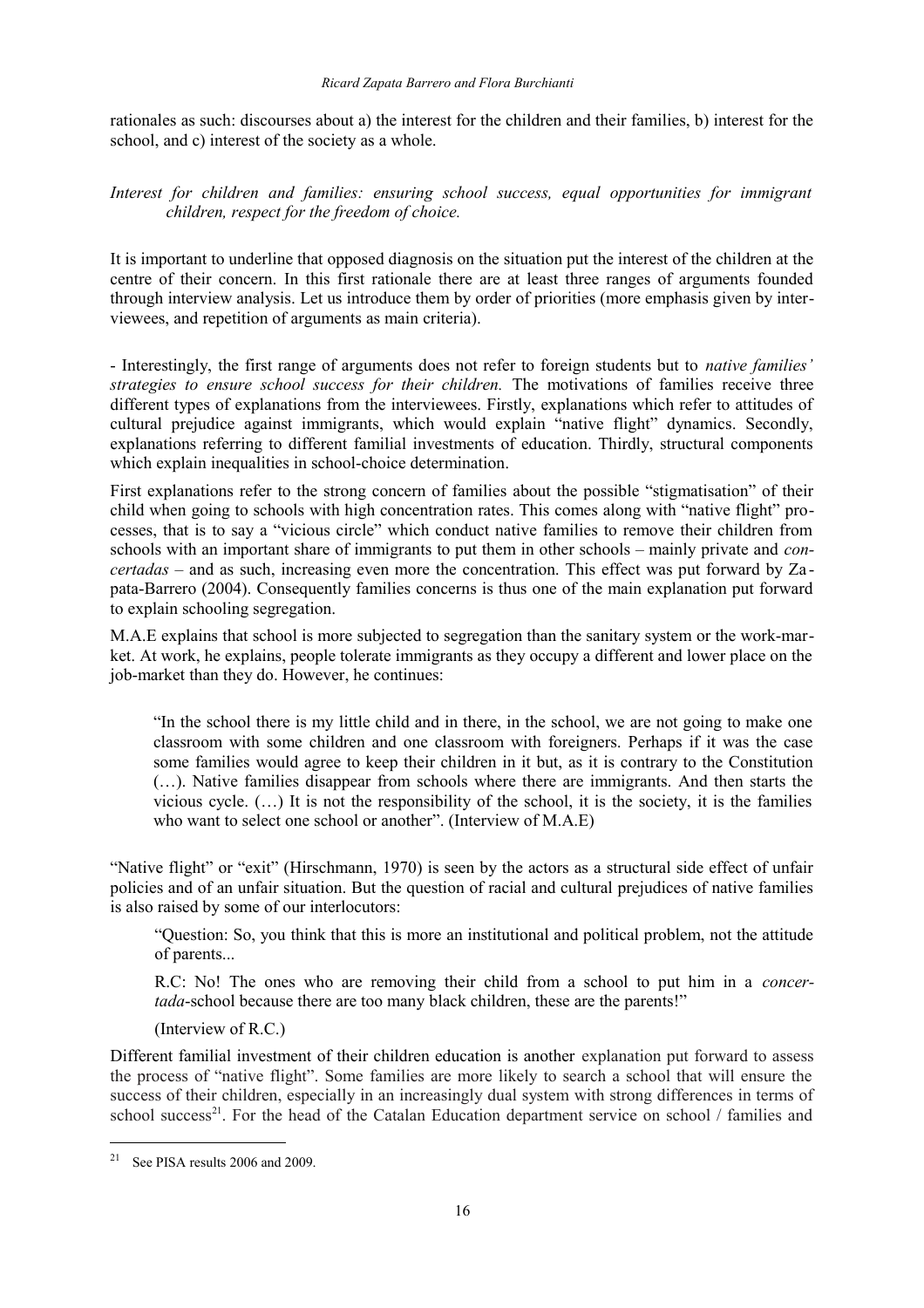school-community relationship, the interest of families is the education of their children is the first criterion to be considered when examining the imbalance between schools:

"Families choose freely... obviously families, er, the most interested, with more... I don't want to say more possibilities because this is not linked to their financial capacity... with more interest in the education of their children, will try when they will have to choose: "I decide where to live, because I am interested in education and I will live in a place where I like schools"... of course not everyone does that." (Interview of M.R.)

In her view, immigrant families are not different from native ones:

"People coming from abroad trust in education and know that education is a key element of success for their children, they look for a quality school for their children studies. This depends greatly on the family and I don't think that if they are from here or there it makes a difference." (Interview of M.R.)

However, all our other interlocutors have put into perspective this analysis by putting forward structural causes. Inequality in the distribution of information and in the knowledge of the schoolingsystem, gives much more importance to the economical capacity of the family in school-choice determination. To H.C., the publication of rankings of schools, often made by the public administration itself, contributes to enforce familial strategies to provide a good education to their children. To him, family choice is more and more driven by the competition of centres on the educational market: "the segregative mechanism in the society is not politics, it is the market" (Interview of H.C.). And families' strategies as well as school strategies tend to the segregation of lower-class immigrants.

- The second range of arguments refers thus to *equal opportunities* between immigrant and native families. That is, the inequality in the distribution of students between public and private-schools affects the success of immigrant children and their future incorporation in the society and the job market. Oddly, the interest of immigrant families in desegregating schools has been hardly put forward during the interviews, far less than the interest for the society, native families or for the schools with a high concentration of immigrants. Only two of the interviewees underline that one major problem of the concentration is that this deteriorate the opportunities of success for immigrant children. As the trade-union representative puts forward:

"This is creating conflicts in the sense that an "anti-natural" – if I may call it so – concentration of immigrants, most of the time with scarce resources for schools to solve the deficits... what I mean is that these kids are less... to be clear, there is an accumulation of problems, not so much problems but difficulties of immigrant students, which lead to school failure. (…) If you have 20% immigrants, as in the neighbourhood, as in other schools, there is no reason that you may have any problem, because the heterogeneity and the mixing are supporting the normal progression of all children... but if you have a concentration, there are schools with more than 80% immigrants, of 20 nationalities and, more important, of very different languages, from this come the difficulties for the children and the school." (Interview of R.C.)

Part of the interviewees have underlined that the interest of native families is also at stake here. This situation is considered a loss for the native children who cannot benefit from the positive effects of the mix of cultures on their attitudes and knowledge toward the other. In the word of R.C. "the concentration complicates the integration of immigrants, but it also complicates natives' knowledge of diversity" (Interview of R.C.)

- The third set of arguments is the *claim for respect of immigrant families when it comes to schoolchoice*. It has appeared several times from part of the sector supporting *concertada*-schools when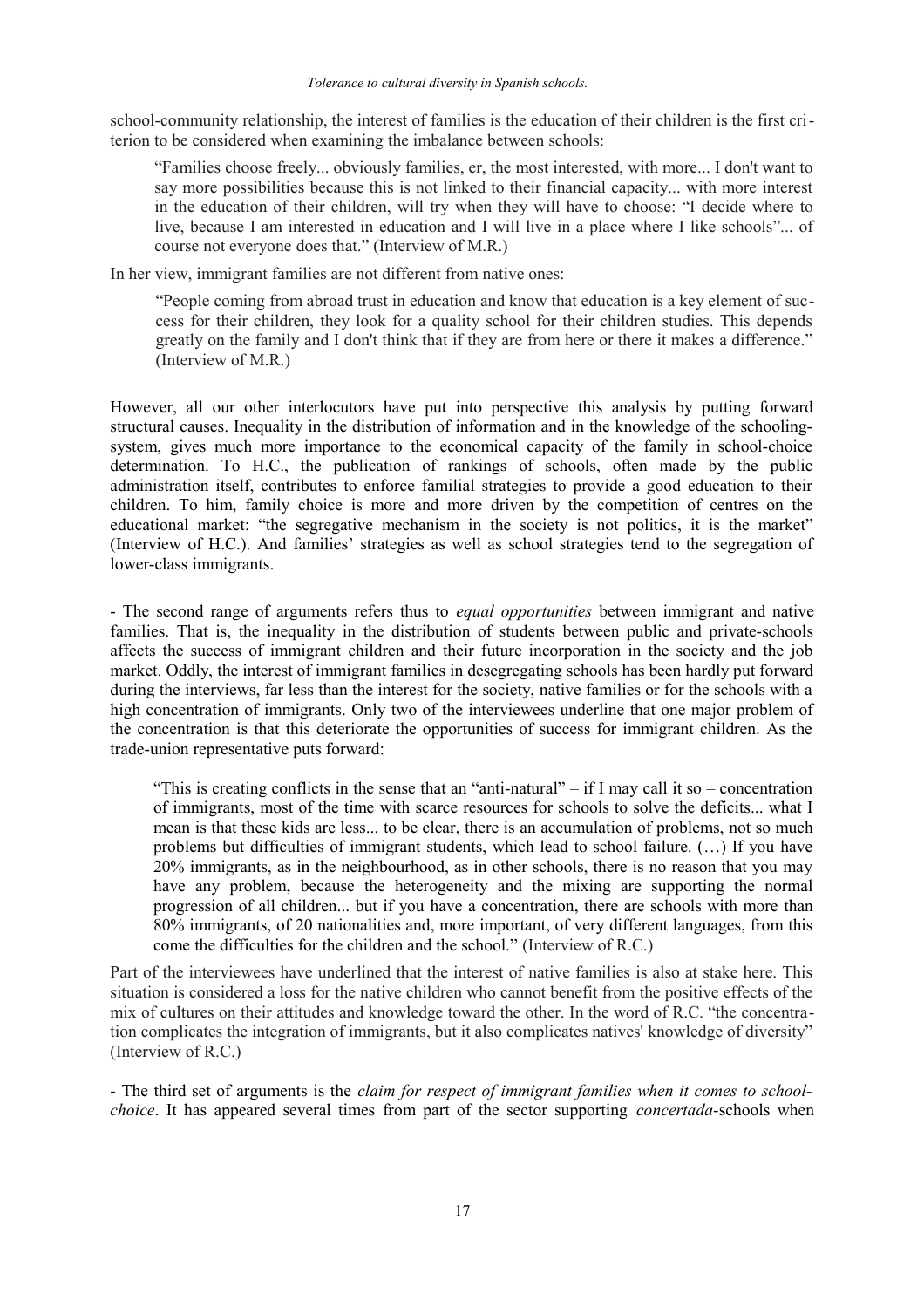assessing one measure to reduce distribution inequalities: "busing"<sup>[22](#page-23-0)</sup> and other means to transfer immigrant students in order to de-concentrate schools. This measure targeting only immigrants is seen as a lack of respect. This point was basically stressed by the representative of Christian schools in the following terms:

"That the administration treats immigrant students as "nuisance" which has to be distributed... I'm sorry, I am saying it in a forthright manner! Immigrant child is like any other: you can't distribute them with quota. He does not have the freedom of choice and this is a problem. I understand that the administration wants to do something: but acting in the respect of families, not by distributing them, because you can't ask it to persons, this is not something that can be done". (Interview of A.R)

Immigrant families' right to choose their school has also been raised by the representative of CONCAPA, the Catholic parents' organisation. According to the Catalan Catholic schools representative, the respect of immigrant families is important also when considering the possible influence of religion in the segregation process. The inscription of a confessional belonging in the school project is likely to bother immigrant families with different or no religion. But she underlines as well that it can increase the interest of the families "because there are many immigrants who prefer a religious education, even different from their belief, instead of nothing, because neutrality is assimilated to atheism or activist agnosticism." (Interview of A.R)

This introduces the topic of families' freedom of choice in selecting schools and its possible limitations and it leads us to investigate a second range of arguments in relation with the interest of the school.

### *Interest for the school: management, quality and financial issues.*

The assessment of the role of schools in the segregating process of immigrant children receives the most opposed answers. The topics here are organised along three lines: the ruling of the school, and especially the public-private divide ; questions of school quality and questions of financial capacity.

- There is a discrepancy on to which extent the existence of a *dual network of schools* – public-schools and private-schools with public funding – is responsible for segregation and concentration processes. To the trade-union representative, the existence of a dual network is the main reason for the segregation. To her, the existence of the concertadas-schools is an anomaly which should be erased. The private sector is receiving money without participating entirely to the social mission and the public service which are to be expected from schools. Plus, this has an effect on the public sector as well. In her terms:

"It is creating a prejudice, including inside the public sector: there are public schools which intent to attract the natives who do not want to go to immigrant schools." (Interview with R.C)

On the contrary, to the Catalan administration representative, schools play a very minor role in the segregation. She emphasizes the strong constraints exerted on them during the admission process in the following terms:

"The debate is a territorial debate, it is not about who rules the school. (…) This question has been put forward by few organized sectors of the society, but it is a false debate, the Law is equal for everybody". (Interview of M.R.)

<span id="page-23-0"></span><sup>&</sup>lt;sup>22</sup> *Busing* refers to the practice implemented in the United-States between the 1970s and the 1990s, which aimed at a better diversity at school by creating specific bus routes to carry children from the deprived "black" neighbourhoods to "white" schools.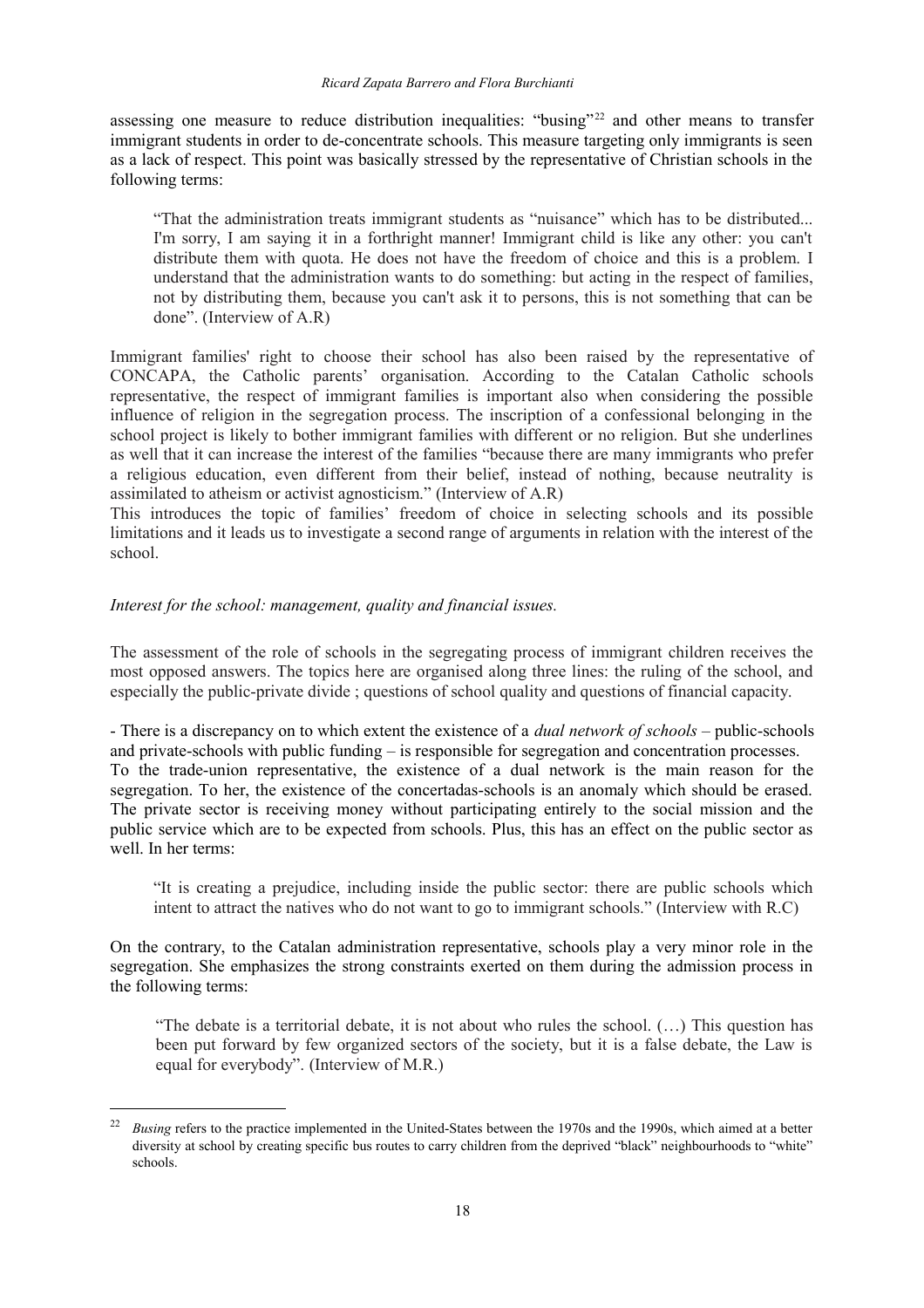In between these positions, it is underlined that the role of the private sector cannot be denied, especially when looking to statistics, but that the boundary between segregated and diverse schools transcends this opposition. Admission strategies are not exclusive to private-schools, but also practised by public ones, which try to discourage the enrolment of some families, and especially lower-class immigrant families. According to the interviewees, this takes the shape of discouraging speeches during face to face encounter with parents of lower-class immigrants, the absence of diversity objectives in the school project, and campaigns aimed at upper-class families (and then, indirectly demotivating lower-class). On the contrary, there are several examples of concertadas-schools with social compromise which have developed an admission policy toward immigrant children. Following this reasoning line, M.A.E. highlights that:

"Schools provide a public service not in function of who rules them but in function of its project and social compromise. That is to say, it is a false debate to say that public schools are integrating and that private-schools are segregating because empirical evidences show that there are publicly-ruled schools which are managed according to a "private" project, and in the city of Barcelona we have quite a few examples, and there are *concertadas*-schools which are doing a great public-service". (Interview of M.A.E)

This is worth mentioning that this opinion is the most commonly shared by our interlocutors, while not underestimating the public-private imbalance in the macro approach.

- Question of *school quality* is closely connected to the management issues. For H.C., education has to be considered more and more as a market on which schools try to attract who they feel to be "good clients" for them, that is to say students who will not only provide the best chances of success, but could in turn attract other "good students" in a snowboard process. However, he underlines that in his view school quality issue is not well framed in the public debate:

"In relation with the effect of concentration on school results, I think that the government treats it with an excessive dramatization. What is determining school results is not the concentration of immigrants but the concentration of disadvantages". (Interview of H.C.)

Threats on school quality are also mentioned by the trade-union representative as a consequence of the concentration of lower-class immigrants and children with scarce resources in general in the same schools. To her, concentration is threatening eventually public-schools sector as a whole, which will attract lesser and lesser families in comparison with the private and *concertadas* sector. This issue should thus be considered at a macro level because it causes an imbalance between the three networks of schools at the expense of the public ones.

- For the representative of catholic private-schools however, *financial reasons* are the most important explanation of the few rates in immigrant enrolment. Bureaucratic and legal constraints in opening new schools and new classes, the difference between the real cost of schooling and the subvention given by the public administration, are both relevant to justify the difficulties in welcoming immigrant children. Put in AR words:

"When the dominant discourse is "Catholic or Christian schools refuse to have immigrant students"... [sigh] It is not that they refuse; many have had and still have many immigrants in spite of very distinct conditions and resources. I think that this should be compensated, but what is going on is that the *vox populi* and the media do not allow this discourse to appear. When we publish an information about this, nobody talks about those who are in the *concertada*-schools, is spite of all the difficulties and in spite of the fewer resources given by the administration to attend them". (Interview with A.R.)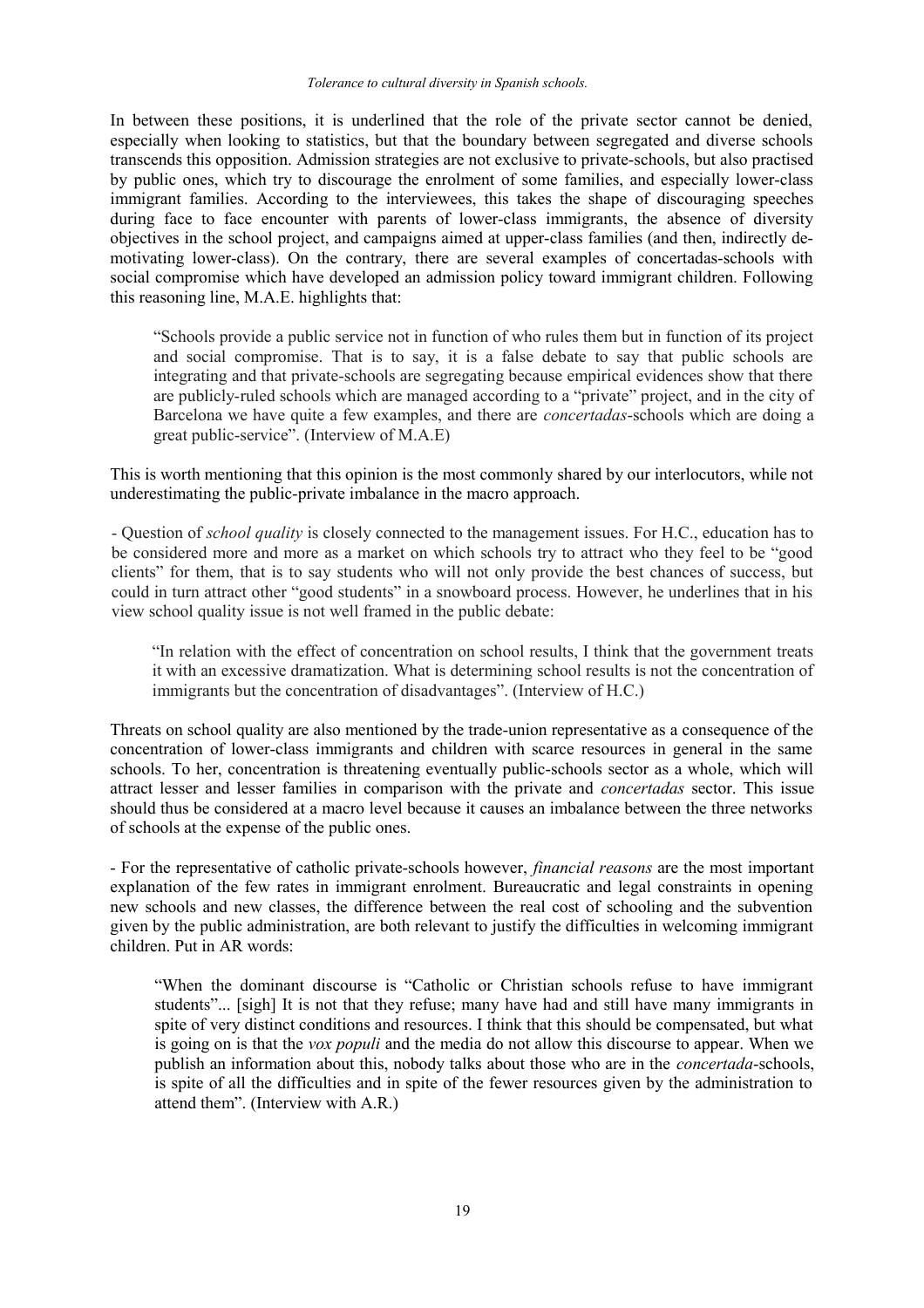#### *Ricard Zapata Barrero and Flora Burchianti*

Others mentioned the importance of the economic issue in this matter, especially to understand the difference between public and *concertadas*-schools. For H.C., some *concertadas*-schools seek to attract middle/upper-class families and future members of the "elite" who could later fund the school through donations. For M.A.E, the conjunction of the pressure of native families and the threat of financial bankrupt are influencing the attitudes of school, especially in the so-called "hidden selection" strategies. In his words:

"Hidden selection is the answer to the social pressure of families. Maybe there are schools which would not do this hidden selection but there are high chances that they land up with no enrolment. (...) If a public-school does not have students, it would be a problem of course, (...) but this is not vital. As for the private-school, it would have to close." (Interview with M.A.E)

Let us now turn to the third, and last, range of arguments concerning school concentration.

### *Interest for the society: issues of social cohesion and racism.*

In comparison with topics families and school interests related, arguments linked to social cohesion and the interest of society as a whole are practically absent. However, two topics are present even if they are not dominant: the threat for social cohesion due to the lack of contact between native and immigrants, and the assessment of racism and conflicts linked to diversity at school.

- Concentration raises concerns about *social cohesion* especially among academics. The diagnosis made on the concentration of immigrants in some schools and their absence in many others, builds mainly on a rationale about school success for children and school quality as a whole. The negative effects of concentration per se are not often present in the public discourse and in the interviews. Only H.C. links explicitly the concentration with issues in terms of social cohesion, in the following terms:

"I have talked about the concentration as a problem until now, because it is an independent problem which affects school performance, but it is also a problem in itself, because the new citizens are creating relationships in priority at school. It is a moment of early socialization, primary and thus essential. As a consequence, in my view, concentration is bad in itself." (Interview H.C.)

Other interviewees, like M.A.E, build on the same idea of school as a microcosm of the society, rendering school issues a matter of global concern :

"School is a mirror of what is going on in the society. As such, schooling inequalities is a social issue and not only for school." (Interview of M.A.E)

If references to social cohesion are not explicit, the fact that segregation and concentration difficult the integration in the schooling system, opportunities of success, social mobility and, finally, difficult the integration of immigrants in the society, is underlying most of the examples and rationales of the interviewees. The word "ghetto" is employed frequently to designate schools or the process affecting immigrant children.

- References to *racism and inter-ethnic or inter-religious violence* at school are present in all the interviews. It is stated that high concentration of immigrants in a school could be a favourable context for expressions of racism, and for raising ethnic- or religious-based conflicts. But the actors agree that until now there is no major problem related to racism and violence in this inter-relational context. The work of teachers and the efforts in the conception of school projects seeking to accommodate cultural and religious diversity are often cited as exemplary. The daily consideration of diversity issues by the schooling-community can be seen as an approach "from below" to counter the possible negative effects of the concentration. But as the trade-union representative states: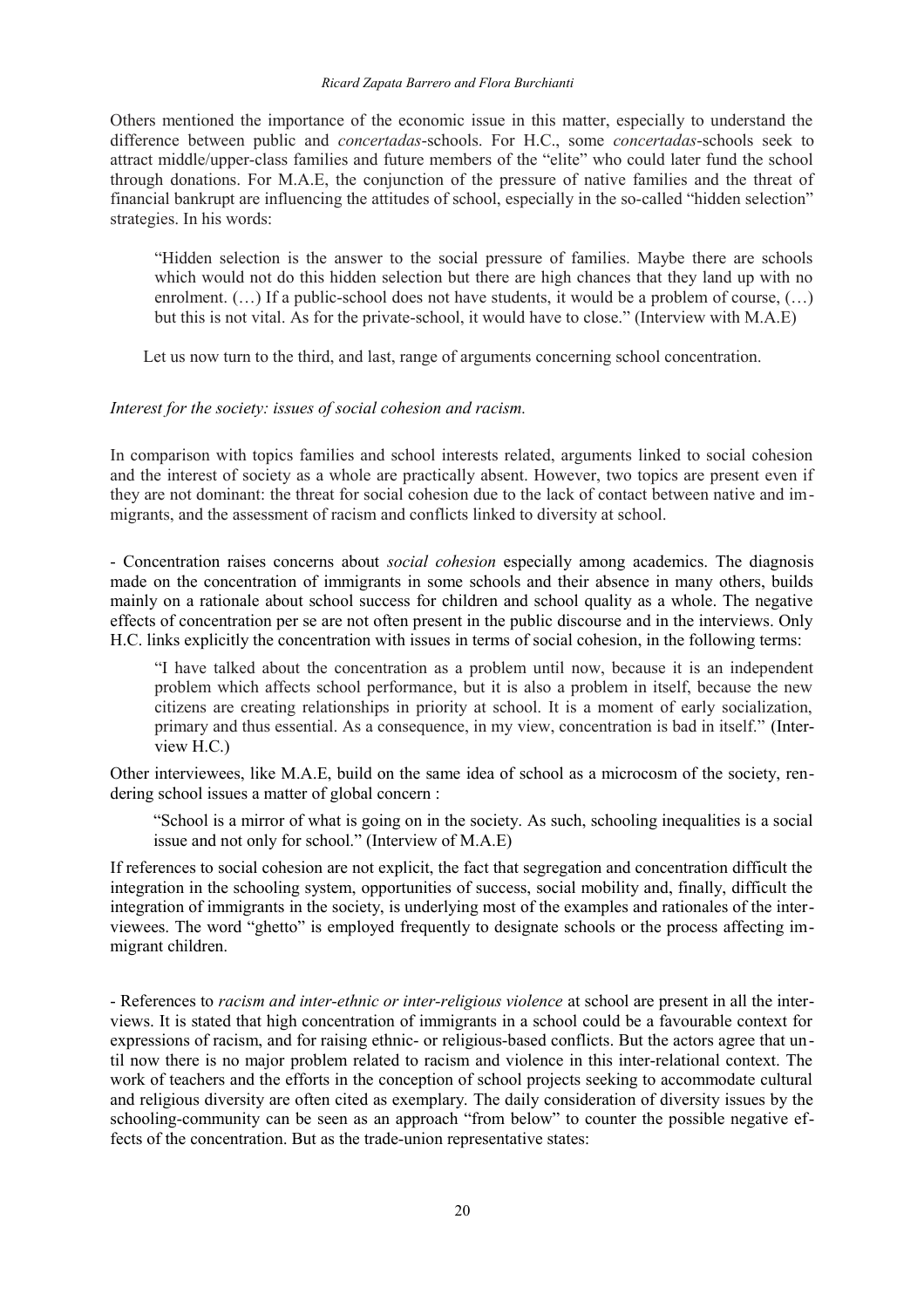"There are no important problems of racism...but the most racists of all are not at school with immigrants! Even so, programmes are positive because despite all the rest, in diverse schools there are no big problems. But the concentration makes most things more difficult, as for the "social elevator" or the learning process". (Interview of R.C.)

After having outlined the main topics used to qualify and assess the issue of concentration and segregation at school, we will present the way in which representations and practices of intolerance are embedded in these discourses.

## *Changing the structure of the education system to ensure equal acceptance of immigrants at school?*

Discourse analysis on segregation and concentration processes at school evidences that ethical questions in terms of intolerance and non-acceptance of the cultural diversity remain a secondary explanation. This issue does not really emerge out of the public debate. We have seen that the main topics re volve around the (sometimes) conflicting interests of families, schools and the society. One tension is transversal to all topics : the cleavage between two core principles of the Spanish educational system, freedom of school-choice for the parents on the one hand, and equal educational opportunities for all children on the other hand. All the interviewees recall that the State is seen as the protector of the equilibrium between the two principles. What the diversification of schools highlights is the very fragile balance between these key principles. Processes of segregation and the correlative concentration of immigrant students in few schools have created an imbalance and question to some extent the stability of the education system. The arrival of immigrants emphasizes that the structure of opportunities creates different effects depending on the social, cultural or economic dispositions of the child, and that lower-class immigrant students are particularly affected by a structure which does not protect them in the same way as upper-class natives. The incorporation of immigrants reveals a structural tendency which was already affecting lower-class natives, but it makes it more "visible" and renews the public awareness about schooling inequalities, given the development of diversity policies.

Thus, a transversal question refers to the opportunity or not to limit the freedom of choice of parents to ensure schooling equity for lower-class immigrants. Put in other words: what is the opportunity of political intervention to regulate the issue of distribution? This question has not really been answered by Spanish policies yet, in spite of different attempts to find partial solutions. We will examine below how segregationist dynamics raise questions of tolerance toward diversity, as for individual conduct as from an institutional point of view.

## *Questions of tolerance embedded in individual conducts in relation to school-choice.*

It has been mentioned that the freedom to choose a school according to the interests and beliefs of the families is one core principle of the Spanish education system. However, this does not mean that parents are totally free to choose a school for their child. The Catalan government has established constraints and priorities for the admission at school. Schooling zones have been created in which parents are in principle compelled to choose their school. This is valid both for public and *concertada*s-schools. In case of demands superior to the places offered for children, various criteria are set up to regulate the selection process, taking into account the territorial proximity of the family residence or place of work of parents, the economic situation of the family, the presence of sisters and brothers in the school. This system of points allows to resolve draw situations and is quite transparent. But in practice, scholars and experts observe the existence of an "hidden selection process" which explains greatly the inequality between immigrant and native families (Essomba, 2007; Bonal, Essomba and Ferrer, 2004), as well as between lower-class and upper-class families (Fernández Enguita, 2008).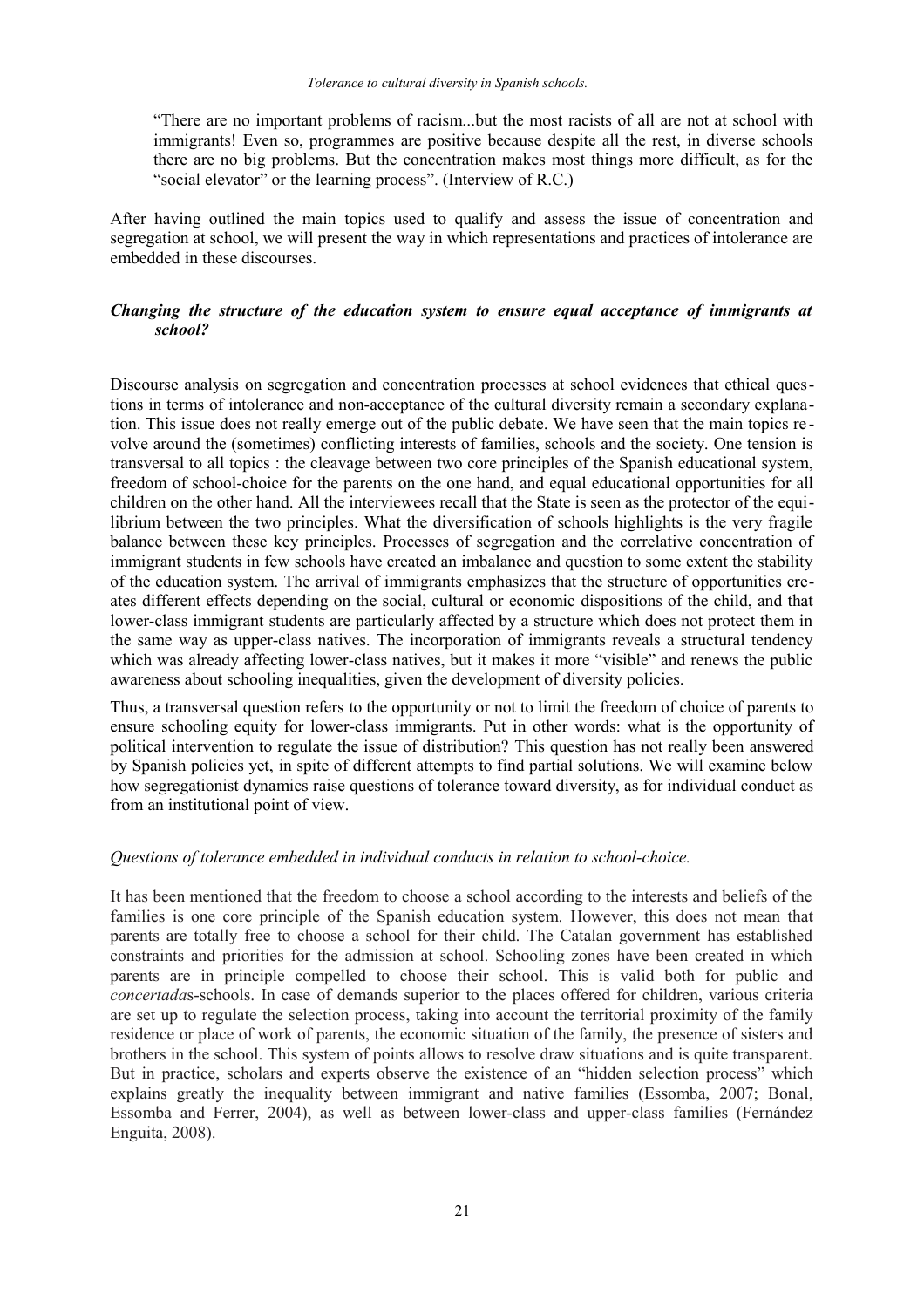Dimensions of intolerance toward cultural diversity embodied in a situation of segregation have not been explicitly cited by the interviewees. However, issues of tolerance are indeed underlying all discourses about this issue. The concept of tolerance is not used in discourses but the notion of tolerance is driving most practices (see also: Zapata-Barrero and Garcès Mascareñas, 2011). When it comes to choose a school, much individual behaviour is driven by prejudices against immigrants and cultural, ethnic and religious diversity. In the interviews, racism has been referred as a motivation of "native flight" which is of course an intolerant conduct. But this is more generally the case of the perception of the quality of schools. All interviewees have underlined that one of the main source of imbalance between schools is that native parents seek for their children what they perceive as the best quality, the one that will give the best opportunities of success to their children. Two logics are thus enforcing the schooling segregation. Firstly, the *concertadas*-schools are massively seen by parents as "better" schools than public-schools. Secondly, the parents perceive a great presence of immigrant students in a school as a factor downgrading the quality of the school, which explains the importance of "native flight" dynamics toward *concertadas*-schools.

But indeed, according to studies in that matter, these perceptions are only partially correlated with facts. Ignacio Urquizu shows that, if we neutralize the effect of socio-economic variables of student families, public-schools have better results than private-schools in the Spanish context (Urquizu Sanc ho, 2008). As for the presence of immigrants, Hector Cebolla and Luis Garrido show that there is indeed a negative correlation between immigrant concentration and individual performance (Cebolla-Boado, Garrido Medina, 2010). But they show that this is due in greater proportion to socio-economic compositional effects. It means that if individual performance is lower in schools with a high concentration of immigrants, it is mainly because native students going to these schools are also "more deprived than the rest of the student population". Two conclusions can be made here. First, "native flight" caused by the research of better opportunities of success in *concertadas*-schools is based on a false perception of the quality of public-schools, but results in creating real downgrading effects due to the concentration of deprived students in the same schools. Second, the issue of the concentration of immigrants has mainly contributed to make visible an already existing situation, which is the strong inequality in the distribution of children according to their socio-economic resources. Political and financial efforts should thus be concentrated in schools enrolling more deprived students.

If socio-economic factors are of crucial importance, this situation raises also specific normative issues in terms of cultural and religious diversity in the educational system. What has been highlighted is that the structure of the Spanish educational system is creating fewer opportunities for immigrant students. This is problematic both in terms of accommodation of immigrants in the country, and also from a normative point of view when considering that a segregated schooling-system does not reflect the existing diversity in the society.

#### *The structural component of intolerance: Limiting free-choice to ensure equal opportunities?*

In addition to individual practices of intolerance, the structure of the schooling system is undoubtedly source of concentration and segregation in Spain. This implies considering that intolerance (and discrimination) can be embedded in institutional and structural dynamics, and not only in individual discourses and practices. The power of the system of representations at the basis of the Spanish schooling-system is being put into question due to the unequal treatment of immigrants in matter of education.

The underlying question posed to the Spanish educational system, in lines of the framework of Accept, is whether it is tolerable to limit more families' freedom of choice in matters of education to give equal opportunities to all children. Both are guaranteed by the Spanish Constitution and are structuring the collective representations about education in the country. Making changes in that way implies an important transformation of the educational system and of collective representations about it. This is precisely what policy-makers have refused to do so far. The different educational laws at State and Catalan levels have introduced measures attempting to reduce inequalities, as the gratuity of *concertada*-schools, the limitation of parents choice by establishing a system of points and by school district-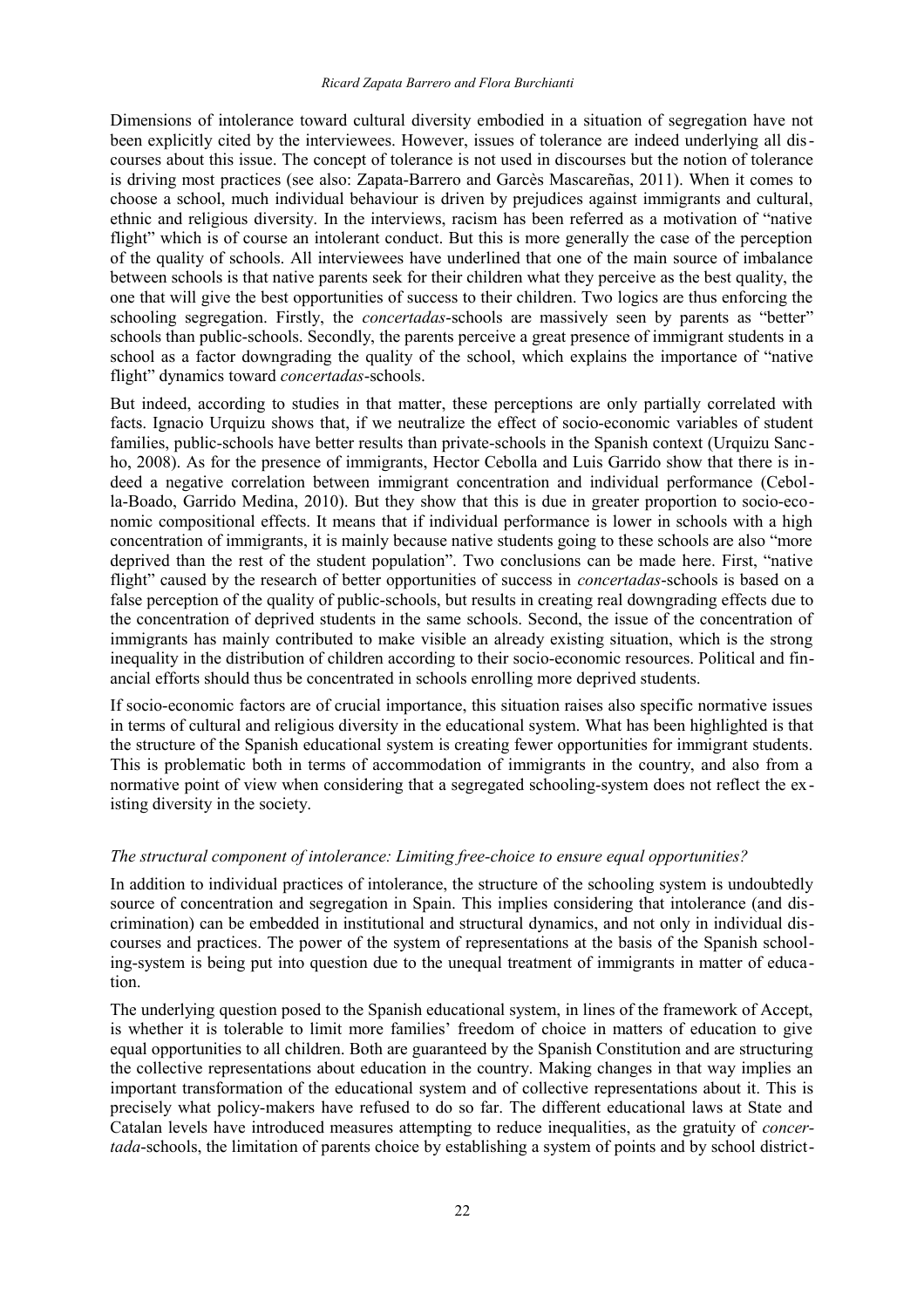ing. But they did not affect really the relation between free education and equal opportunities. For several interviewees, in that limitation lies the solution to ensure equal opportunities. But they also underline that a radical change in that matter can hardly be brought to the political agenda. As H.C. states:

"Other kind of policies, which would start by changing the freedom of school-choice, this would really change things and the concentration at school. But as far as the free-choice, which is a freedom of families, of the parents, is placed above all, above distributive justice, one cannot pretend to change things significantly. Yes, they can be modified, but not significantly. (…) But while free-choice of schools is the value which has to be preserved, you can only make little transformations, marginally, but you can't make inequalities in school-choice disappear. At least if you don't do very very aggressive and radical policies, and this, I think that no Autonomous Community is ready to do it, including Catalonia". (Interview of H.C.)

The positions of the different parties involved in the education policy are totally opposed on this issue. The trade-union representative is in favour of a strong limitation of the free-choice of schools and, above all, advocates for the disappearance of the "double network" (private and public-schools) in favour of a unique public service of education. In her words:

"Here we have a system which enforces – from the right-wing but the left-wing has also made things in that sense – the free choice of schools. You can choose the school but, I mean, the one who choose is the one who can! You can always choose the car you prefer but you have to pay for it. So the conception that parents have the freedom to choose... yes there are rules, it is easier to have a place in your neighbourhood but, beyond this, there are so much possibilities to fraud the system. And especially in the *concertadas*-schools. (…) The solution for us is to eliminate the private-schools network". (Interview of R.C)

On the contrary, the freedom of choice is seen as one very fundamental basis of the schooling-system for catholic-schools and parents representatives. They discard that this freedom enforces inequalities between families and emphasize that all families, native or immigrant, have equal right to choose. The representative of the private-schools advocates that, instead of limiting the right of parents to choose, especially of immigrant parents for the case of "busing", positive discrimination driven by a compensatory principle have to be implemented. The schools which receive more immigrants or lower-class students have to receive more money to ensure equal opportunities. The representative of the Catalan administration also discards limiting the freedom of choice more than it is currently. She insists on the fact that the choice of parents and the admission of children are already very much constrained by existing rules.

This highlights the fact that there is no consensus on a policy directed to redress this situation by affecting the current institutional arrangement, especially when it comes to limit educational freedom. The historical, political and social democratic transition consensus on maintaining the right to choose one's school remains very strong, as underlined by experts, such as X.R:

"At Catalan level, and at the level of the society as a whole, above all of the Catalan middleclass – and surely in general in Spain but in a lower proportion than in Catalonia – there is a tacit agreement in favour of the free-choice of schools. It is something perceived as normal and important, as a right of families and as something which can hardly be questioned. The relative political consensus in that matter is clear. The freedom of choice is not questioned. But the socialists intend to compensate this principle of school-choice with aids to ensure the effective gratuity or with sanctions to schools which make parents pay." (Interview of X.R.).

The current balance between equal opportunities and free-choice is a structure for the schooling system which cannot be changed easily. This highlights that national and local institutional and cultural structures are affecting in great extent the accommodation of immigrants. Dynamics of institutional discrimination and rejection have to be considered as crucial elements in the non-acceptance of immigrants. In that sense, we have tried to show here that tolerance has certainly an inter-individual com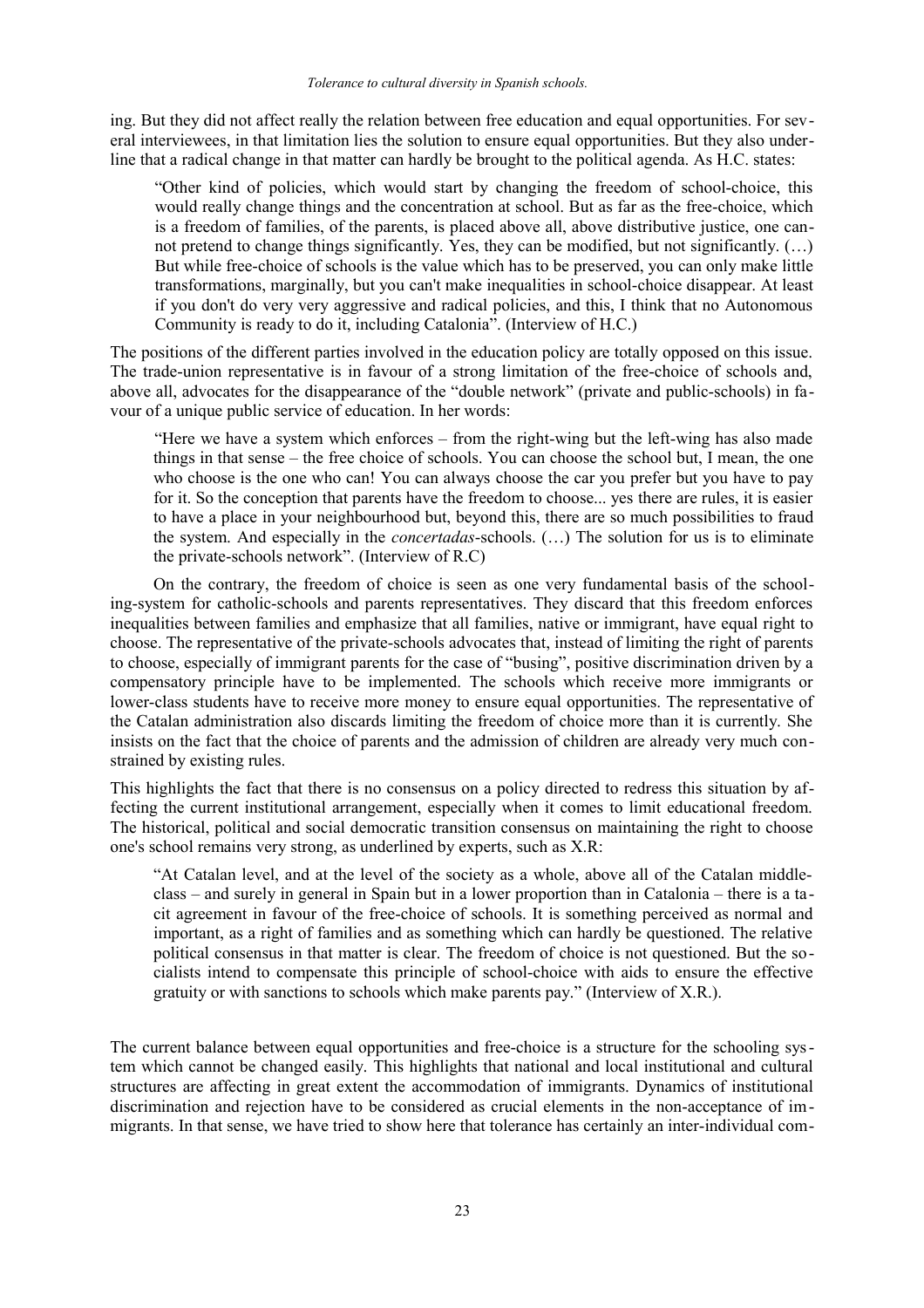ponent, as we saw for the motivations of parents, but it has also a strong structural and systemic dimension.

## **4. Debates about the creation and implementation of the Education for citizenship (***Educación para la ciudadanía***) course.**

Education for citizenship (EfC) teaching has been subject of a growing attention from policy-makers and scholars in many European countries (United-Kingdom, Ireland, Sweden, Norway...). Various reasons to explain this growing interest have been put forward. For Keating, it is due to the changing patterns of governance in the nation-States and to the globalization process (Keating et al., 2009). Naval et al. argue that the perception of a decline in the adhesion of children to liberal-democratic values in the post-September 11 context, the increase in immigration rates and the growing cultural diversity of these societies have contributed to bring this question on the political agenda (Naval et al., 2002). If the question of the introduction of Education for citizenship has been debated in the vast ma jority of the Western democracies since the end of the 1990s, Spain undertook an important reform in order to introduce this subject in the school curriculum. Almost all European countries have included a course referring to EfC, but Spain is certainly the one in which such creation sparked of the most important controversy (Eurydice, 2005; Naval et al., 2002).

The creation in 2006 of a new course properly named "Education for citizenship and Human rights" (*Educacion para la ciudadanía y los derechos humanos*) has triggered not only debates about the curriculum and its content, but has raised a wide societal and political debate in Spain directly related to Spanish identity (Garcès Mascareñas, Zapata-Barrero, 2011). The debate largely exceeded the initial motivation for the creation of the course, which was mainly to take into account new challenges which arose from the culturally diverse Spanish society. It has highlighted a societal division about the place of values and multicultural ethics teaching at school and, more generally, about the respective role of school, State and families in the education of children. EfC has been criticised on the one hand on the opportunity to create a dedicated subject on this matter instead of making of it a transversal thematics. It has been criticised on the other hand because of its very content<sup>[23](#page-29-0)</sup>.

Concretely, the content of EfC introduces many topics and only part of them has been seen as subject to controversy. First, it aims at fomenting acceptance of cultural and religious diversity in societies. It promotes the respect of other cultures and religions, peaceful coexistence, condemns xenophobia and racism, and aims at preventing violence at school. Second, it seeks to transmit a basic knowledge about the organisation of the democratic State and its institutions. Thirdly, it seeks to give an insight on human rights and rights and duties of citizens. Finally, it covers contemporary transformation such as social change, globalization, international relations and conflicts. Apart from rather consensual points, the very controversial topics remain on questions of sexuality and models of family as well as on an alleged relativism in terms of religion. EfC promotes gender equality, seeks to fight homophobia and presents equally respectable models of families, including homosexual families. And, although

<span id="page-29-0"></span><sup>&</sup>lt;sup>23</sup> The Roval Decree 1513/2006 of 7 December 2006 fixes the content for primary school (Individuals and interpersonal and social relations ; Life in community ; Living in society) and for secondary education (Respectful approach to diversity ; Interpersonal relations and participation ; Rights and duties of citizens ; Democratic societies of the XXIth century ; Citizenship in a global world). Apart from this official content, many textbook have been published to support teaching. This is mainly the content of (some of) these textbooks which is cited by the opponents to EfC as intolerable assertions (like the presentation of abortion as a "normal" practice, the presentation of homosexual families, relativism and secularism).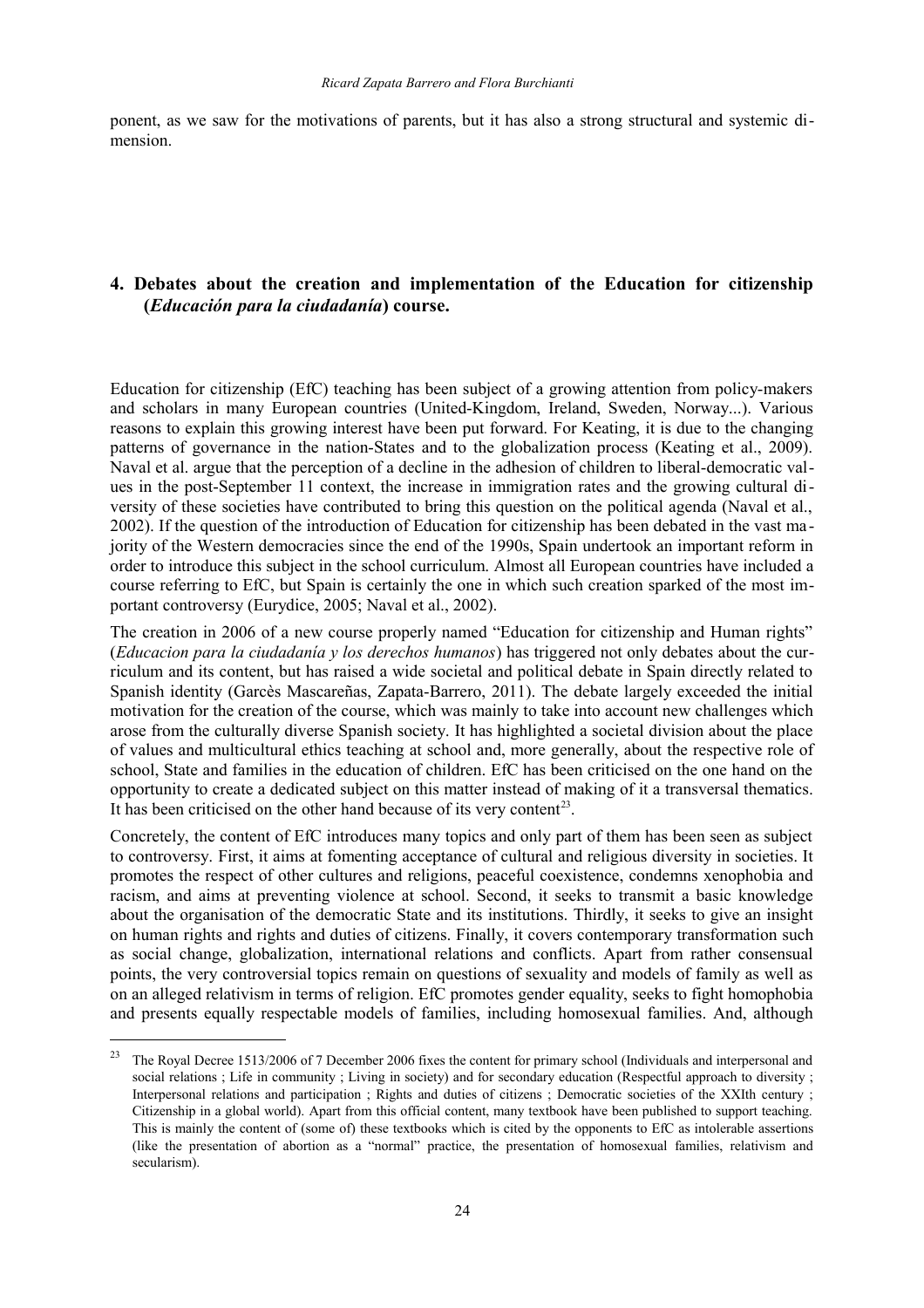there is no real non-confessional teaching of religions included in EfC, its content has also be seen by the opponents as a "propaganda" in favour of secularism.

The debate about how to strengthen tolerance in an increasingly diverse society has given way to arguments about which public values and virtues could be taught to children, and who should be in charge of teaching these values. Other topics have been conveyed in the debate such as conceptions of what is tolerable or should be accepted as normal in terms of sexuality or in terms of models of families  $24$ . In this debate, the place of religion and more specifically the relation between the Catholic Church and the State remains largely unsolved.

First, we will provide a contextualisation of the questions of religious and values teaching in Spain, in order to enlighten the causes of such contention. Then, the very presentation of the controversy will be made by following chronologically the debate occurred by EfC, from its conception to the ease of the conflict. This will be followed by an analysis of the rationales in terms of tolerance which have appeared. We will show that most of the issues highlighted by this conflict, and especially questions of what is tolerable and what values should be teach to children at school, are still unsolved and remain non-consensual questions in the society.

## *Contextualisation of the creation of Education for Citizenship and Human Rights*

The creation of the new subject has been decided after long years of debate about the necessity to introduce the teaching of civic and public values to children at school. However, decisive moves came from supranational organisations and in particular the Council of Europe. This institution has pro-moted Education for citizenship as a core element in the curriculum of European children<sup>[25](#page-30-1)</sup>. In 1997 the Summit of Heads of State and Government of the Council of Europe issued a declaration calling on the inclusion of human rights, democracy and the rule of law as subjects in the curricula of all learning institutions. Between 2002 and 2005, various recommendations were issued by the Council of Europe all focusing on the implementation of citizenship education in the member's States. The initiative of the Council of Europe to declare the year 2005 "European Year of Citizenship through Education" has been an opportunity to organise many events and debates. It strengthened the collectives who had been advocating for the development of citizenship education.

The making of a new Education Law in 2004 by the socialist government is a good opportunity to make concrete the international recommendations in favour of education for democratic citizenship. Nevertheless, to understand the debates it is important to detail previous experiences of religion and moral values teaching. Since the democratic transition, each have been present in Spanish curricula but with different dynamics. We will present first the framework of religious teaching at school, because the creation of EfC has been perceived at first as an attempt to reduce or replace religion in the curriculum and to explain why Catholic organisations have been at the front-stage of the protestation. We will present then previous experiences in giving a moral education to students and how they will be structuring the debates about EfC.

*Legacy and transformations in teaching religion:*

<span id="page-30-0"></span><sup>&</sup>lt;sup>24</sup> It is interesting to mention that it is not the only occasion of confrontation between the Church and the State at the same period on questions relative to gender and homosexuality. Zapatero's first government (2004-2008) has improved greatly rights of homosexuals, especially by authorizing the wedding of same-sex partners and by raising the condemnation of anti-homosexual speech. The hierarchy of the Church has been strongly opposed to same-sex wedding, has organized several marches against the measure, signed many public declarations and tribunes.

<span id="page-30-1"></span><sup>25</sup> Council of Europe has a dedicated division on that matter. For more information see: http://www.coe.int/t/dg4/education/edc/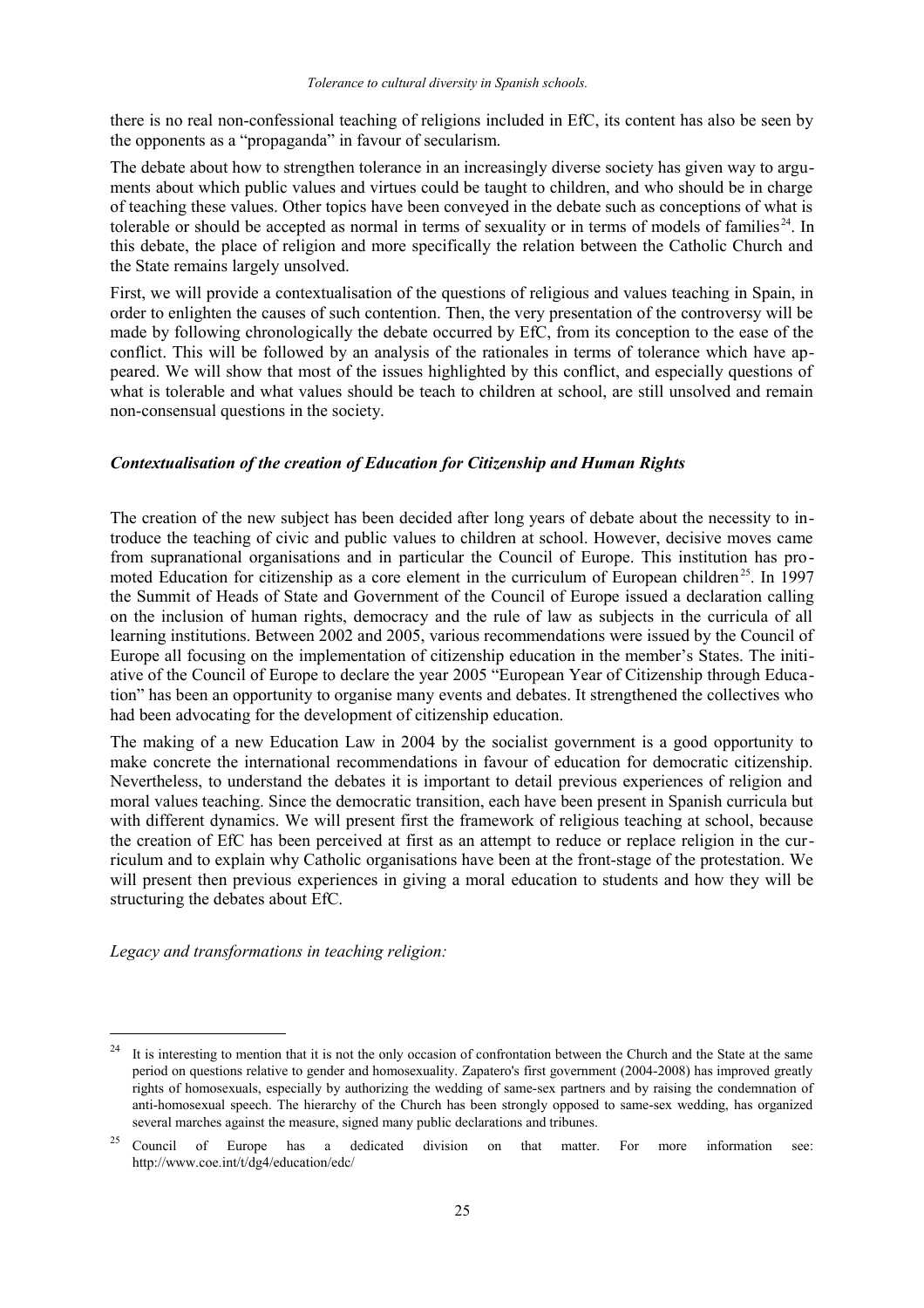The adoption of the democratic Constitution in 1978 was a decisive change for the place of Catholicism in Spain. During the Francoist era Catholicism was established as National Religion by the Concordat of 1953 with the Holy See. Religion as a subject was mandatory and considered as the cornerstone of the moral education of children. After 1978 constitution, Spain can no longer be considered as a confessional State. Yet, in the early years of the democracy, the Spanish State has maintained a dialogue with the Catholic Church which led to the signature of Agreements with the Holy See in 1979 which guaranteed a specific status to the major Church, and one of these concerned Teaching and Cultural affairs. This agreement states that religious education in public schools is an optional subject for students but that it is mandatory that all schools provide the possibility to be taught confessional religion. Religion teaching is thus based on the right to be taught one's religion on the one hand and the freedom not to have religious teaching – nor exclusively catholic religious teaching – in the other hand. Despite this principle, religion remains mandatory in practice in the vast majority of schools as is the examination on religion. But in 1990, the Organic Law on the General Organisation of the Educational System (so called "LOGSE"), will make of religious education an optional subject.

The regulation of education is one of the principal source of conflict between the Church and the State in Spain. There are frequent controversies on the alleged discrimination of one or other group of students regarding the choice of religion. The fact that the share of students choosing religion is declining over years is one important cause of the sensibility of the Catholic Church on this matter (see Conferencia episcopal española, 2011). Differently to other European countries, religious education which has to be offered within the school curriculum is not "cultural" religion or an historical approach to re ligions but confessional religion. Since 1992 and the signature of agreements with Islamic, Jewish and Evangelic representatives, schools have to offer the possibility to be taught not only Catholicism but these religions too, nevertheless, we have seen that there are still very few teachers of minority religions. The option to receive religious education remains dominant among students of all ages, but de creases greatly in secondary public schools and even more in the last years of secondary education (*Bachillerato*) where only 27,6% of public school students choose to have religious teaching.

The most important debate relative to religious education is not around the right to be taught religion, which is guaranteed by the constitution, but on the existence of an "alternative" to religion course. The Catholic Church has always struggled to maintain the existence of another compulsory teaching. Despite different governmental projects to suppress this alternative to religion, and despite the criticism of most parents due to the lack of content of the hours dedicated to the so-called "learning activities", the opposition of the Catholic Church has led to the conservation of a compulsory alternative subject. The last organic law on education, the *Ley orgánica de Educación* (LOE) (2006) has changed the name of the alternative course, but it remains not defined and is often dismissed as the "course of nothing". In fact, the law prohibits teaching any content about religion, or with other part of the curriculum, so as not to constitute a discrimination against the children who do not attend this course. Even if the law states that children must remain under the responsibility of the school during hours of religion, many educative institutions place these hours at the beginning or at the end of the day to offer the possibility to families to keep their children at home at this time. This is a continuous source of discontent from part of the Catholic Church.

#### *Previous experiences in teaching moral values.*

The creation of Education for citizenship and human rights is not the first experience in Spain. Several subjects have been designed for such purpose over time. There is of course an important difference between the place of moral and values at school during the Franco dictatorship and the democracy. But references to the dictatorship and to other totalitarian regimes have been put forward by both parties during the conflict about the creation of Education for citizenship.

During the Francoist era, moral education was one pillar of the curriculum at all stages of school (Dietz, 2007). First, ethics was delivered through compulsory catholic religion. Catholicism was not only one of the two pillars of the regime along with patriotism and national unity. It was also the cornerstone of the moral formation of children at school. Until 1970, another subject was entitled "Formation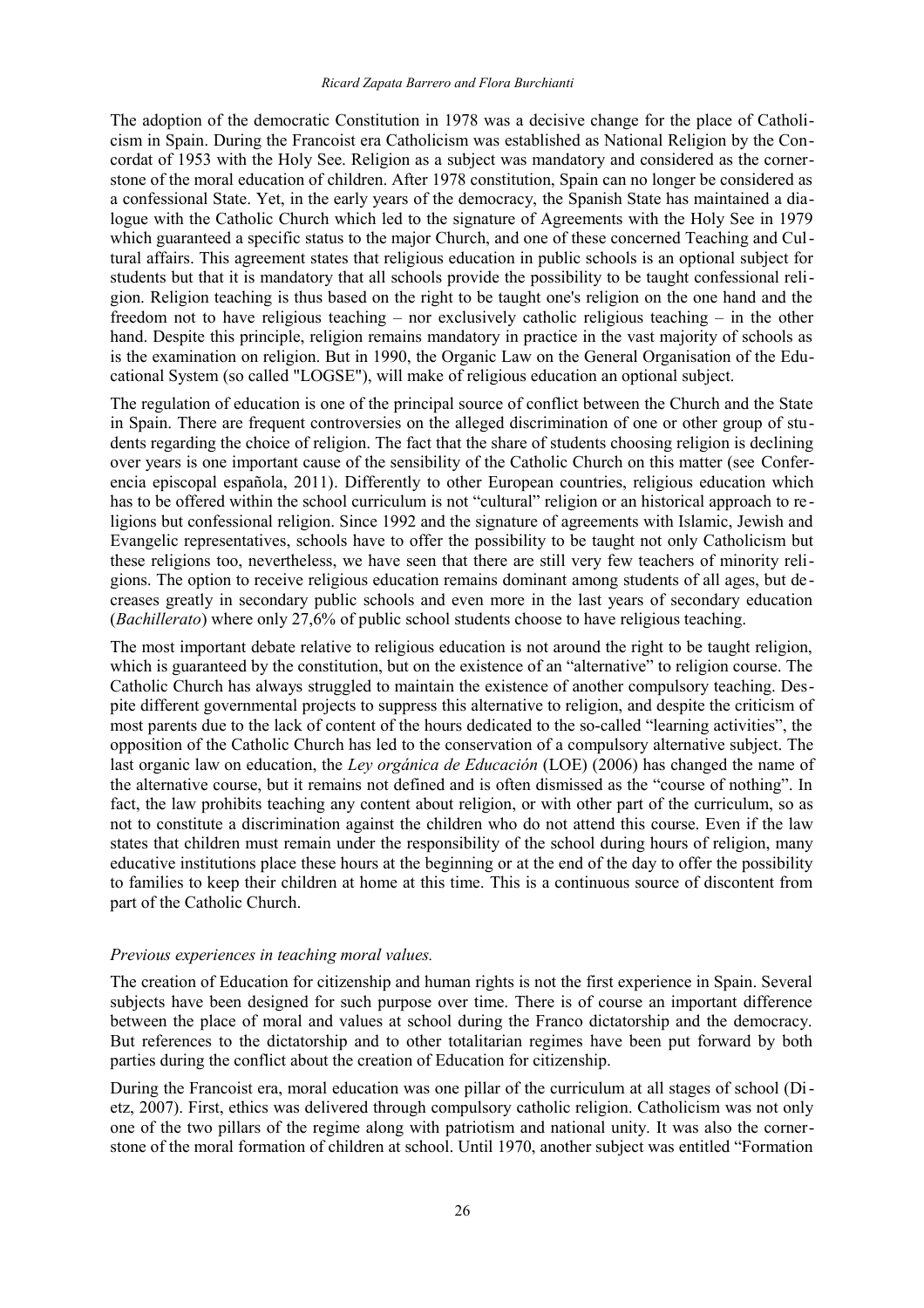of the National Spirit" (*Formación del Espiritu Nacional*) and aimed at delivering the doctrine of Franco's "National movement", especially Spanish nationalism, corporatism, deference to the regime and its leader. The 1970 law which reformed the education system suppressed this course. But it remains in the memory of a large generation, especially those who are born before 1961.

The existence of this recent experience is referred to by many interviewees, whether they are in favour or no of EfC. M.A.E. analyses the Church's strong opposition to EfC as a reaction against the reduc tion of the control over the moral education of children, and of the population as a whole, which was granted to this institution during the Francoist era. To him, "it is obvious that the current situation is a loss for the Church, because we are moving from a situation of privilege to a situation of equality" (Interview with M.A.E.). The conduct of the Catholic Church during the controversy over EfC has been indeed frequently analysed by the pro-EfC interviewees as a re-active attitude against what is seen as a threat to its identity. On the contrary, the anti-EfC see in the creation of such subject similarities to a totalitarian policy<sup>[26](#page-32-0)</sup>. As F.C. Remarks:

It seemed to us, or it seems to us, that the subject as it is conceived in Spain is an illegitimate in trusion of a government in a part which is of parents and in that way it recalls sadly the ideal of "new man" that the regimes of Staline and Hitler, and also many other dictatorship regimes, shared, trying to make out of it a model of society". (Interview of F.C.)

During the democratic transition (1975-1982), a course named "Living together in democracy" (*Convivencia en democracia*) tried to oppose dictatorship's moral education. It was integrated afterwards in History subject. In 1990, the LOGSE created the concept of "transversal subjects" to which were not dedicated specific hours but had to be integrated in all other subjects and were considered as of crucial importance for the curriculum. Civic education and values such as gender equality, respect for diversity and multiculturalism were considered as transversal subjects (Gonzales-Lucini, 1993). The 2002 LOCE took up the idea of transversal subjects and added a focus on the need to deliver the "culture of effort" to students. All in all, this policy cannot be considered as a success as the integration of these core transversal subjects in other courses was merely perceivable.

The introduction of transversal values in the curriculum had already been advocated by some educa tion organisations. V.M, president of the "Spanish league for education and popular culture" (*Liga española de la educación y de la cultura popular* or LEECP), recalled that this was considered as a first victory. But in front of the lack of effective implementation of these values in the curriculum, these entities begin to promote the creation of a full subject aiming at teaching citizenship and liberal democratic values.

Despite these limited measures, the need to develop values teaching as well as the democratic culture among children had not been a priority of the Spanish education policies before the years 2000. New opportunities arise for the ones who advocate for the reinforcement of democratic and human rights values teaching at school. The settlement of the democracy in Spain, the desire to further the democratic culture of children, and, above all, the desire to take into account the transformations of the Spanish society since the 1990s and especially the new diversity introduced by foreign immigrants, create the conditions to the development of a way to teach citizenship and human rights at school. This is the purpose of Education for citizenship, whose creation unleashed an important controversy, which will be presented in the next section.

## *The controversy about Education for citizenship*

In this section, we will follow the controversy about EfC from the conception of the Law to its imple mentation. This makes sense because the conflict has taken various forms in each stage, and the dynamics of the coalitions have changed also in parallel. We will thus present the first stage, in which the

<span id="page-32-0"></span> $26$  See also this kind of arguments developed in Trillo Figueroa (2008).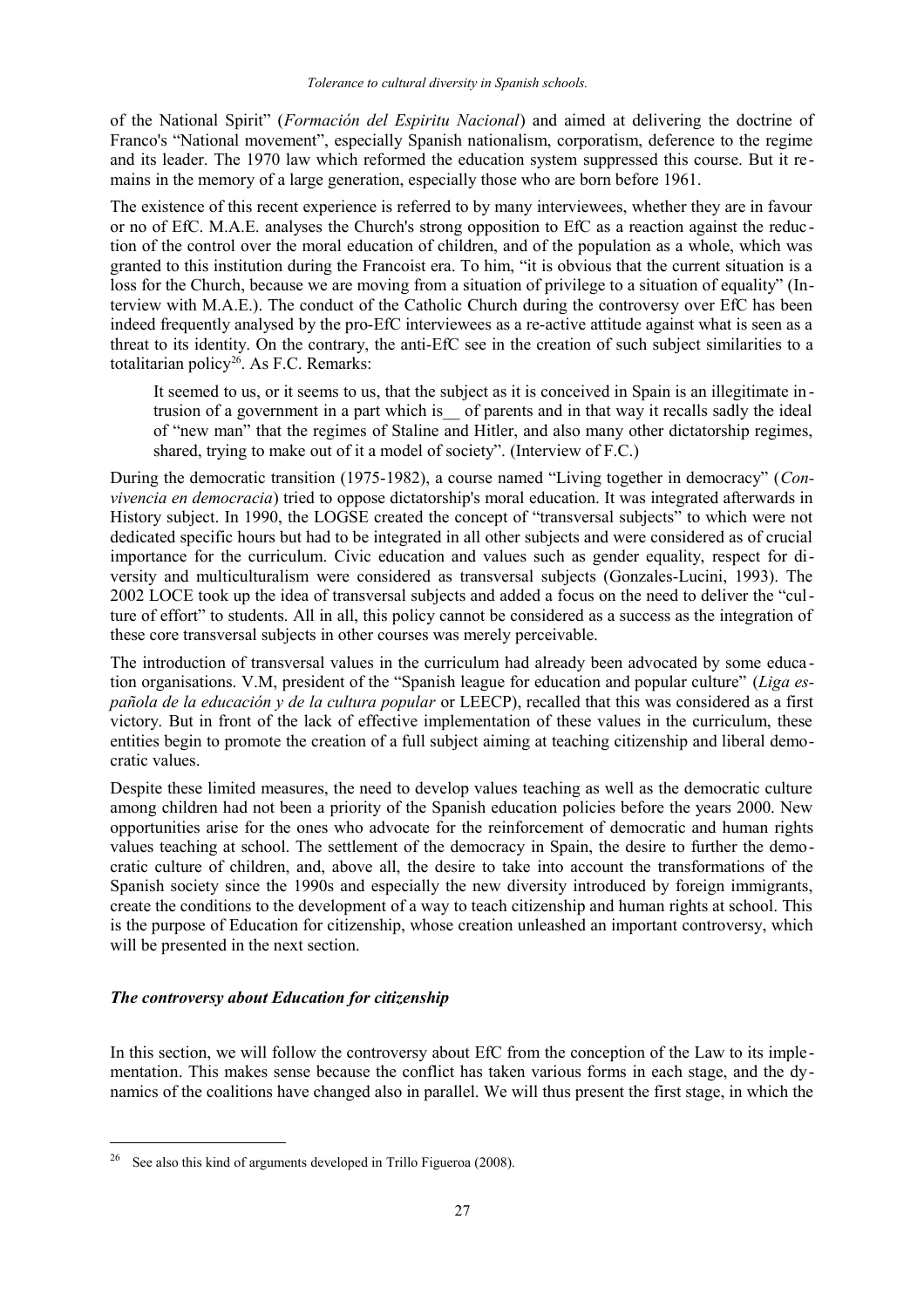design of EfC evidences a progressive cleavage-building process and to a strong controversy. Then we will present the developments during the implementation of EfC, from the political arena to the courts.

### *Cleavages-building process about the creation of Education for Citizenship.*

The creation of EfC has confronted two clear sides. On the one hand, people who put forward values of public ethics and secularism and defended that there are minimal constitutional values that have to be taught to children, as tolerance to diversity and to sexual, religious or cultural differences, demo cratic values and human rights. Among them are the instigators of the Law, who belonged mainly to the socialist party (PSOE) circles and to organizations of the civil society in favour of secularism. On the other hand, entities have rejected the new subject for the reason its goes beyond the duty of the State to teach values to children which can be contrary to the personal beliefs of their families. The most actives were members of the Catholic Church hierarchy and Catholic organisations which could rely on the support of an important part of the conservative Popular Party (PP) representatives. A retrospective review of years of public debate since 2004 reveals the complexity of this matter, as for the variety of actors involved as for the twists and turns at different stages of the confrontation.

Socialists coming to power in March 2004 is perceived as an opportunity for the sectors promoting the creation of a course on citizenship and democratic values to make it reality, and even more because many of them were member or closed to the socialist party. As we have seen, a project to develop Eth ics and values teaching at school was claimed by different sectors of the civil society and especially by the Spanish Secular movement since the 1980s. With the impulsion and the recommendations coming from the European Union, these activists felt that the reform of the Education Law was the right moment to strengthen values teaching at school. Prominent figures of the academia and of the socialist party as Gregorio Peces-Barba<sup>[27](#page-33-0)</sup>, rector of the University Carlos III, were pressing for the creation of a dedicated subject during the year  $2004^{28}$  $2004^{28}$  $2004^{28}$ .

During the process of elaboration of the future Organic Law on Education (LOE) in 2004, the Ministry of Education invited determined sectors of the civil society working on education to belong to an adhoc group for discussing and designing what could be the new subject. The future promoters of  $EfC<sup>29</sup>$  $EfC<sup>29</sup>$  $EfC<sup>29</sup>$ are in the discussion group, but there are also representatives of organisations which will be the leaders of the protests against EfC as members of Catholic Schools organisation (the organisation of Catholic schools - *Escuelas catolicas*-FERE-CECA; the Catholic parents' organisation - CONCAPA). This ad-hoc group, which gathered several times, will design roughly what will be the future subject. It also served to strengthen networks which will be the advocates of EfC.

At the end of 2004, the Ministry of Education published a document named "A quality education for all" (*Una educacion de calidad para todos*) in which it outlined, among other measures, the key features of a new subject named "Education for citizenship" (Ministerio de Educación y Ciencia, 2004). The document was addressed to all educational organisations (trade unions, parents associations, schools organisations, organisations non-formal education, lobbies and especially all the members of the State council on Education) but the Ministry called also for the participation of individual citizens. The document underlines the importance of teaching values and citizenship to the young and the crucial role of the school in that matter. The diversity resulting from the new immigrants is one argument

<span id="page-33-0"></span><sup>&</sup>lt;sup>27</sup> Gregorio Peces-Barba is a spanish politician and academic. Member of the PSOE, he was one of the writer of the democratic constitution of 1978 and has been a socialist MP during the 1980s when he decided to leave his charge to return to academia. He has been at the initiative of the creation of the University Carlos III in the south of Madrid and has been its rector since its creation and until 2007 when he retired. The Minister of Education María Jesús San Segundo herself had been a professor of economy and a vice-rector of the University Carlos III during the years 2000- 2002.

<span id="page-33-1"></span><sup>28</sup> See for example : Peces-Barba G. in *El País*, 22.11.2004.

<span id="page-33-2"></span><sup>29</sup> Mainly: the CIVES Foundation sister organisation of the *Liga española por la educación*, professors of Carlos III University in Madrid, the trade union UGT and its sister organisation the Foundation Lorenzo Luzuriaga.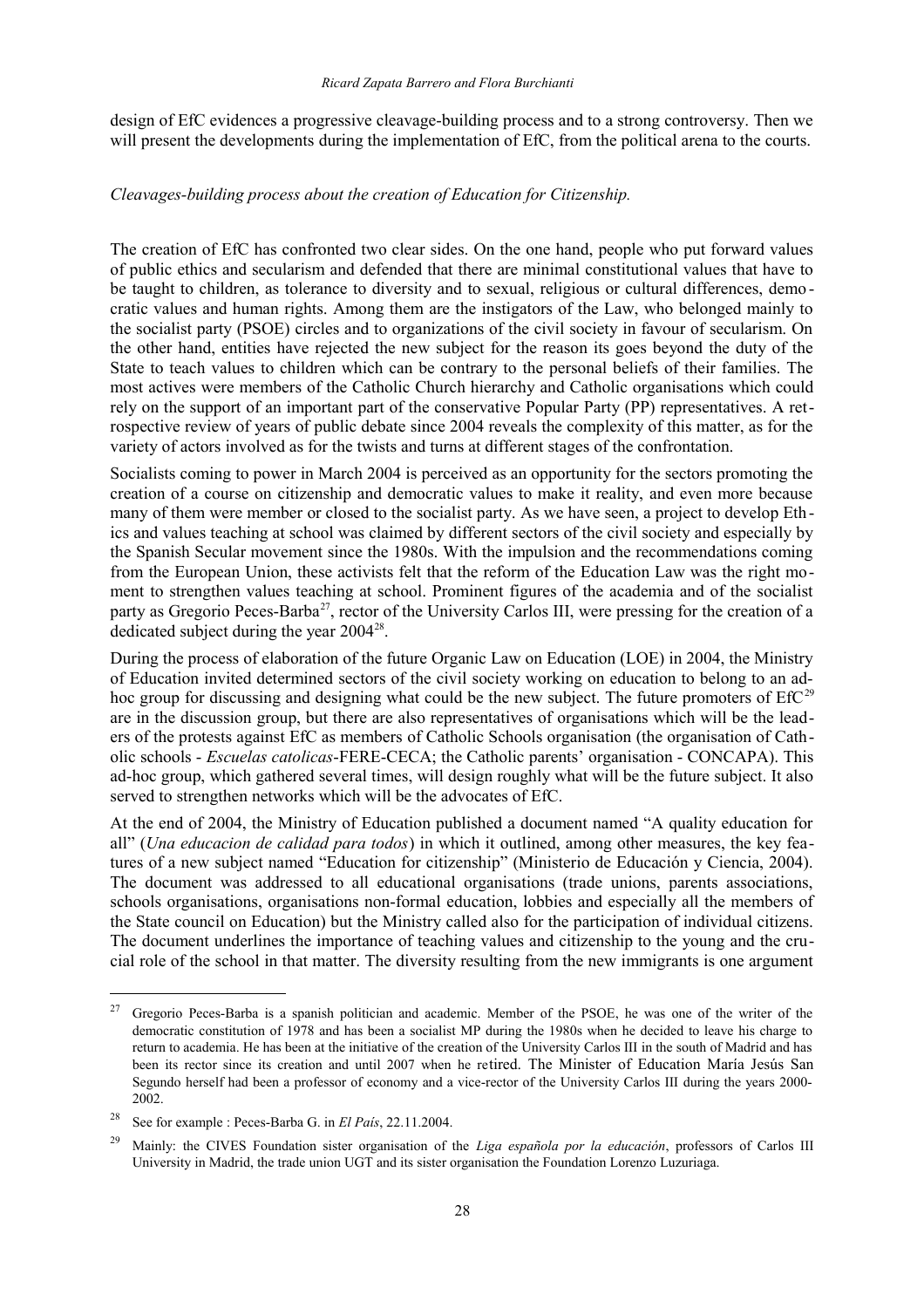to strengthen such education. The Ministry states that immigration has been positive in many matters but that "it has introduced in the distinct social institutions and at school a range of very diverse beliefs, customs and practices of socialization, sometimes contradictory and not only occasionally opposed to widely accepted democratic principles of our society" (Ministerio de Educación y Ciencia, 2004, p.96). It acknowledges that values education implemented as a transversal subject of school centre projects is insufficient to deal with the importance of values education in the contemporary society. It proposes thus to create a dedicated area or subject of Education for citizenship. Between October 2004 and March 2005, the Ministry receives more than 300 contributions and the creation of such course gathers many of the comments.

In March 2005, one initiative from the civil society contributed decisively to design the content of Education for citizenship. It is the Foundation CIVES's report, a foundation linked to the *Liga española por la educación* specialized on values teaching and citizenship issues at school, in collaboration with the chair "*Laicidad y Libertades Públicas Fernando de los Ríos - Instituto de Derechos Humanos Bartolomé de las Casas*" of the University Carlos III in Madrid<sup>[30](#page-34-0)</sup>. By sending their report to the Ministry and making it published, both institutions acquired a great role in the shaping of the reform. In this document, they proposed a full course of Education for citizenship, which should be taught at every grade and delivering a general knowledge on the public institutions as values and knowledge based on the Human Rights and liberal democratic values. Referring to Habermas' concept, the document stated that the course had to deliver and develop the "constitutional patriotism" of the young and a "common heritage of values" based on the liberal-democratic State (Comunidad Escolar, 2005). This proposal was received very favourably by representatives of the Ministry and especially by its General Secretary Alejandro Triana who was in charge of the coordination and of the elaboration of this matter.

Conversely, this proposition raised many resistances from the catholic organisations who interpret this initiative as an attempt from the secular movement to control the content of the values taught to students at school. The support of the Ministry has also been targeted by criticisms as these organisations complained not to be heard and that, despite the open debate process, the government had already made its choice concerning Education for citizenship. But at this stage, the catholic organisations were not the only ones to criticise the initiative. For several reasons, the project gathered criticisms from very different sectors of the civil society. First, this project was criticized not for its content but rather for it acknowledged that the "transversal subjects" strategy to deliver values was not efficient. Some sectors of the civil society, organisations of the Left and especially main education unions as the edu cation federation of the *Comisiones Obreras* (FE-CCOO)<sup>[31](#page-34-1)</sup>, criticized that the creation of EfC was in fact a way to abandon the transmission of values during the other courses. This opposition had an unexpected consequence: the Education council of the State, the major consultative body on Education, has voted the rejection to EfC as a dedicated area during a tense plenary of the Council in February 2005. In April though, the majority of the Council changes and it will back this time the creation of EfC as a dedicated area<sup>[32](#page-34-2)</sup>.

It is important to underline that between February and April 2005 the opposition to the project of Law had raised greatly, especially in turn of religious matters: on the one hand, about the project to make

<span id="page-34-0"></span><sup>&</sup>lt;sup>30</sup> The Chair has been created in 2004 with the collaboration of the same Foundation CIVES. The titular of the chair since its creation is the Professor Dionisio Llamazares, full professor of Ecclesiastic Law.

<span id="page-34-1"></span><sup>&</sup>lt;sup>31</sup> This is the mostly voted education trade-union in Spain.

<span id="page-34-2"></span><sup>&</sup>lt;sup>32</sup> Others entities related to leftist activism also deemed EfC to be a way for the State to indoctrinate the students, to present the representative liberal-democracy as the only form of government and as the only organisation of power possible. Others also deemed the content of the subject to be a artifice from the government and the liberal-democracy which spread human rights principles at the same time it supported capitalism, individualism and the market economy. One of the main advocates of this critical trend, Carlos Fernández Liria, has edited afterwards a "manual" of Education for citizenship while reiterating his opposition to this subject. The intention of its authors is to "show the radical incompatibility between capitalism and citizenship" and to oppose frontally the arguments developed by the Conference of Bishops of Spain to oppose EfC. ("Entrevista a Carlos Fernández Liria, coautor del libro: "Educación para la ciudadanía"", *El otro País* nº 38. July 2007)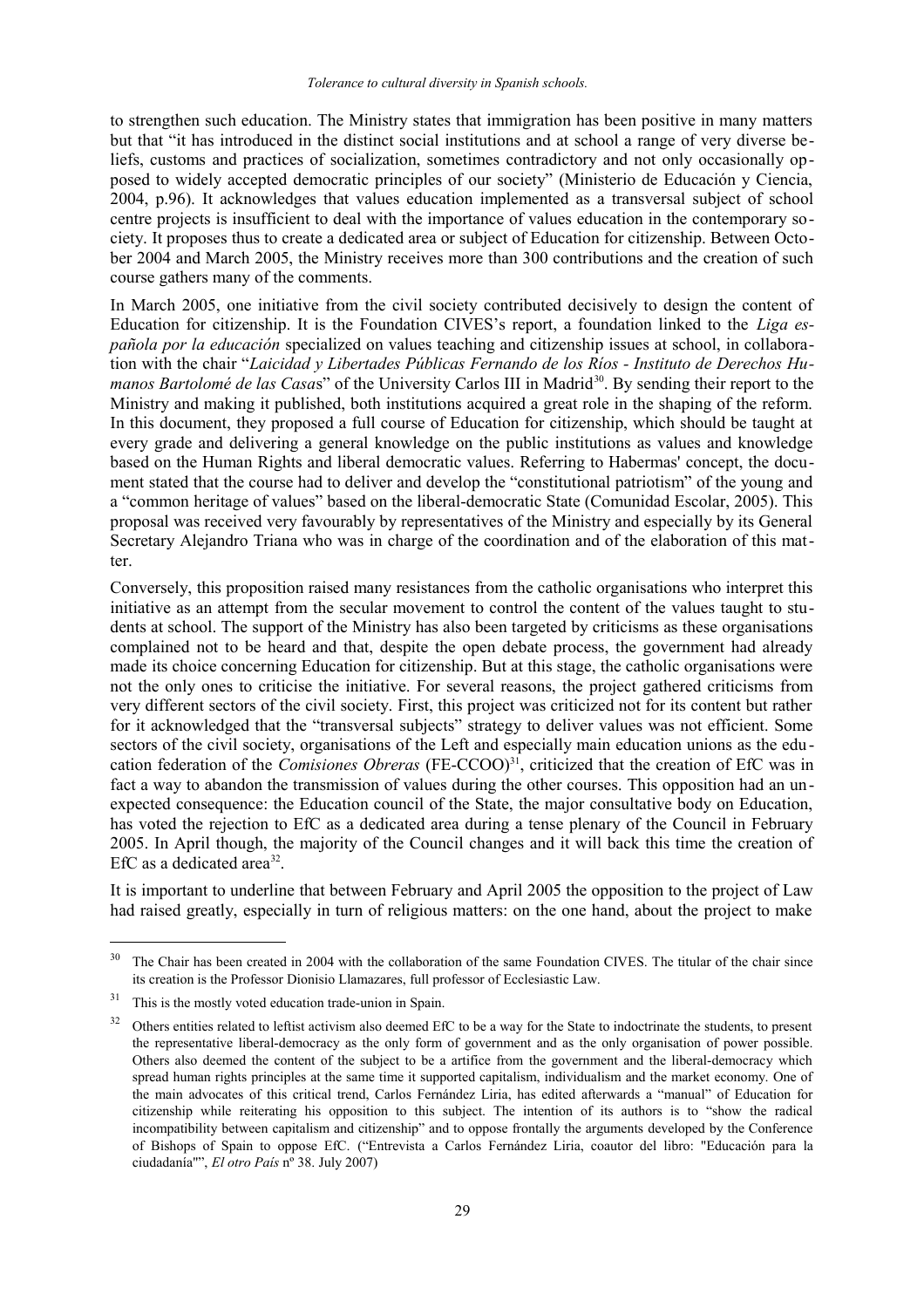religion optional and non evaluable, and on the other hand, about EfC which was said to be a way to depreciate religion and to deliver to children Secular ideology and values contrary to Catholicism. In February 2005, the Catholic confederation of parents (CONCAPA) decided not to take part any more to the discussion groups about the Law and the Confederation of private-schools CECE decided not to participate either arguing that the government had not solicited its opinion sooner enough. However, the major organisation of catholic private-schools (*Federación Española de Religiosos de Enseñanza* or FERE-CECA) took part to all negotiations.

In April 2005, CONCAPA appealed to the "conscientious objection" of catholic parents to the future subject, which will be one of the main strategies to oppose EfC when this one will be implemented. This initiative is immediately supported by the Catholic Church and the Conference of Spanish Bishops becomes one of the main opponents to the Law. Despite this opposition and despite the attempts of the Ministry of Education to negotiate the Law with these opponents, the process of elaboration of the LOE follows and leads to its adoption in December 2005 with the creation of the subject Education for Citizenship but without the support of the main parliamentary opposition, the Popular Party, which had rallied the arguments developed by the Catholic hierarchy.

## *The implementation of the law: from the political debate to the Courts.*

The design of the content of EfC took almost a year from the vote of the Law. The publication of the texts complementary to the Law has been made in late 2006. They fixed the hours of EfC and the school-grades to which it would be imparted but let a great autonomy to the Autonomous Communities to decide of the content of the course and of its organization within the schools. They offered the choice to start EfC at the beginning of the school-year 2007-2008 or one year later. The first year, half of the Autonomous Communities choose to organize EfC<sup>[33](#page-35-0)</sup> while the other half postponed it with various reasons. This opened a new stage in the opposition, with the movement of "conscientious objection" to EfC promoted by catholic organisations and the hierarchy of the Church on the one hand, and the political opposition of representatives of the PP, especially at the level of the Autonomous Communities on the other hand. Weakened by the re-election of the socialists in the general elections of March 2008, the last stage of the contention against EfC took place in the Courts of justice. These three forms of contention to EfC, social, political and judicial, will be examined here to see how the conflict has been solved and to introduce how these protestations used the thematic of tolerance and how their raised concerns in terms of tolerance in return.

Launched for the first time by CONCAPA, a federation of catholic parental associations, the movement of conscientious objection has been the main societal opposition to the implementation of EfC. For CONCAPA representative, conscientious objection has been decided because EfC is perceived as a clear intrusion into the parents' prerogatives in educating their children. The opponents to EfC, he states:

"want the humans being free, independent, being educated in the most important subjects as morality, ethics by the families, and that schools be an auxiliary, which helps to the formation. As a consequence (…) we want to charge the teachers to educate our children in what we cannot do ourselves. (…) I do not educate my child for the State; I educate my child to be a good person. (…) [Consciencious objection's purpose] was not going to these classes because the content was contrary to the principles of the families." (Interview with L.C)

It can be seen yet that the discursive opposition between the families and the State, via the schools, when it comes to education is structuring the debate.

The first stage of the opposition has been to circulate a petition against EfC which received more than 3 millions signatures EfC. The conscientious objection appeared just in a second time after the implementation of the Law. Along with parents and families organisations, prominent bishops appealed to

<span id="page-35-0"></span><sup>33</sup> Andalucía, Aragón, Asturias, Cantabria, Cataluña, Extremadura and Navarra.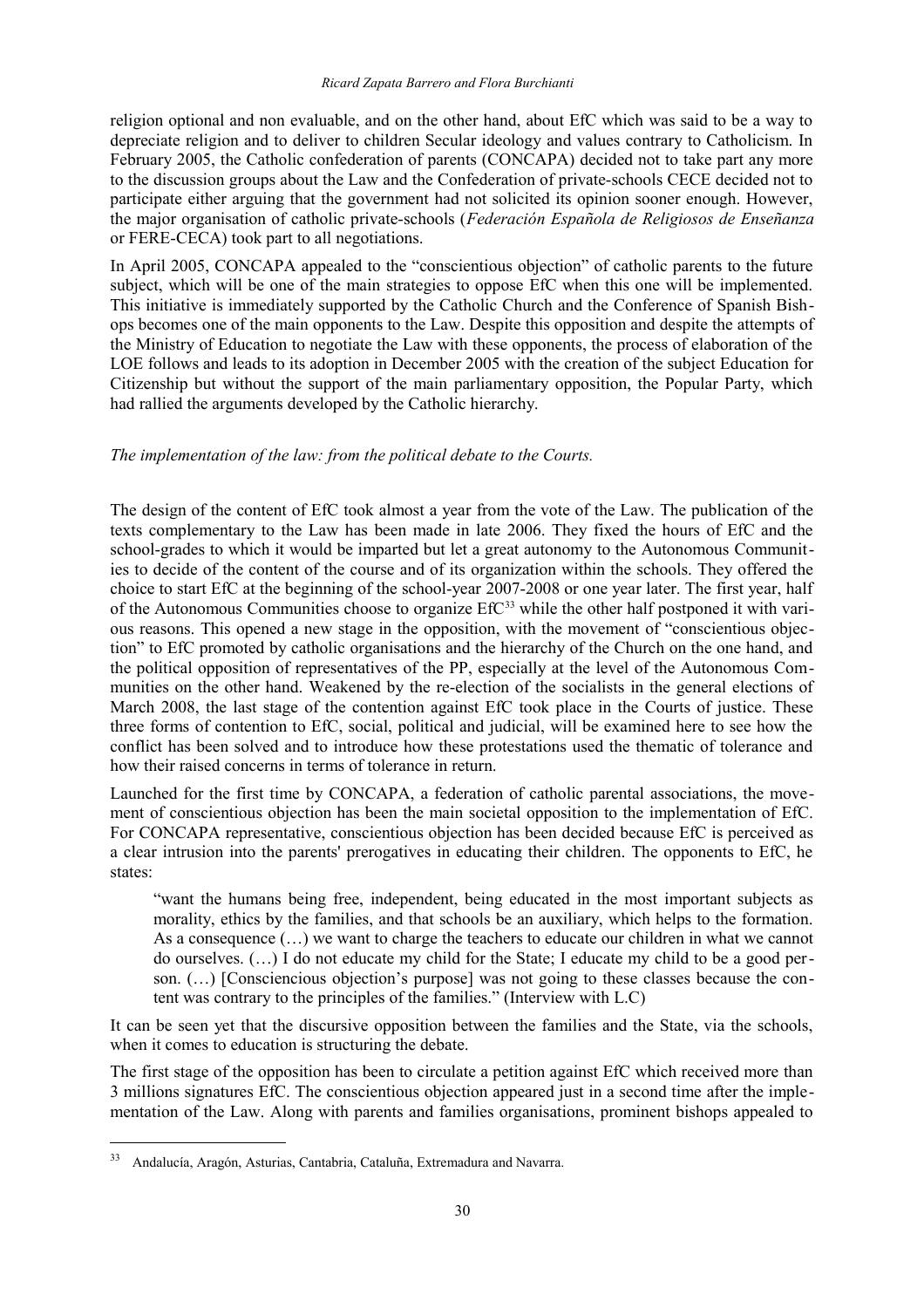disobey the law. The first one was the archbishop of Granada, Javier Martinez, who appealed to "conscientious objection" and "civil disobedience" to EfC in November 2006. The argument is one more time the "real invasion of the fundamental right of parents" and the "terrible threat" to the freedom to education. This first statement from a high representative of the catholic hierarchy made a commotion at political and social levels. But this opposition will be followed by a strong movement leaded by par-ent and family associations as well as the "Association of professionals of Ethics"<sup>[34](#page-36-0)</sup>. They all gathered in the same platform, very active in disseminating the initiative of "conscientious objection" and compiling the demands made by the families to the Autonomous Communities. But despite this, the movement of conscientious objectors was not the expected success in terms of number of families in-volved<sup>[35](#page-36-1)</sup>.

The politicization of EfC took place in the traditional opposition between conservative sectors of the Popular Party (PP) and the socialists at the head of the government. All the interviewees underlined that the role of PP representatives in EfC controversy has been less important than the one of the civil society and of the Catholic organisations in particular. It is true that the rationale of PP representatives did not differ much from the rationale of the catholic organisations opposing the Law.

The main initiatives coming from PP representatives were held in Autonomous Communities ruled by PP governments. Due to the decentralisation of education matters, the implementation of EfC lied in great part on the Autonomous governments. Thus, the ones ruled by the PP stated to delay the application of the new subject to the year 2008-2009. It was meant to wait for after the general elections of March 2008, counting on a victory of the opposition who promised to suppress EfC in case of victory. The re-election of a socialist government ran counter these expectations however and is as well the main factor that weakened the possibility to politicize the issue for the popular party afterwards.

Despite that, the Autonomous Communities (AACC) of Madrid, Murcia and Valencia have tried to place a hindrance to the normal implementation of the law. Madrid's government delivered several times its support to the "objectors" and announced in 2008 that the AACC will organise alternative courses for the students who object EfC. It did not answer to the warnings of the Education Ministry, which remembered the obligation to attend the course until the Supreme Court of the State declared illegal the movement of conscientious objection. Same movement has been followed by the government of Murcia who accepted all the objections and stated that the objectors wouldn't have to attend courses of EfC. As for the government of the Valencian Community, it adopted the same position admitting objection to EfC, but it also decided that it would be delivered in English. Despite of these counter-initiatives, the success of the socialists at the general elections of 2008 and even more the sentence of the Supreme court illegalizing the objection to EfC has deeply weakened the political opposition, even if the leader of PP stated in March 2011 that his party would suppress the course in case of victory at the next general elections (November 2011).

The last stage of contention has taken place in the administrative justice sector. Parallel to individual objection to the subject, the families and the associations presented a great number of complaints to the Autonomic Courts and to the ECHR, deemed to hurt their fundamental rights. At first, the sentences only have added more confusion to the debate. Opposed sentences pronounced by the Autonomous Courts contributed to blur the case of EfC. While the Superior Court of Justice of the Asturies AACC (on the north and Atlantic coast of Spain) stated that EfC was perfectly constitutional and did not hurt the rights of parents and children, the Superior Court of Justice of Catalonia simply stated that it did not exist such thing as the right to conscientious objection, and, conversely, the Su perior Court of Justice of Andalusia and of Rioja recognized the right to object EfC if parents felt that it was contrary to their beliefs. The contention and the search of an exit to the conflict about EfC was thus transferred to the Autonomous courts of Justice and, finally, to the Supreme Court of the State.

<span id="page-36-0"></span><sup>&</sup>lt;sup>34</sup> This last one was certainly the most active in providing legal tools to the families: manuals, support to formal accusations to the Autonomous Communities and in front of the European court of fundamental rights... (ex. Profesionales por la Ética, 2006)

<span id="page-36-1"></span><sup>35</sup> The association Professionales por la Etica counted 45,000 objections at the pick of the movement but the Autonomous Communities have considered the movement to be fairly limited and that it did not occurred troubles for the centres.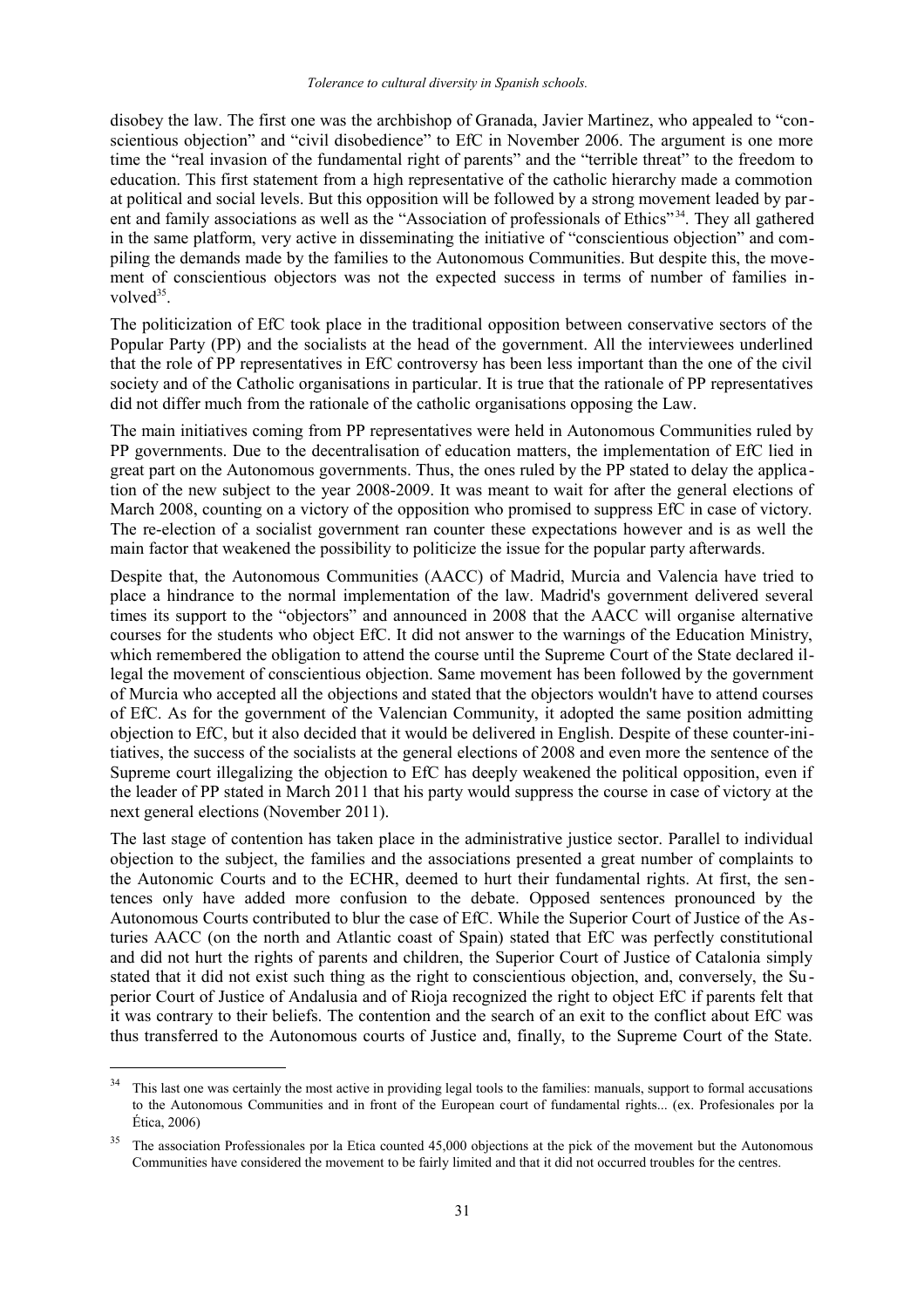The resolution of the Supreme Court illegalizing the movement of conscientious objection in 2009 weakened definitely the opposition movement. But the fact that the Supreme Court underlined that the content of classes could not damage the personal beliefs of parents, satisfied also the opponents.

The debate about EfC has confronted mainly two groups of individuals and organisations : people advocating for a new ethical education of children in matters of citizenship, human rights and respect to diversity, and people who saw the principle and the content of the subject as an intolerable invasion of parents – and private in general – prerogatives on education. This opposition overlaps the traditional right-wing / left-wing cleavage in Spain, but not only, as a great part of right-wing representatives (es-pecially of political parties different to PP) did not actively opposed EfC<sup>[36](#page-37-0)</sup>. We will see that if the debates did not focus directly on the tolerance to diversity, both dimensions are indeed inter-related in the debate.

### *Teaching tolerance or teaching ideology? What Education for citizenship's debate reveals.*

We have outlined the main cleavages between the supporters and the opponents of EfC. But it is important to sum up these oppositions especially in that they refer strongly to issues of tolerance and ac ceptance.

The debates about the creation of EfC generally turn around certain issues: Is the creation of such a course necessary? Is it better teaching values as a transversal subject or as a specific subject? Is it the role of the school to teach values to children – and to dedicate a full subject to it – or should it be considered of the responsibility of parents? Said differently, is the transmission of values a public or a private matter? Although it is an artificial classification, it is possible to differentiate debates about the principle of creation of EfC and debates about its content. Both lines of argument are generally associated in the claims and rationales about EfC.

*Debates about the principle* of creation of EfC are much more open than the other. It means that even strong supporters of EfC express a preference for another type of subject or for another way to teach tolerance and respect to diversity. The majority of our interlocutors underlined that they were in favour of a transversal subject, which would be introduced in all classes and in the school project. The president of CONCAPA states that it is for his organisation a first motive of opposition. D.L., professor in University Carlos III and one of the first creator of EfC , V.M. President of the Spanish league of popular education and president of CIVES, the foundation which designed the first content of the law, as well as M.A.E, all state that a transversal subject would have been better to really introduce diversity and citizenship issues in all spheres of the school. For D.L, teaching values and tolerance should be transversal. However, to him, there is the need for a non-confessional religion subject. As he points out:

"But there is a thing which... there is missing something, it appears to be a fundamental right and of more social confrontation, which is religion. (…) I said it that way in the meetings but nobody answered me, never. I think that you cannot teach children to be good citizens or to understand tolerance, which do not means you cannot criticise or agree with the other, who is different... it is difficult to do it if you don't explain that the Muslim at your side is a perfectly normal person. But the thing is that he believes in other things." (Interview D.L)

The *debate about the content* of the course was much more heated, as several points have been subject to criticism. This concerns the definition of limits of the common values of the Spanish society (liberal-democratic values, human rights or constitutional values) and above all the inclusion or not of nonconsensual matters such as gender theory, models of families or sexuality. The content referring to cultural and religious diversity as such is not seen as a major problem for the opponents. But the way

<span id="page-37-0"></span>There has been also a "left-wing" discourse against EfC, which libertarians and other revolutionary organizations saw also as a way for the state to indoctrinate children in favour of the liberal-democratic system.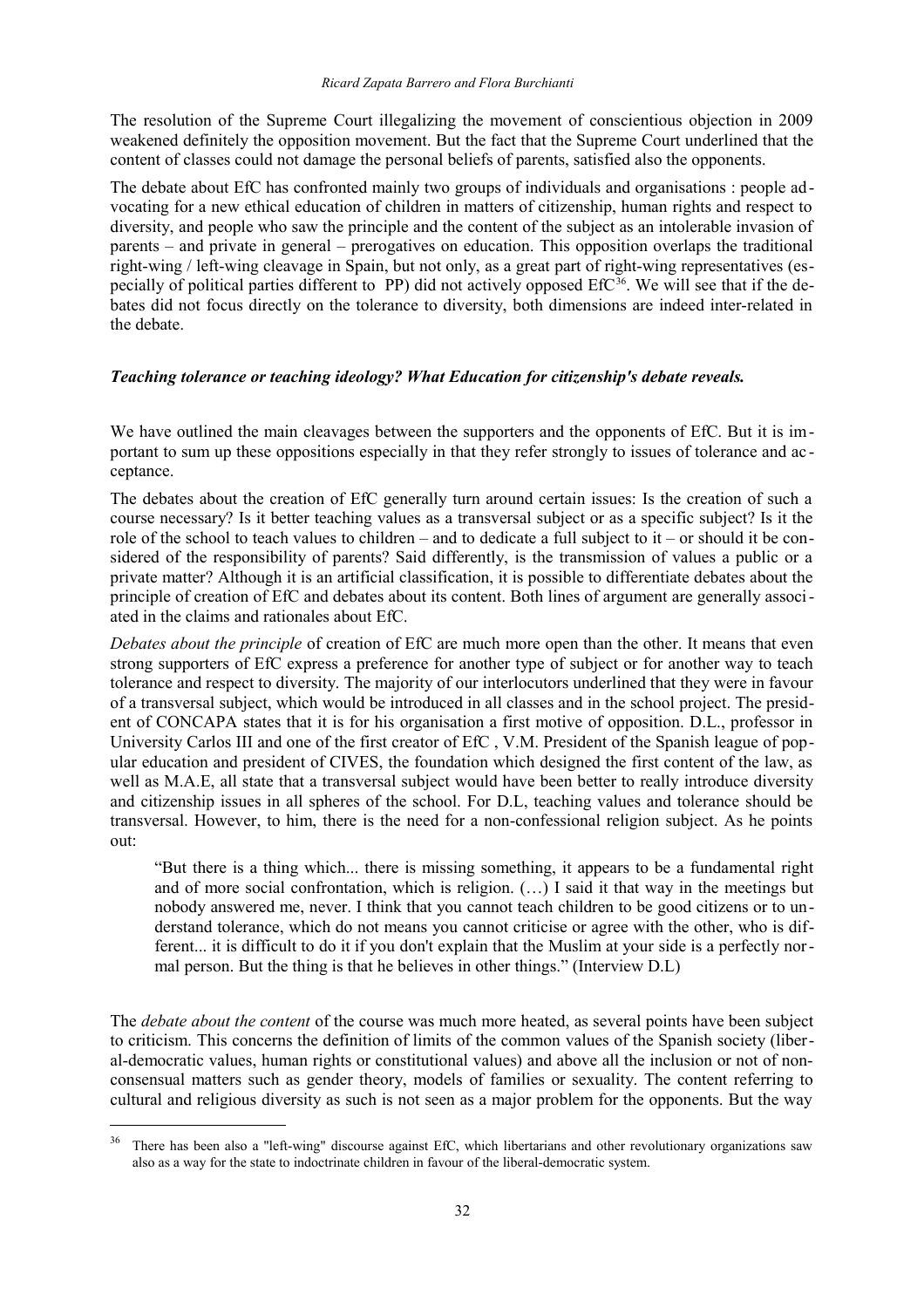to connect tolerance and immigration is questioned. First, they underline that tolerance to diversity is just a false argument to create EfC. Plus, they feel that tolerance should be limited and that the State, and especially the socialist government, has been too lax in this sense. As LC interviewer insisted:

"Here, we should not mistake tolerance with a cession of rights. I think that one of the debate is if tolerance has to admit all the cultural, religious – and other – diversity brought by immigrants. (…) We cannot be fighting to obtain women's liberation and allow women to wear burqa. This is not tolerance, this is a cession of the rights we have fought during generations to obtain (…) Be cause this is mistaking debility for tolerance.

I think that here, in every houses, yours or mine, we have invited hosts and these hosts have to respect minimal norms of positive coexistence. I understand that there is this very manichean discourse about plurality, about tolerance, and we have to be careful because it can be confusing. The thing is to which extent we want...we will abandon our very cultural essence, for which we have fought during centuries, in exchange for a tolerance which brings nothing to the humanity. (Interview with L.C)

Despite these important criticisms, this is not the main cause of rejection of EfC. The way sexuality, gender relations and secularism are taught to children is a far greater concern of the president of CON-CAPA. He states :

"Obviously the principle and the pretension to teach students, our children, a serial of statements which are not perceived equally by all, I will mention again the gender philosophy.  $(\ldots)$  And we feel like thematics as sexuality or the thematic of radical secularism which pretends to fight religion are not thematics which can be acceptable." (Interview with L.C)

On the contrary, EfC supporters state that nothing in its content goes against the Human Rights which are the common basis shared by anybody.

"When EfC is proposed by the most progressive sectors of the society, the intention is not to invade anybody's moral education but to educate in democratic values to strengthen the democracy. I dare anybody's from the Church or from others sectors, as the conservative sector for example, to say which values of EfC go against human rights, may they just show me one example! When they will give me one example, I will change my mind and I will go against EfC, but meanwhile... The thing is that the values of EfC are not proprieties of determined sectors but they are legitimate and justified values." (Interview with M.A.E)

Thus for supporters of EfC, the Catholic Church, Catholic organisations and others protesters founded their claims on an anti-democratic ideology, or are at the margin of democratic concerns. What is emphasized by this controversy is the opposition between private entities and private moral and the State and the public moral. The idea that private morality would be superior than public morality, especially at school, is seen as a legal fault and an anti-democratic statement:

"Firstly, they can't deny the legitimacy of this decision taken by the parliament, even if it goes against their beliefs. Because, secondly, the only moral which is worth taking account in that matter is the public moral. (…) They live within a democratic system, which has its own rules.

These debates brought to light important cleavages in the Spanish society about the respective places of the State, the Church and the families when it comes to determine the values generally accepted, and when it comes to determine which statements and practices can be tolerated or not. Few people or organisations questioned the need to reinforce the transmission of values to children, for two main reasons: the growing individualism in the society either due to the logics of the free-market economy or to the spreading of a "moral relativism" as a trend of thought (put forward by the Catholics) on the one hand, and the growing cultural and religious diversity due to the important immigration flows Spain was receiving on the other hand. We have said that no opposition to EfC was based on the refusal of the teaching of tolerance to cultural diversity, at least officially. On the contrary, even the oppon ents to EfC thought it was positive to teach to students – and mainly, if however paternalistic, those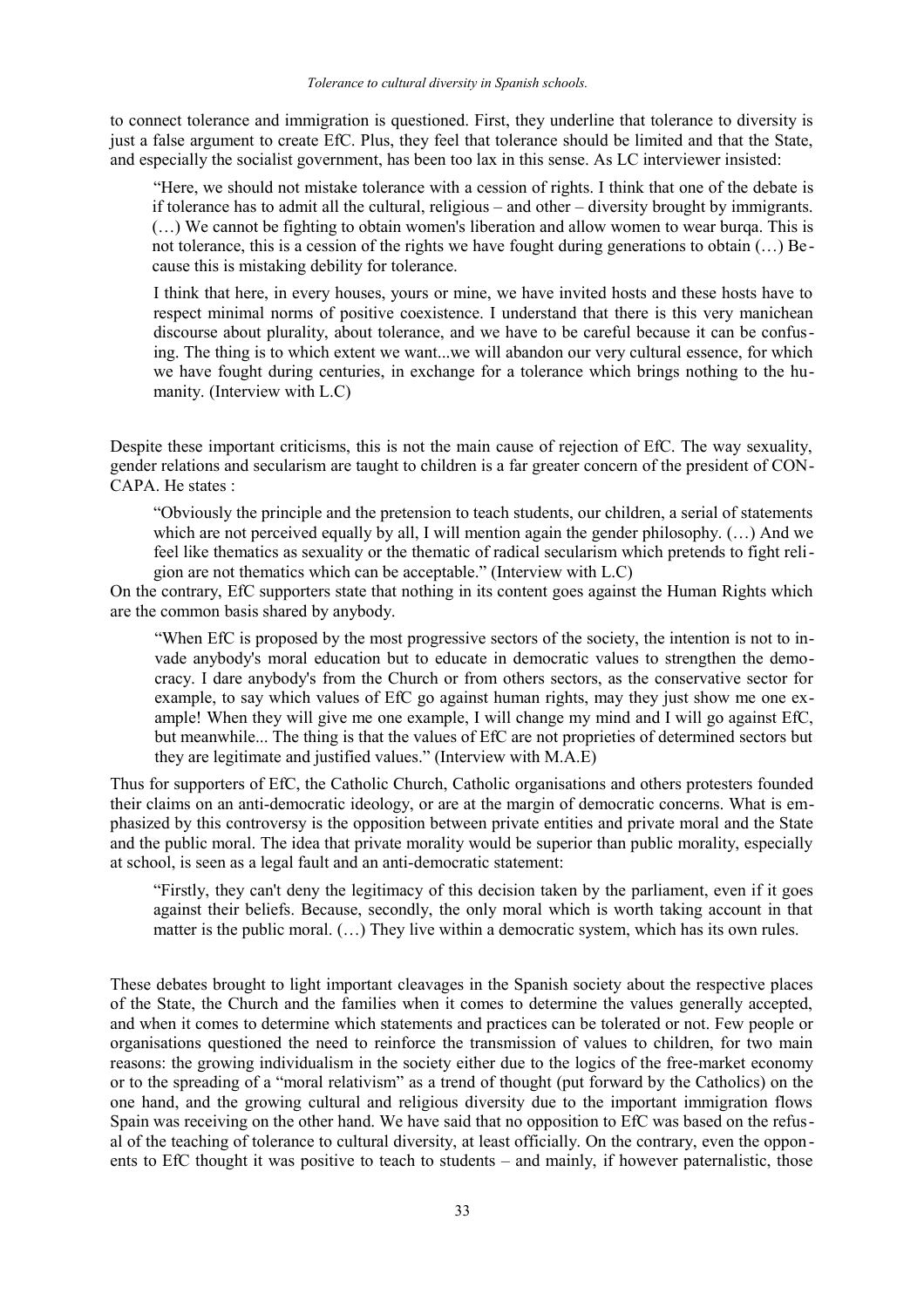from other religion or culture – liberal-democratic values and a code of conduct within the Spanish society.

However, in link with issues of tolerance and acceptance, what the debate around EfC has highlighted is the co-existence in the Spanish society of two different institutions, the liberal-democratic state and the Catholic Church, based on two different reference frameworks to define what the "regime of truth" and associated values are. Even if the liberal-democratic State and the constitution are defining the core values of the Spanish society, the values and organisation of the Church continue to be the main reference for sectors of the civil society and some families, especially when it comes to education. To which extend the State is able to define and teach common and public values is thus the important question at stake here.

The debate around has been extremely politicized and aggressive $^{37}$  $^{37}$  $^{37}$ , but the terms of the confrontation were clear. The dividing line between tow ethical systems (the ethics of the State and the ethics of the Church) is clear in the texts of the Conference of Spanish Bishops, which lets the parents determine which kind of moral education they are willing for their children: "the State cannot force legitimately a determined formation of the moral conscience of students apart from the right to choose of parents. When these choose freely religion and the catholic ethics, the State must recognize that the necessary moral formation of students is assured by those who have the duty and the right to deliver it." (Comisión permanente de la Conferencia Episcopal Española, 2007). Thus, the examples of an effective opposition between the values contained in EfC and those of Catholicism are not always put forward and, when they are, they refer to one point in particular, what the Conference of bishops calls the "gender ideology". EfC includes indeed among the values to teach, gender equality, autonomy in the sexuality and the rejection of homophobia. To the catholic organisations and hierarchy opposed to EfC these subjects should be out of the limits of what can be taught to children as they hurt the values and beliefs of some families and especially the ones who choose to educate their children in line with the catholic ethics.

For EfC advocates, it is precisely needed that schools deliver to all the students common public values, precisely because all the moral education must not lie on parental education and because the State has to "educate in self-defence, to avoid becoming a hotbed for opposed intransigences and for uncommunicative ghettos of tribal dogmas" (Savater, 2006). The arguments of the promoters of the law is therefore that not only it exists such thing as a public ethics and public values, based in the constitution and on international treaties on Human Rights signed by Spain, but this public ethics has to be taught to children to maintain social cohesion and the possibility to live together. Plus, they put forward that the public ethic, whose respect is guaranteed by Law is superior to private ethics when values are in conflicts. That is to say that even if the State tolerates private ethics based on values differing from the public ethics, the respect of private values can't be an argument to oppose public ethics (Llamazares, 2009; Savater, 2007).

The debate around EfC confronted thus two irreconcilable positions about the respective roles of the State and the families to educate children with their own provision in values. The intensity of the debate cannot be explained only by a strong politicization and rivalry between the conservative opposition and the socialist government. The cleavage is far deeper and questions the different resources of the Spanish society for reaching cohesion. The "invertebrate Spain" (*España invertebrada*), as depicted at the beginning of the XXth century by the Spanish philosopher Ortega y Gasset, finds here a new illustration.

## **5. Concluding remarks : Debates of tolerance in Spanish schools.**

<span id="page-39-0"></span> $37$  EfC has been accused to be a "totalitarian" enterprise (it is even the title of a book published about EfC by J. Trillo Figueroa (2008) or a modern version of the Francoist "Formation of National Spirit" (even from the president PP of the Autonomous Community of Madrid Esperanza Aguirre).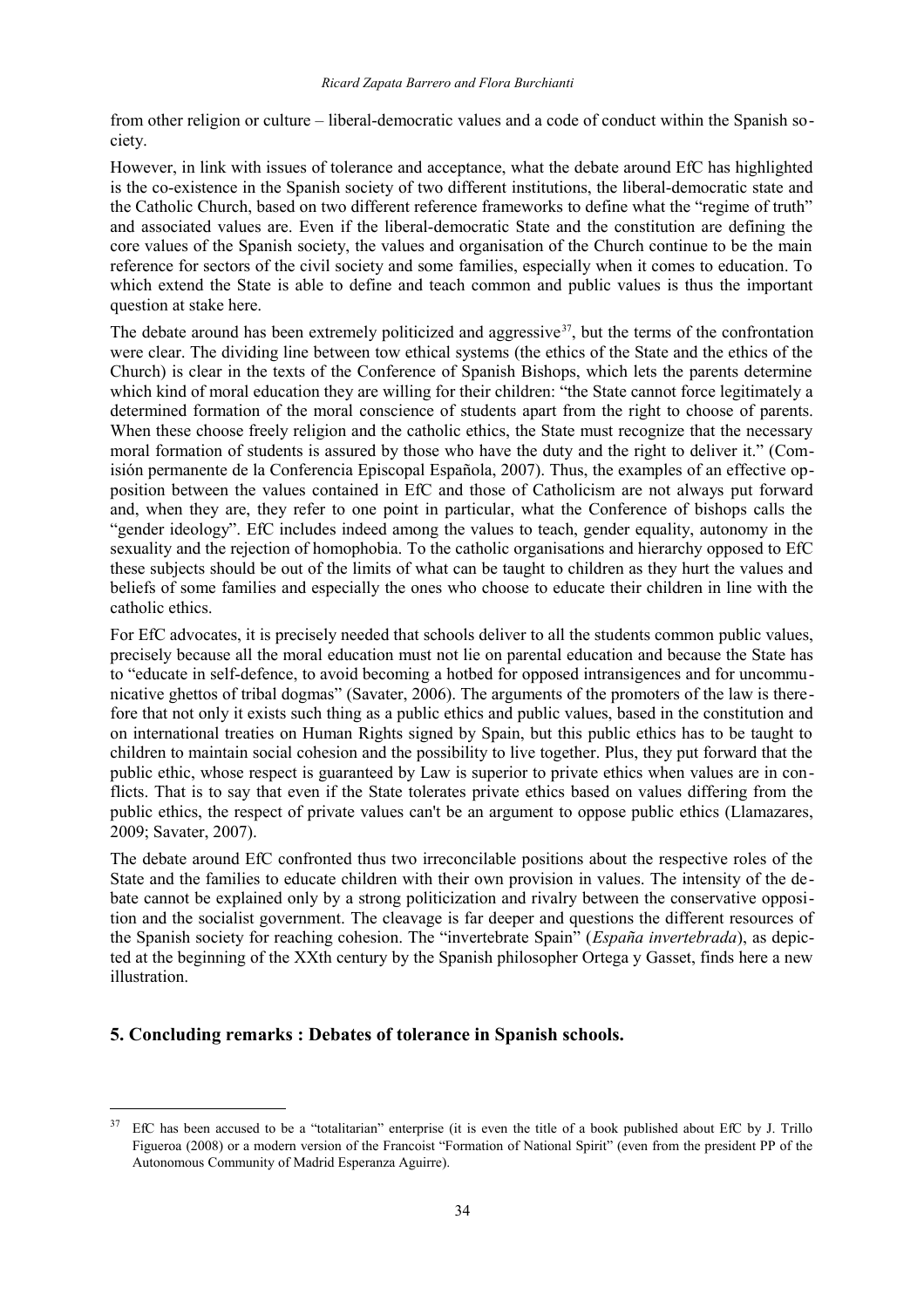The growing presence of immigrant children is undoubtedly changing the composition of schoolclasses especially in the few last years. The schooling-system, characterized mainly by its important political decentralization to the Autonomous Communities and by the force of the sector of the publicly funded private-schools, has had to adapt quickly to this new reality. Policy instruments aimed at newcomers have been developed and have proved to have a positive impact on the integration of foreign students. But there are still important lacks in the accommodation policy in matters of education. The settlement of immigrants has inscribed cultural and religious diversity in the social and educational landscape. Policies designed for newcomers are being less necessary but instruments to foment intercultural education and structural changes to give equal opportunities to immigrants and natives still have to be reinforced. In matters of intercultural education, the initiatives are still coming in great part from below and emerge out of the educational community, but are often not accompanied with a political and financial effort from the governments. The needs in terms of religious teaching are increasing and the means put to guarantee minority religious teaching are still very poor. The main initiative coming from the central government in matters of teaching interculturality and respect to diversity has unleashed a controversy and, finally, has put into question far more the receiving society than immig rants reputed to bring in diversity. Apart from these issues, the question of the equal opportunities of immigrants in the schooling-system remains the main source of concern when examining diversity issues in education.

To conclude, we will summarize quickly the main findings on the two case studies, and we will highlight tentatively how these cases can contribute to understand debates of tolerance toward cultural di-versity in Spain<sup>[38](#page-40-0)</sup>.

## *Intolerance expressed through segregationist dynamics: examining individual and institutional causes.*

The case on concentration of immigrants and the segregationist dynamics which lead to this concentration has led us to investigate different rationales which explained such imbalance and which assessed possible solutions. It evidenced that the analysis of the situation from experts and practitioners refer to an intertwining of interests which are frequently irreconcilable. This complexity is reinforced by the fact that historical and ideological representations of what should be done to improve the Spanish schooling-system as a whole are structuring all the discourses on the acceptance of immigrants. As such, immigration really functions for this case as a mirror of general issues on education.

The main findings of this investigation for the framework of Accept, refers to the question of **who** is entitled to tolerate or accept diversity. We have shown that the situation affecting immigrants can only be understood by paying attention to individual motivations which reinforce segregation (schoolchoice, native-flight, school-quality perception, competition in the educational market, racism) and to the way that intolerance can be embedded in the very rules and representations which constitute the educational-system. The constant political effort to maintain the stability between the free-choice of parents and the guarantee of equal opportunities in the schooling system, is realised at the expense of the latter, and thus at the expense of those who lack of resources, of the more deprived. The force of the constitutional principles associating freedom and equality and the advocacy of important political forces in favour of the conservation of a strong private-sector make it difficult to change the structure of the schooling-system.

#### *How to define limits to tolerance when common values are contested?*

<span id="page-40-0"></span><sup>38</sup> Additional conclusions will be drawn by the case studies and further discussions between the authors and will thus be integrated in the public version of the report and in the comparative report.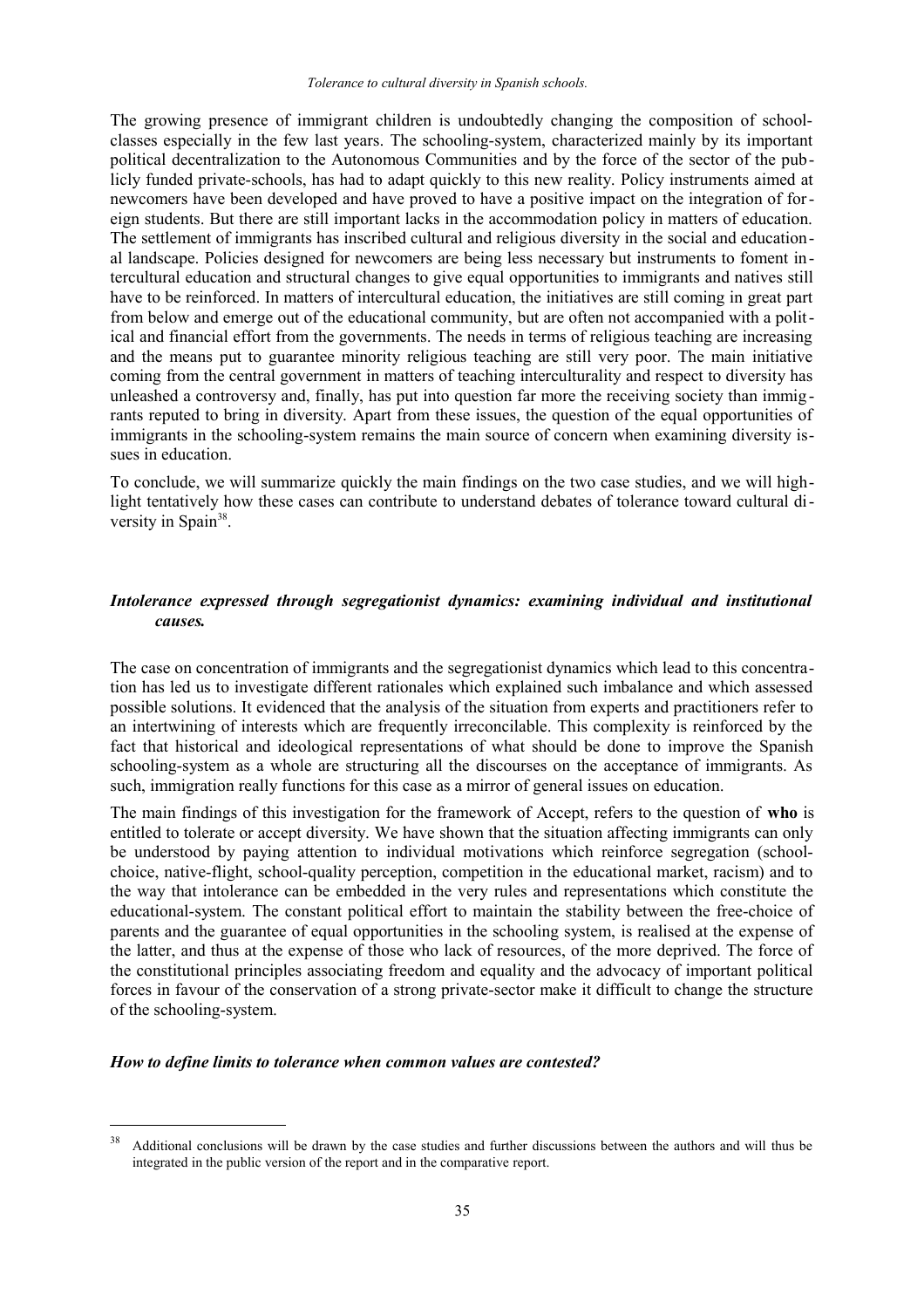The second debate which has been presented here refers to the creation and implementation of a course aiming at fostering the tolerance or student toward cultural, religious, sexual diversity and at reinforcing the democratic culture of children. The intention in the creation of the course is worth considering, but what has attracted our attention is the important debate which accompanied it and which goes far beyond education and diversity issues. This debate has been active and fierce thorough the years 2004-2009 and we have seen that the protest have occupied the social, political and judicial fields, until the Supreme Court and the daily practices soften the confrontation.

In comparison with case one, this debate is a very different contribution to a reflection on the link between tolerance and diversity. The study of such debate is relevant as it touches upon issues such as the secularisation of the State. The debate around the limits of the public and the private spheres is relevant to an analysis of the delimitation of what has to be tolerated and accepted in the European societies. Detractors of the course on 'Education for Citizenship' have argued that ethics and morality are not a matter of the State whereas its supporters and instigators argued that it is desirable to define common values that are or should be shared by all, independently of their culture, ideology or religion. Interestingly these values have not been contested by cultural minorities but by the Church and related groups which are part of the cultural majority.

The exploration of these two cases related to the acceptance of cultural diversity brought by immigration at school highlight **policy-relevant issues,** especially related to the concentration of immigrant children at school. The concentration of really high rates of immigrant children in determined schools (superior to 60 to 80%) is unanimously considered as a matter of concern by governmental and nongovernmental actors. Efforts have been made in the ultimate years to equalize the regime of admission between *concertadas* and public schools and disadvantaged children should be normally favoured over other children in school admission process. But the control over the application of these procedures is still poorly implemented. It seems that a rise in the human and financial resources dedicated to these controls would prevent the schools from disregarding the norm and from discouraging the matricula tion of lower-class immigrant children. In addition, the already existing instruments providing additional resources to schools enrolling important share of immigrant pupils should be re-forced and concerted regularly with the educational community. Even if this is still a sensitive topic for important sectors advocating for free-choice, the positive role of intercultural relations among children at school and the negative impact for the whole society of a segregated system, justifies the implementation of more binding measures in matter of school admission and school zoning, in consultancy with public and private-schools sectors representatives.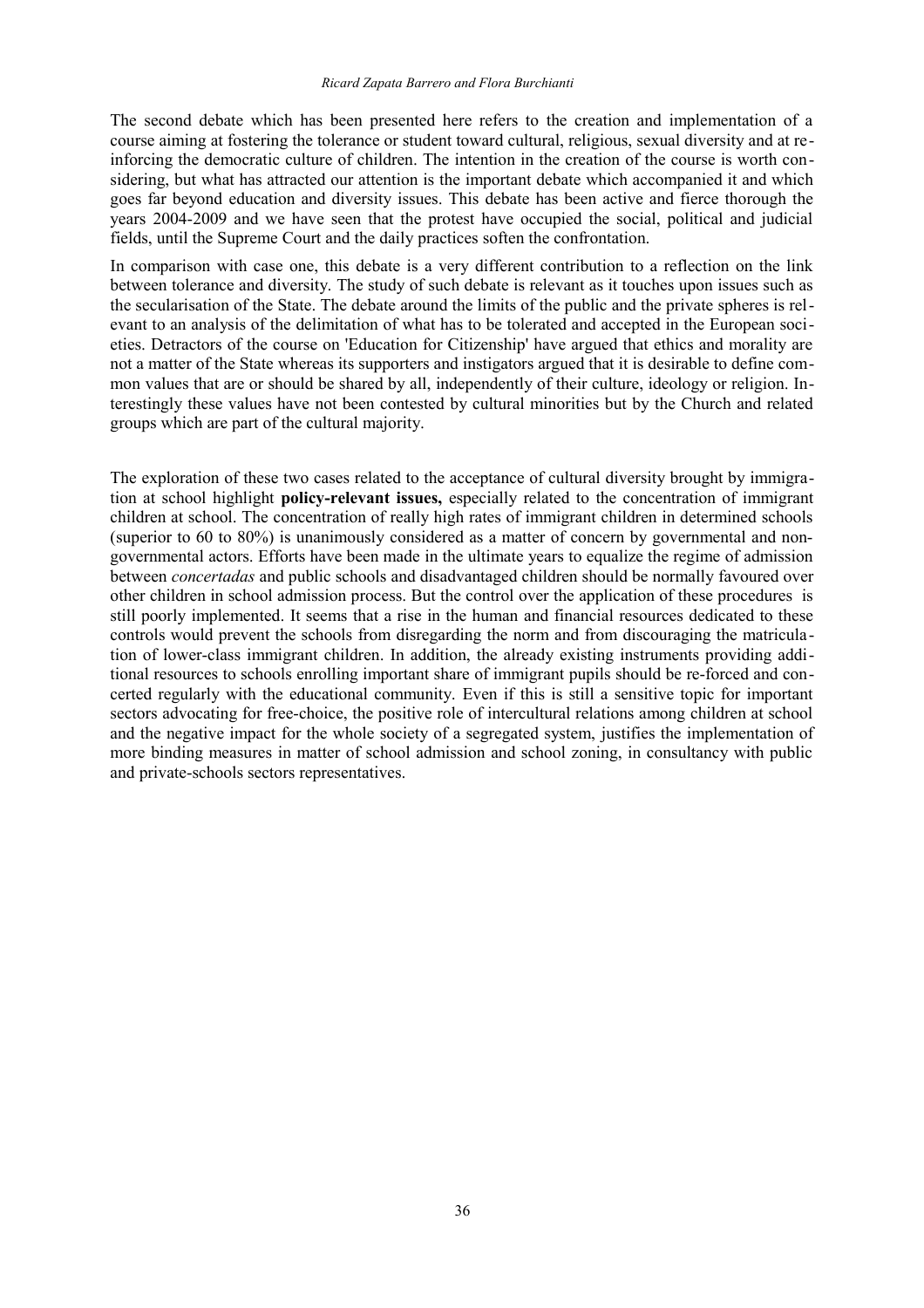#### **6. References**

In order to facilitate the orientation of the reader in the bibliography, scientific references are presented according to the different topics explored in this report. We will thus present first general references on education and diversity issues in Spain (used in the introduction of this report) and then references corresponding to each case study. After the scientific literature,

#### **General bibliography:**

- Aguado, T., Malik, B. (2001) "Cultural diversity and school equality: intercultural education in Spain from a European perspective", *Intercultural Education,* 12(2), p. 149-161.
- Anderson, B. (1991). [Imagined communities: reflections on the origin and spread of nationalism](http://books.google.co.in/books?id=4mmoZFtCpuoC)*,* London: Verso.
- Carabaña, J. (2006), "Los alumnos inmigrantes en la escuela española", Eliseo Aja and Joaquín Arango (eds.), *Veinte años de inmigración en España. Perspectiva jurídica y sociológica (1985- 2004).* Barcelona: Fundación CIDOB. p. 275-299.
- Carbonell F. (2005), *Educar en tiempos de incertidumbre: equidad e interculturalidad en la escuela,* Madrid: Los Libros de la Catarata.
- Dietz G. (2007), "Invisibilizing or Ethnicizing Religious Diversity? The Transition of Religious Education Towards Pluralism in Contemporary Spain", in Jackson R., *Religion and education in Europe: developments, contexts and debates*, Münster: Waxmann Verlag, p. 103-131.
- Essomba M.A. (1999), *Construir la escuela intercultural: reflexiones y propuestas para trabajar la diversidad étnica y cultural,* Madrid: Grao.
- Fernández-Soria, J. M. (2008), "Derecho a la educación y libertad de enseñanza en la reforma educativa (LOE)", *Revista de Educación*, 346, p. 245-265.
- García castaño, F.J.; Rubio Gómez M.; Bouachra O. (2008), "Población inmigrante y escuela en España: un balance de investigación". *Revista de Educación*, 345, 23-60.
- Garreta Bochaca , J. (2006): "Ethnic minorities and the Spanish and Catalan educational systems: From exclusion to intercultural education.", *International Journal of Intercultural Relations*, 30(2), p. 261-279.
- Garreta Bochaca, J.; Llevot Calvet, N. (2004). *El espejismo intercultural. La escuela de Cataluña ante la diversidad cultural.* Madrid: Ministerio de Educación.
- Kastoryano R. (2006), "French secularism and Islam : French headscarf affair", in [Modood](http://www.google.com/search?hl=es&tbo=p&tbm=bks&q=inauthor:) T., [Triandafyllidou](http://www.google.com/search?hl=es&tbo=p&tbm=bks&q=inauthor:) A., [Zapata-Barrero](http://www.google.com/search?hl=es&tbo=p&tbm=bks&q=inauthor:) R. (eds.), *Multiculturalism, Muslims and citizenship: a European approach,* London: Routledge, p. 57-69.
- Zapata-Barrero R., Garcès Mascareñas B. (2011), *Tolerance and diversity discourses in Spain,* ACCEPT PLURALISM WP1 Report.
- Zapata-Barrero, R. (2010), ["Education as a mirror of Spanish Society: Challenges and Policies](http://dcpis.upf.edu/~ricard-zapata/jms_education.pdf) [towards Multiple Diversity"](http://dcpis.upf.edu/~ricard-zapata/jms_education.pdf), *OMNES: The Journal of Multicultural Society*, 1(2), p. 65-100.

## **Concentration and segregation of immigrant students at school : the role of publicly funded private-schools (escuelas concertadas) at stake.**

Aja, E. y Larios, M.J. (2002). "El derecho a la educación de los inmigrantes", *Cuadernos de Pedagogía*, 315, p. 24-26.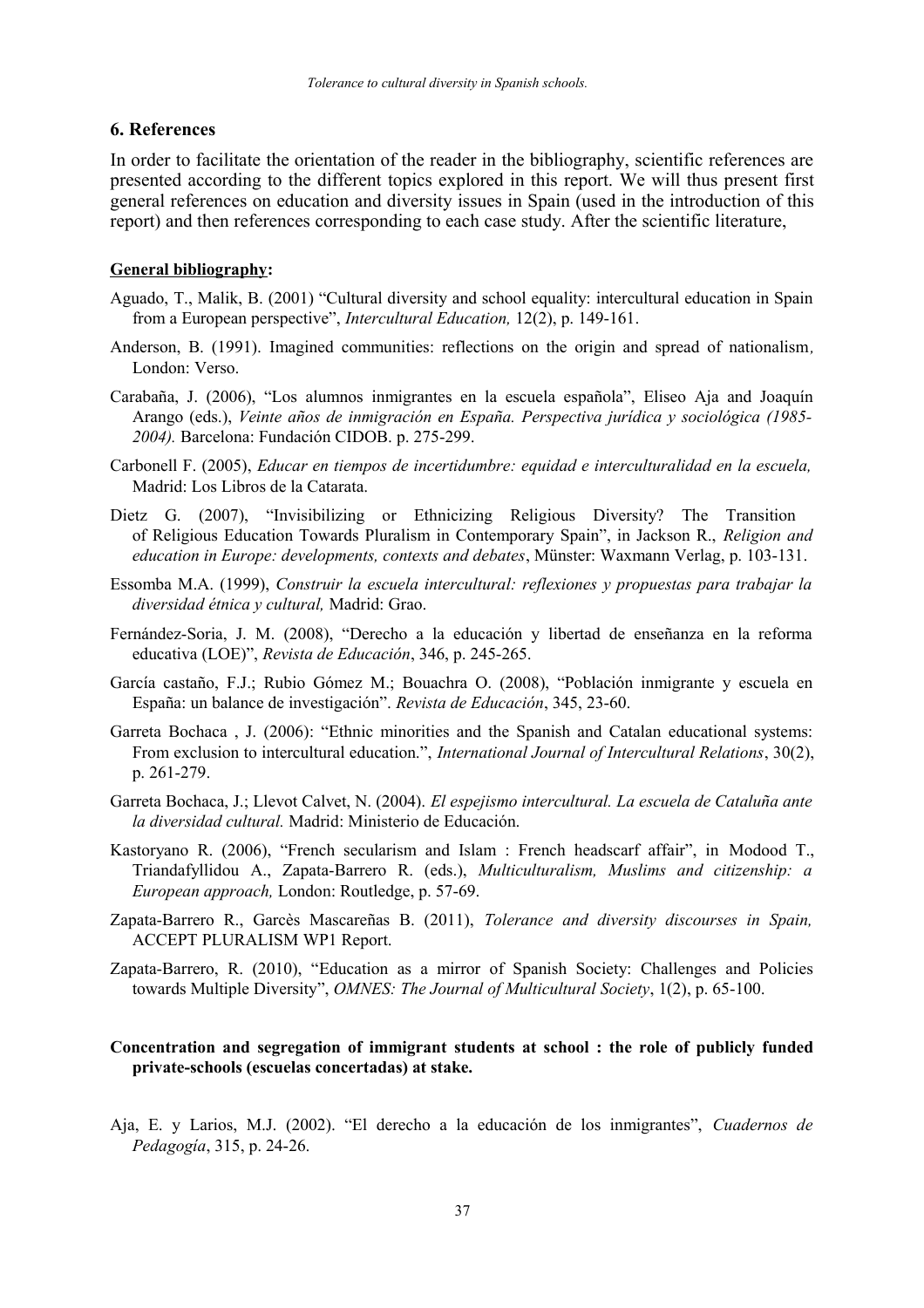- Alegre Canosa, M.À. (2005), *Educació i immigració: l'acollida als centres educatius*, Barcelona: Fundació Jaume Bofill: Mediterrània.
- Alegre Canosa, M.À., Subirats, J. (eds.) (2007), *Educación e inmigración: nuevos retos para España en una perspectiva comparada*, Madrid: Centro de Investigaciones Sociológicas.
- Bonal, X. (2002), "El balance público-privado en el sistema de enseñanza español: evolución y efectos sobre las desigualdades educativas", *Educar*, 29, p. 11-29
- Bonal, X., Essomba M.À., Ferrer F. (coord.) (2004), *Política educativa i igualtat d'oportunitats: prioritats i propostes*, Barcelona: Fundació Jaume Bofill: Mediterrània.
- Bonal, X., Rambla, X., Ajenjo, M. (2004), *Les desigualtats territorials en l'ensenyament a Catalunya.* Barcelona: Mediterrània.
- Calero, J., Escardíbul J.O. (2007), "Evaluación de servicios educativos: el rendimiento en los centros públicos y privados medido en PISA-2003" *Hacienda Pública Española*, 83 (4), p.33-66.
- Carbonell F., Quintana A. (coords.) (2003), *Immigració i igualtat d'oportunitats a l'ensenyament obligatori. Aportacions al debat sobre una futura llei d'educació a Catalunya,* Barcelona: Fundació Jaume Bofill.
- Cebolla Boado H., Garrido Medina L. (2010), "The impact of immigrant concentration in Spanish schools: school, class, and composition effects", *European Sociological Review*, Advance access. [available at: www.esr.oxfordjournals.org]
- Centro de Investigación y Documentación Educativa, *La Atención al alumnado inmigrante en el sistema educativo español,* Madrid: Ministerio de Educación, 2005**.**
- Clavel J.G. (2007), *La actitud de los centros concertados ante el alumno inmigrante*, XVI Jornadas de la Asociación de Economía de la Educación [available at: www.congresos.ulpgc.es]
- Engel, L.C.; Ortloff, D.H. (2009) "From the local to the supranational: curriculum reform and the production of the ideal citizen in two federal systems, Germany and Spain", *Journal of Curriculum Studies,* 41(2), p.179-198
- Essomba M.À. (2005), *L'atenció a la diversitat a Catalunya: debat en el sistema educatiu*, Eumo Editorial.
- Fernández Enguita M. (2008), "Escuela pública y privada en España: la segregación rampante," *Revista de la Asociación de Sociología de la Educación (RASE)*, 1(2), p.42-69.
- Fernández Soria J.M. (2007), "Igualdad y libertad de elección de centro docente: una cuestión polémica para un acuerdo necesario", *Revista de Educación*, 344. Sept-Dec, p.41-59.
- Hirschman A.O. (1970), *Exit, Voice and Loyalty. Responses to the decline in firms, organisations and States*, Cambridge: Harvard University Press.
- Keating, A.; Ortloff, D.H.; Philippou, S. (2009), "Citizenship education curricula: the changes and challenges presented by global and European integration", *Journal of Curriculum Studies*, 41(2), p.145-158.
- Palaudàrias J.M. , Garreta Bochaca J. (2008), "La acogida del alumnado de origen inmigrante: un análisis comparado desde la situación en Cataluña," *Revista Española de Educación Comparada,* 14, p.49-78.
- Ponce Solé, J. (2007). *Segregación escolar e inmigración. Contra los guetos escolares: derecho y políticas públicas urbanas*. Madrid: CEPC.
- Rambla, X. (2003). "Las desigualdades de clase en la elección de escuela", *Revista de Educación,* 330, p.83-98.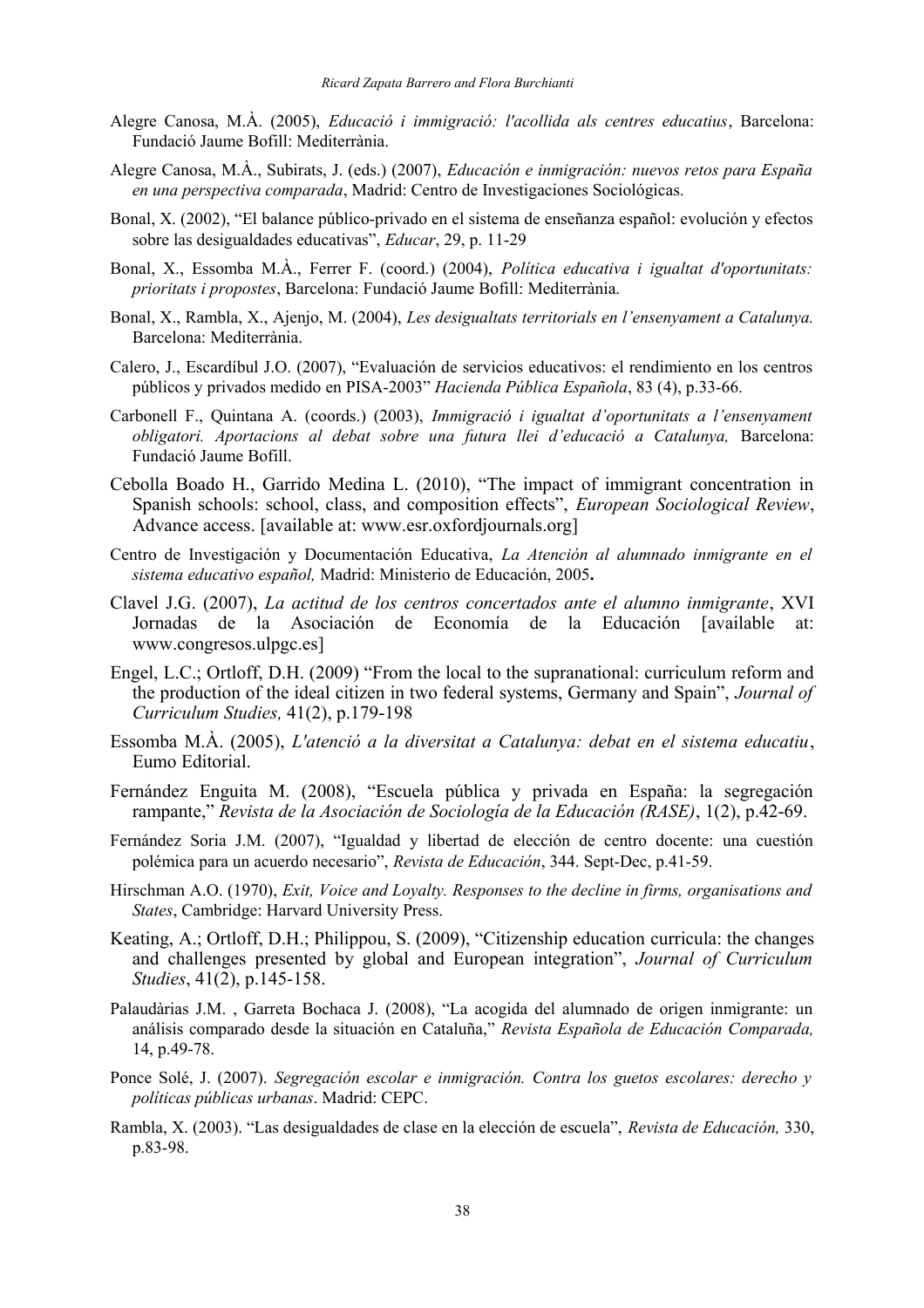- Sindic de Greuges de Catalunya (2008). *La segregació escolar a Catalunya,* Barcelona: Sindic de Greuges.
- Urquizu Sancho I. (2008), "La selección de escuela en España", *Revista de la asociación de sociología de la educación*, 1(2), May, p.70-89.
- Valiente O. (2007), "Polítiques d'elecció de centre i segregació escolar: els centres privats dependents en els sistemes educatius europeus", *Temps d'educacio*, 33, p. 203-220
- [Valiente,](http://dialnet.unirioja.es/servlet/autor?codigo=1389143) Ó. (2008), ["¿A qué juega la concertada?:](http://dialnet.unirioja.es/servlet/articulo?codigo=2741599) la segregación escolar del alumnado inmigrante en Cataluña (2001-06)", *[Profesorado: Revista de curriculum y formación del profesorado](http://dialnet.unirioja.es/servlet/revista?codigo=1066)*, [12\(2\)](http://dialnet.unirioja.es/servlet/listaarticulos?tipo_busqueda=EJEMPLAR&revista_busqueda=1066&clave_busqueda=202300) [available on line at: http://www.ugr.es/~recfpro/Rev122.html]
- Valiente, Ó. (2009), *Elecció de centre i segregació escolar a Catalunya*, PhD dissertation in sociology of education, Universitat Autónoma de Barcelona.
- Zapata-Barrero, R. (2004), *Multiculturalidad e inmigración.* Madrid: Síntesis.

### **Debates about the creation and implementation of Education for citizenship (***Educación para la ciudadaní***a).**

- Bolívar, A. (2007), *Educación para la ciudadanía. Algo más que una asignatura*, Barcelona, Graó.
- Cobo Suero J.M. (2005), "La educación para la ciudadanía en España desde la LODE y la LOGSE al Anteproyecto de LOE. Algunas propuestas para la programación y los profesores", *Miscelánea Comillas: Revista de teología y ciencias humanas,* 63(122), p.5- 30.
- Comisión permanente de la Conferencia Episcopal Española (2007), *La ley orgánica de educación (LOE), los reales decretos que la desarrollan y los derechos fundamentales de padres y escuelas*, Madrid: 28 February [Public statement, available at *www.conferenciaepiscopal.es* ].
- Comisión Permanente de la Conferencia Episcopal Española (2007), *Nueva declaración sobre la Ley Orgánica de Educación (LOE) y sus desarrollos: Profesores de Religión y "Ciudadanía"*, Madrid: 20 June [Public statement, available at *www.conferenciaepiscopal.es* ]
- EURYDICE (2005), *Citizenship Education at School in Europe*. Brussels: Eurydice.
- Fernández-Soria, J. M. (2008), "Educación para la Ciudadanía y los Derechos Humanos: controversias en torno a una asignatura (o entre ética pública y ética privada)", *Trasatlántica de Educación,* 4.
- Fundación CIVES (2005). *Educación para la Ciudadanía. Propuesta de Educación éticocívica*. Madrid: Fundación Educativa y Asistencial CIVES.
- González Lucini, F. (1993), *Temas transversales y educación en valores*, Madrid : Alauda : Centro de Apoyo para el Desarrollo de la Reforma Educativa.
- Jackson, R. (ed) (2003) *International Perspectives on Citizenship, Education and Religious Diversity*, London, Routledge.
- Keating, A.; Ortloff, D.H. ; Philippou, S. (2009) 'Citizenship education curricula: the changes and challenges presented by global and European integration', *Journal of Curriculum Studies*, 41(2), p.145-158
- Naval C. ; Print M. ; Veldhuis R. (2002), "Education for democratic citizenship in the new Europe: context and reform", *European journal of education*, 37(2), p.107-128.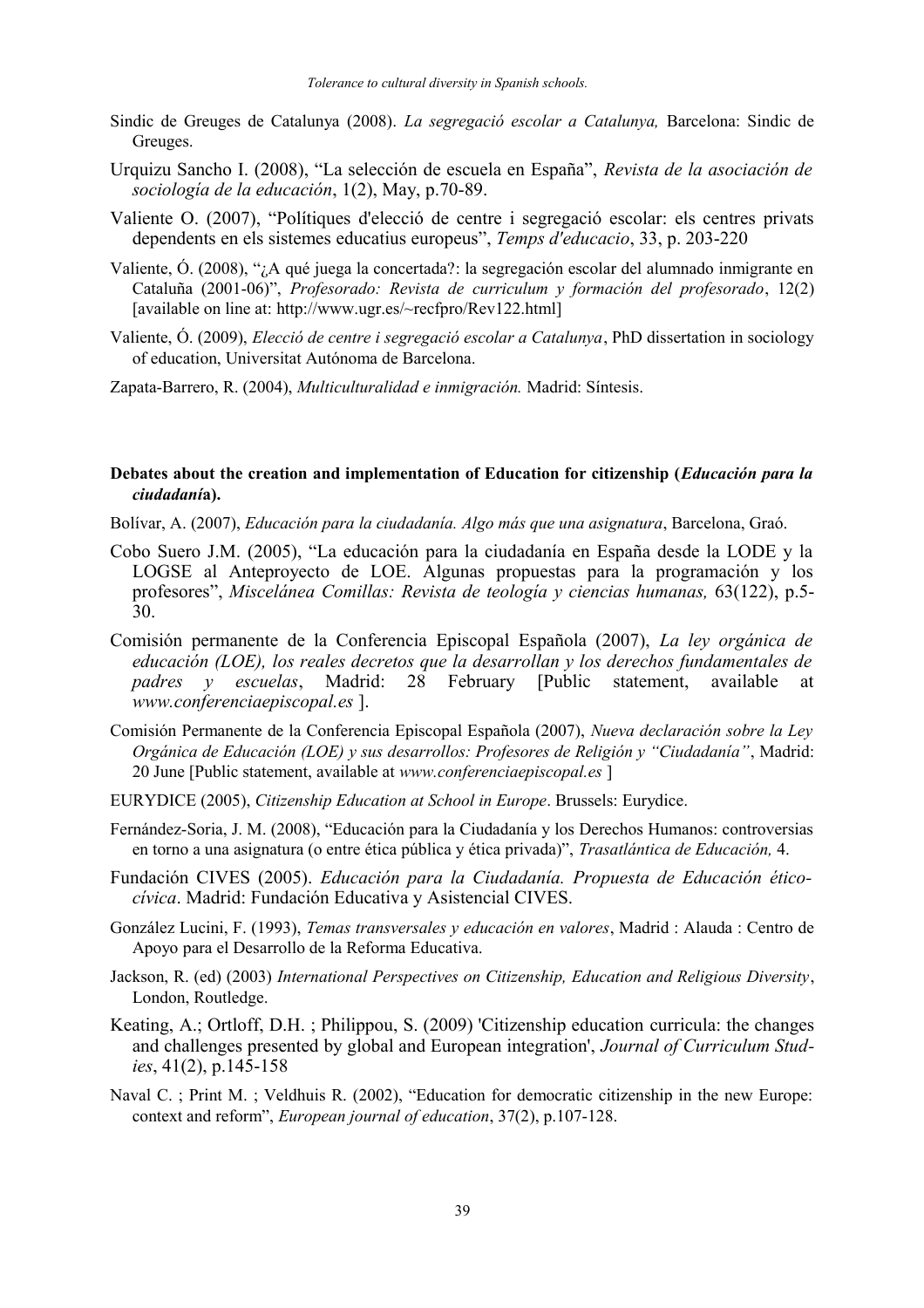- Peces-Barba Martínez, G. (2007), *Educación para la Ciudadanía y Derechos Humanos*, Madrid, Espasa.
- Profesionales por la Ética (2005), *Informe sobre la propuesta de la Universidad Carlos III y la Fundación Cives para la nueva asignatura "Educación para la Ciudadanía",* Área de Estudios de Profesionales por la Ética.
- Profesionales por la Ética (2006), *"Educación para la ciudadanía": Guía para la objeción de conciencia. Los padres elegimos.*
- Trillo Figueroa J. (2008), *Una tentación totalitaria. Educación para la ciudadanía,* Madrid, [EUNSA](http://www.laislalibros.com/busqueda/listaLibros.php?codEditorial=046).

## **2. Administrative documents and statistical data :**

Conferencia episcopal española (2011), *Número de alumnos que reciben Formación Religiosa y Católica en la Escuela (Curso 2010-2011)*, Madrid : 28 February [Document available at : *www.conferenciaepiscopal.es* ]

Consorci d'Educació de Barcelona Generalitat de Catalunya-Ajuntament de Barcelona (2010), *L'escolarització a la ciutat de Barcelona. Curs 2009-2010, Recull estadístic,* April.

Escuelas católicas (FERE, EyG) (2011), *La enseñanza en los centros educativos católicos. Estadística curso 09-10.*

[Available at : <http://www.escuelascatolicas.es/estadistica/Paginas/DatosEstadisticos.aspx>]

- Huddleston T., Niessen J. et al. (eds.) (2011), *Migrant Integration Policy Index MIPEX III,* British Council and Migration Policy Group*.* [Available on line at : [http://www.mipex.eu\]](http://www.mipex.eu/)
- Ministerio de Educación y Ciencia (2004), *Una educación de calidad para todos*, Documento preparatorio a la Ley orgánica de educación.
- Ministerio de Educación y Ciencia (2005), *Una educación de calidad para todos y entre todos. Propuestas para el debate,* Madrid : Marín Álvarez.
- Ministerio de Educación y Ciencia (2006), *La educación para la ciudadanía y los derechos humanos: el desarrollo de la LOE,* Documento marco para la elaboración y desarrollo del currículo del Área Educación para la Ciudadanía.
- Ministerio de Educación y Ciencia (2011), *Las cifras de la educación en España. Estadísticas e indicadores. Edición 2011*, Madrid: Ministerio de Educación.
- U.S. Department of State Bureau of Democracy, Human Rights, and Labor (2010), *Spain. [International Religious Freedom Report 2010](http://www.state.gov/g/drl/rls/irf/2010/index.htm)*, November 17. [Available on line at: http://www.state.gov/g/drl/rls/irf/2010/148986.htm]

## **3. Newspapers articles :**

"Documento sobre Educación para la Ciudadanía", *Comunidad Escolar*, nº761, 10 March 2005.

- "El 90% de los alumnos musulmanes en España carece de clases de religión", *El País*, 13 September 2009.
- "El Consejo Escolar del colegio de Pozuelo decide mantener el reglamento que prohíbe el uso del velo islámico", *El País,* 20 April 2010.
- "El Tribunal Supremo decide que no se puede objetar a Ciudadanía", *El País*, 28 January 2009.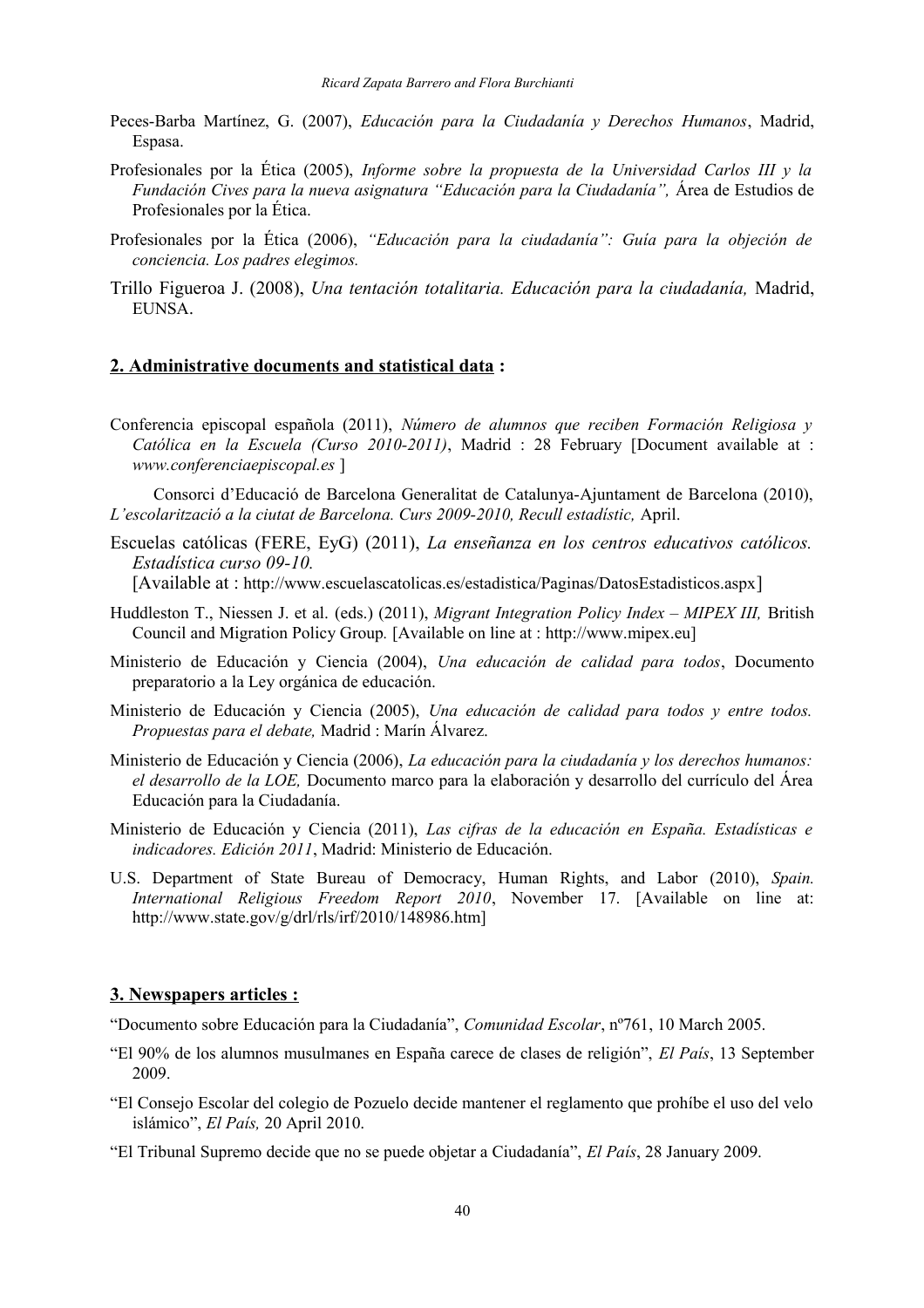"Fátima: "Quiero llevar el pañuelo a clase; nadie me obliga a hacerlo"", *El País*, 17 February 2002.

- "La escuela concertada se resiste a acoger a más alumnos inmigrantes", *El País-Barcelona*, 08 November 2009.
- "La Generalitat abre 600 aulas de acogida para inmigrante", *La Vanguardia*, 13 September 2004.
- "Las escuelas públicas no tienen ni un profesor de islam", *El País*, 17 August 2010.
- "Los obispos vuelven a la 'guerra de los crucifijos'", *El País*, 24 June 2010 .
- "Soluciones contra el gueto", *El País*, 17 December 2007
- Peces-Barba Martínez, G. (2004), "La educación en valores, una asignatura imprescindible", *El País*, 22 November.
- Peces-Barba Martínez, G. (2007), "Sobre laicidad y laicismo", *El País*, 19 September.
- Savater F., "En defensa propia", *El País,* 12 August 2006.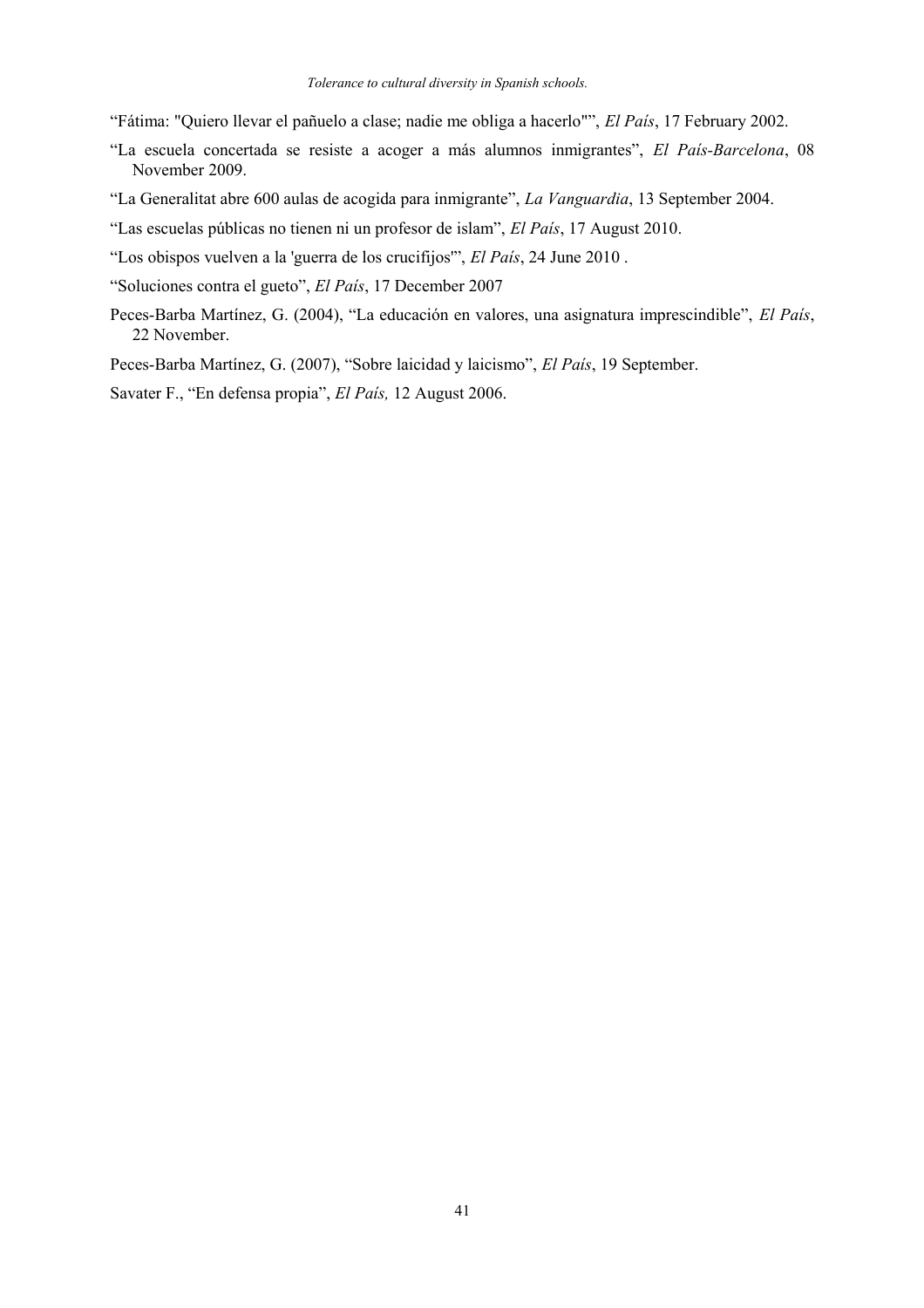# **7. Methodological Appendix**

## *1. List of interviews*

## *Interviews with experts :*

|        | Type                                   | <b>Function</b>                                                                                                                                                                                                                                                 | Duration - Record - Place                         |
|--------|----------------------------------------|-----------------------------------------------------------------------------------------------------------------------------------------------------------------------------------------------------------------------------------------------------------------|---------------------------------------------------|
| X.R.   | Academic                               | Professor of Sociology of Education, Universitat Autonoma de Barcelona                                                                                                                                                                                          | 1h, not recorded, UAB,<br>Sabadell<br>(Catalonia) |
| E.R.   | Academic / Think tank                  | Professor of Education, Universitat Autonoma de Barcelona.<br>President of EDU21, a think tank on Education, close to the centre right (Catalonia).<br>nationalist political party Convergencia i Unio (CiU), who is currently ruling the<br>Catalan government | UAB.<br>Sabadell<br>1h15.<br>recorded.            |
| M.A.E. | Academic<br>International organisation | Director of the UNESCO Catalonia<br>Professor of intercultural Education at the Universitat Autonoma de Barcelona,                                                                                                                                              | 1h15, recorded, UNESCO Catalonia,<br>Barcelona.   |
| H.C.   | Academic                               | Professor and researcher in Sociology of Education, Universidad Nacional de 1h30, recorded, Juan March Institute,<br>enseñanza a distancia (UNED) and Juan March Institute, Madrid.                                                                             | Madrid.                                           |

# *On segregation and concentration at school in the metropolitan area of Barcelona :*

|      | Type                              | <b>Function</b>                                                                                                                                                                                                                                                                  | Case                                                         |
|------|-----------------------------------|----------------------------------------------------------------------------------------------------------------------------------------------------------------------------------------------------------------------------------------------------------------------------------|--------------------------------------------------------------|
| M.R. | Administration/<br>Policy-maker   | General director of the Attention to families and educational community service, 1h15, recorded, head office of the<br>Department of Education, Catalan government ;<br>Former MP of Catalan parliament for CiU (centre-right nationalist party, current Barcelona.<br>majority) | Education<br>Catalan<br>department,                          |
| R.C. | Trade-Union                       | Spokeswoman of the Education trade-union STES-USTEC                                                                                                                                                                                                                              | recorded, headquarters of<br>1h30.<br>STES-USTEC, Barcelona. |
| A.R. | Private-Schools<br>representative | pedagogical consultant for the Christian Schools Foundation in Catalonia - FEEC                                                                                                                                                                                                  | 1h15, recorded, headquarters of the<br>FEEC, Barcelona.      |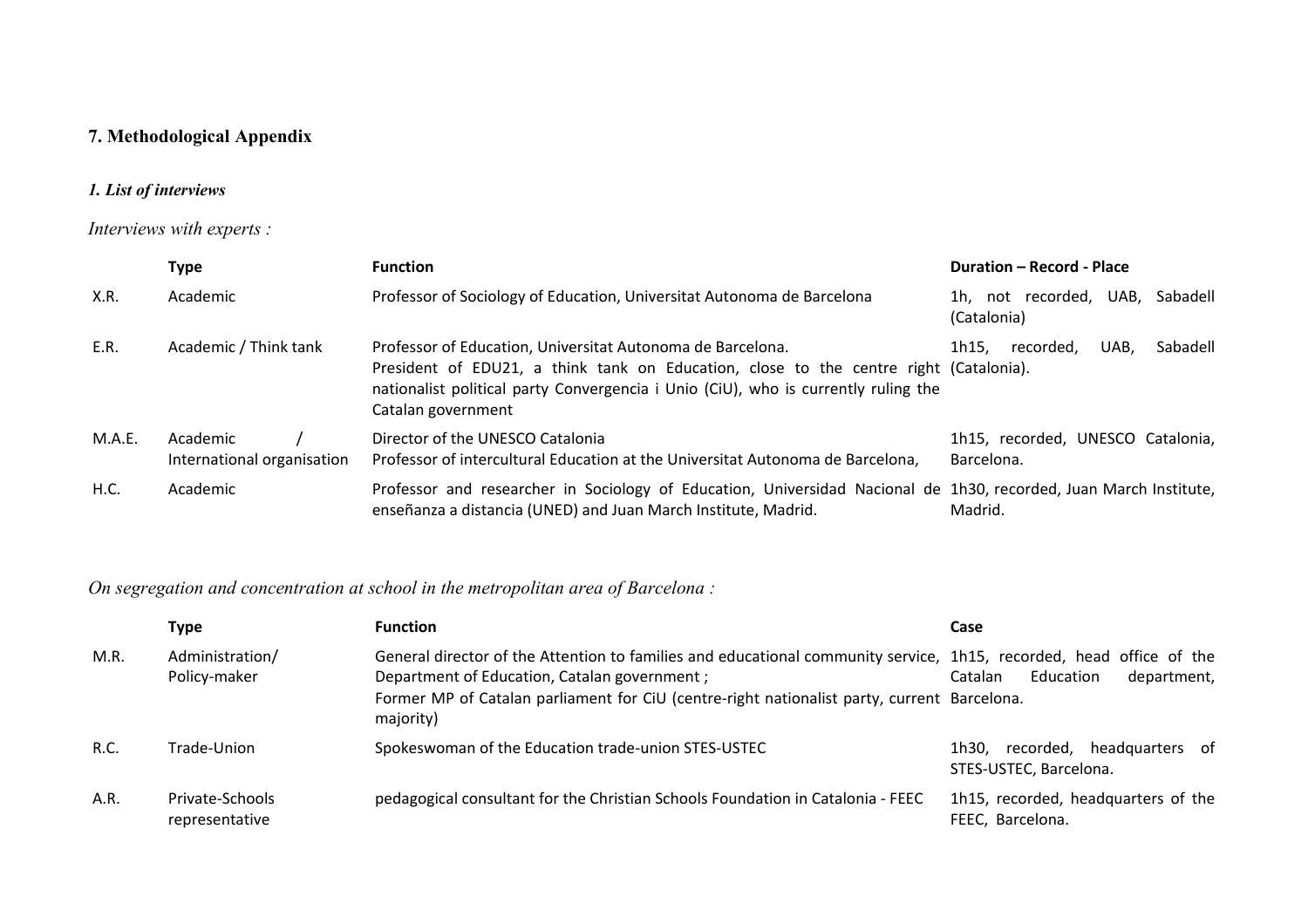*On the creation and implementation of Education for Citizenship :*

|      | Type          | <b>Function</b>                                                                                                                                                                                                           | Case                                                       |
|------|---------------|---------------------------------------------------------------------------------------------------------------------------------------------------------------------------------------------------------------------------|------------------------------------------------------------|
| D.L. | Academic      | Professor of Ecclesiastic Public Law at the Universidad Carlos III, Madrid.<br>Fernando de los Ríos chair on "Secularity and Public Liberties"                                                                            | Universidad<br>1h30.<br>recorded.<br>Complutense, Madrid.  |
| V.M. | Civil society | President of the Liga Española de la Educación y la Cultura Popular, President of 1h15, recorded, headquarters of the<br>the Foundation specialized on Education CIVES;<br>Former national MP for PSOE (socialist party). | Liga de la Educacion, Madrid.                              |
| L.C. | Civil society | President of the catholic parental organisation CONCAPA                                                                                                                                                                   | recorded.<br>headquarters<br>1h.<br>of<br>CONCAPA, Madrid. |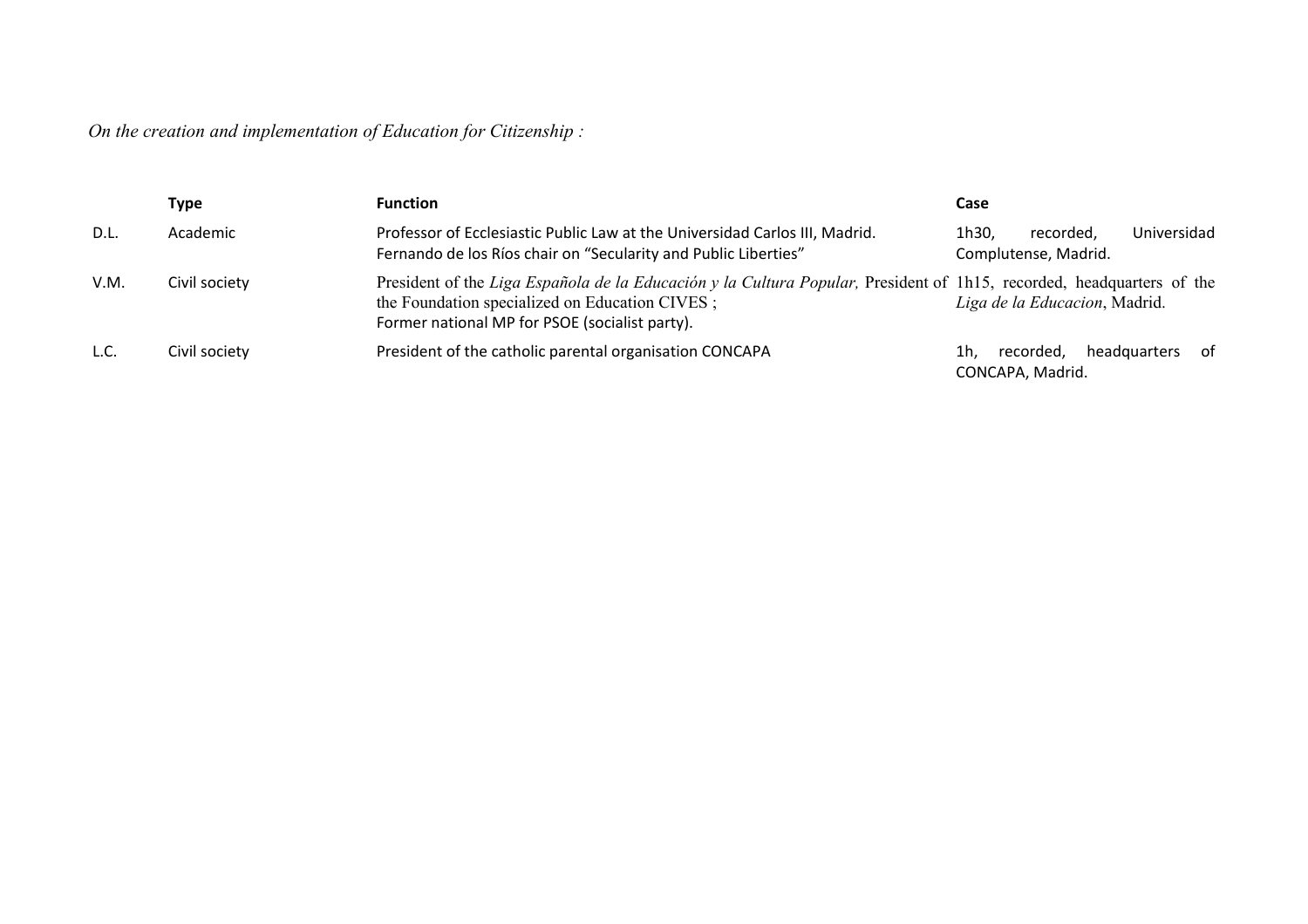## *2. Interview guides :*

## **Interview Guide n°1 : The distribution of immigrant pupils at school.**

| General:                                                                                     |                                                                                                                                                                                                                                                                                                                                                                                                                                                   |
|----------------------------------------------------------------------------------------------|---------------------------------------------------------------------------------------------------------------------------------------------------------------------------------------------------------------------------------------------------------------------------------------------------------------------------------------------------------------------------------------------------------------------------------------------------|
| - Function of the interviewees and bio-data<br>- Description of the organization/institution | Orientation and objective of the organization/institution in matters of education (fundamental values, main goals)                                                                                                                                                                                                                                                                                                                                |
| <b>Bloc 1: Framing of the issue:</b>                                                         | $\rightarrow$ How does the structure of the Spanish education system affect the acceptance of immigrant children in school?                                                                                                                                                                                                                                                                                                                       |
| <b>Topics</b>                                                                                | Main questions                                                                                                                                                                                                                                                                                                                                                                                                                                    |
| Description                                                                                  | How do you describe the current debate on that matter?<br>- In your view, how can we explain the scarce number of foreign pupils in concertadas-schools, in comparison with<br>public-schools?<br>- In your view, what is the main issue about the inequality in the distribution?<br>- Can the distribution inequality be considered as a problem? In this case, how can you qualify the problem?                                                |
| Explanation                                                                                  | How do you explain this debate?<br>- What is or are the origins of the inequality in the distribution?<br>Do you think is comes from : existence of private-schools / territorial inequality / social and economic inequality /<br>cultural or religious difference / school strategies / parents strategies / problems of schools funding / racism (side<br>questions).                                                                          |
| Assessment public discourse                                                                  | How do you evaluate the public discourses on that matter?<br>- Concretely, how does your organization or institution decide to participate to the public debate? What is your<br>organization/institution main discourse?<br>- Do you collaborate with others? By which means (platforms, coalition, task group)? How does it works<br>concretely?<br>- Which discourses or organizations are you fighting? How would you assess their discourse? |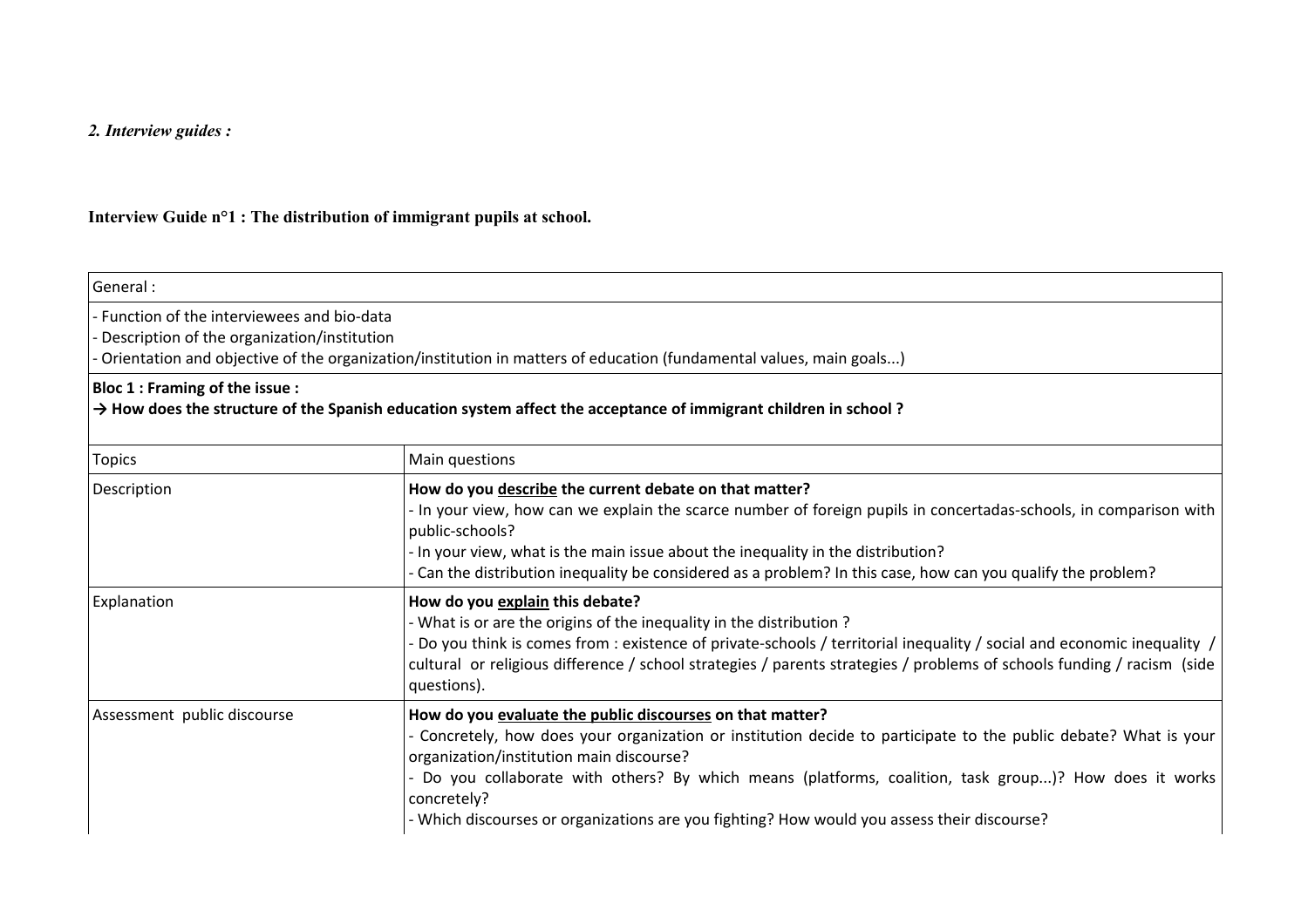| <b>Bloc 2: Evaluation and alternatives.</b> |                                                                                                                                                                                                                                                                                                                                                                                                                                                                                                                                                                                                                                                                                                                                                                                                                                            |
|---------------------------------------------|--------------------------------------------------------------------------------------------------------------------------------------------------------------------------------------------------------------------------------------------------------------------------------------------------------------------------------------------------------------------------------------------------------------------------------------------------------------------------------------------------------------------------------------------------------------------------------------------------------------------------------------------------------------------------------------------------------------------------------------------------------------------------------------------------------------------------------------------|
| <b>Topics</b>                               | Main questions                                                                                                                                                                                                                                                                                                                                                                                                                                                                                                                                                                                                                                                                                                                                                                                                                             |
| Assessment of policies                      | How do you evaluate the political measures or the propositions made so far to tackle this question?<br>- If you think that the distribution inequality is a problem which has to be solved, which actors are in your view<br>those who has to act in priority?<br>Which political level is the most important : State, Autonomous Communities, City councils, Schools, Civil society,<br>Parents?<br>How do you assess the measures proposed so far?<br>Recall following measures and experiences :<br>- Changes in school zoning,<br>- Experience of Vic (radical changes in the distribution by the fusion of schools )<br>- Busing.<br>- Gratuity of concertadas-school.<br>- Diminishing the freedom of choice from parents.<br>- Which are the values which have to be considered in priority when searching solutions to this issue? |
| Alternatives                                | If these measures or propositions do not satisfy you, Do you think they have to be reinforced, expand or changed for<br>others?<br>For you/your organization, what would be the potential or desirable solutions to this issue?                                                                                                                                                                                                                                                                                                                                                                                                                                                                                                                                                                                                            |
| Practices / experiences                     | Can you give concrete examples and practices which you estimate are good practices?<br>In the contrary, which concrete examples should not be imitated?                                                                                                                                                                                                                                                                                                                                                                                                                                                                                                                                                                                                                                                                                    |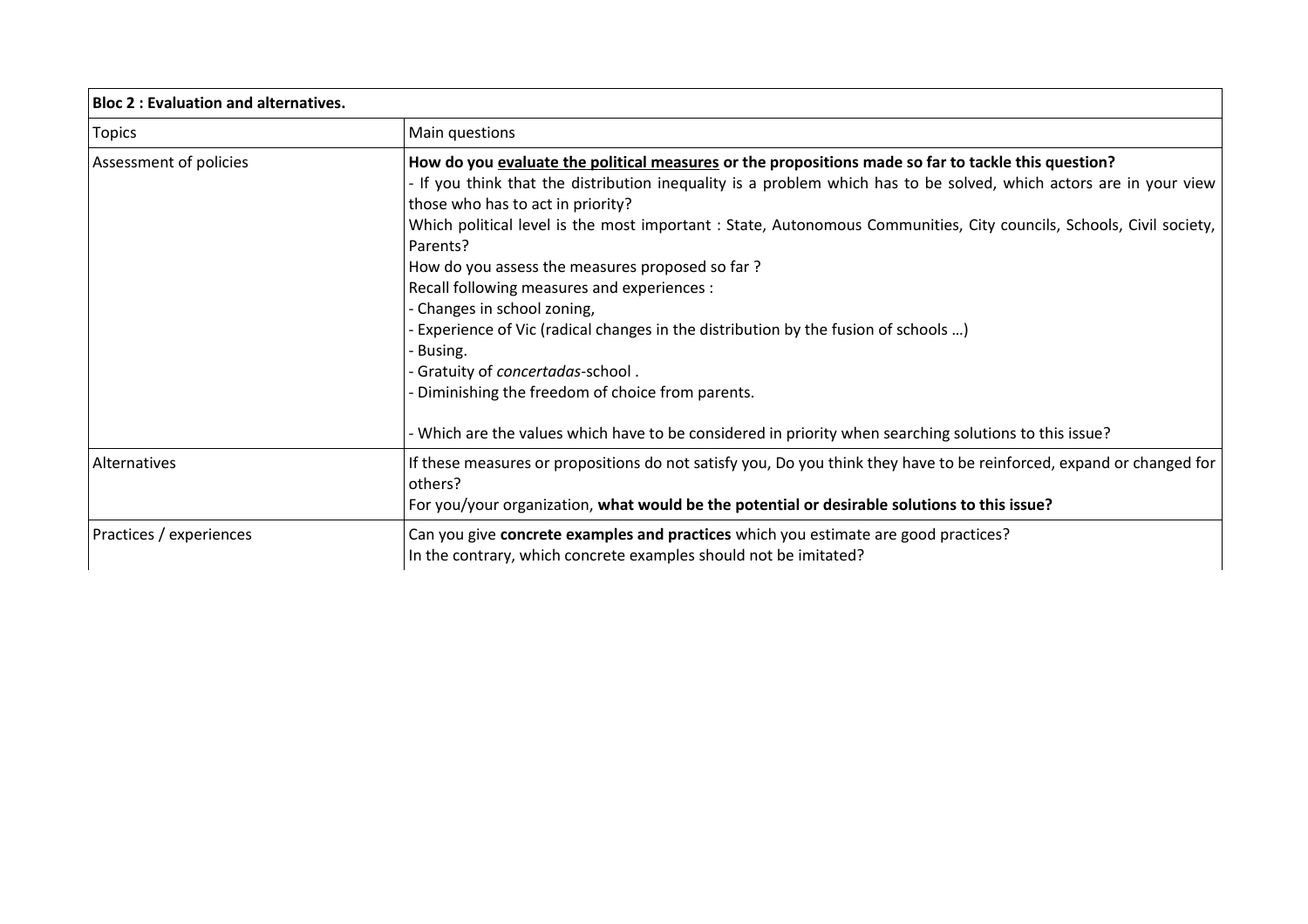## **Interview Guide n°2 : Creation and implementation of** *Educación para la Ciudadanía*

| General:                                                                                   |                                                                                                                                                                                                                                                                                                                                                                                                                                                             |
|--------------------------------------------------------------------------------------------|-------------------------------------------------------------------------------------------------------------------------------------------------------------------------------------------------------------------------------------------------------------------------------------------------------------------------------------------------------------------------------------------------------------------------------------------------------------|
| - Function of the interviewees and bio-data<br>Description of the organization/institution | Orientation and objective of the organization/institution in matters of education (fundamental values, main goals).                                                                                                                                                                                                                                                                                                                                         |
| <b>Bloc 1: Framing of the issue:</b>                                                       | In your opinion, why has the creation of Education for citizenship (EfC) raised such debates in the Spanish society?                                                                                                                                                                                                                                                                                                                                        |
| <b>Topics</b>                                                                              | <b>Main questions</b>                                                                                                                                                                                                                                                                                                                                                                                                                                       |
| Personal opinion about EfC                                                                 | - In your view, was it positive to create Education for citizenship?<br>- If yes: Would you have done it in the same way? As a dedicated subject?<br>- Personally, do you agree with the content of EfC?                                                                                                                                                                                                                                                    |
| Description                                                                                | How do you describe the current debate on that matter?<br>- Can you tell me how you would qualify the debate ? Have you ever seen comparable debates in schooling matters<br>in Spain?<br>- Can you explain how the decision to create EfC was taken? What was your / your organisation's position at the<br>beginning / during the design of the law / after the implementation?                                                                           |
| Explanation                                                                                | How do you explain this debate?<br>According to you, what is/are the reasons which raised such an important concern? Was it for the subject per se,<br>the content of EfC, the way it was created and implemented, political reasons?<br>In your view, what was the importance of diversity issues in creating EfC? Is EfC responding to the new diversity at<br>school ? Does it respond to it the right way?                                              |
| Assessment public discourse                                                                | How do you evaluate the public discourses on that matter?<br>- Can you tell in your view who were the main actors of the debate?<br>- Which were for you / your institution the main values at stake in the debate following the creation of EfC?<br>- Concretely, how did you decide to participate to the public debate? Did you collaborate with others ? Did you<br>directly opposed other actors?<br>- Do you think the debate has come to an end now? |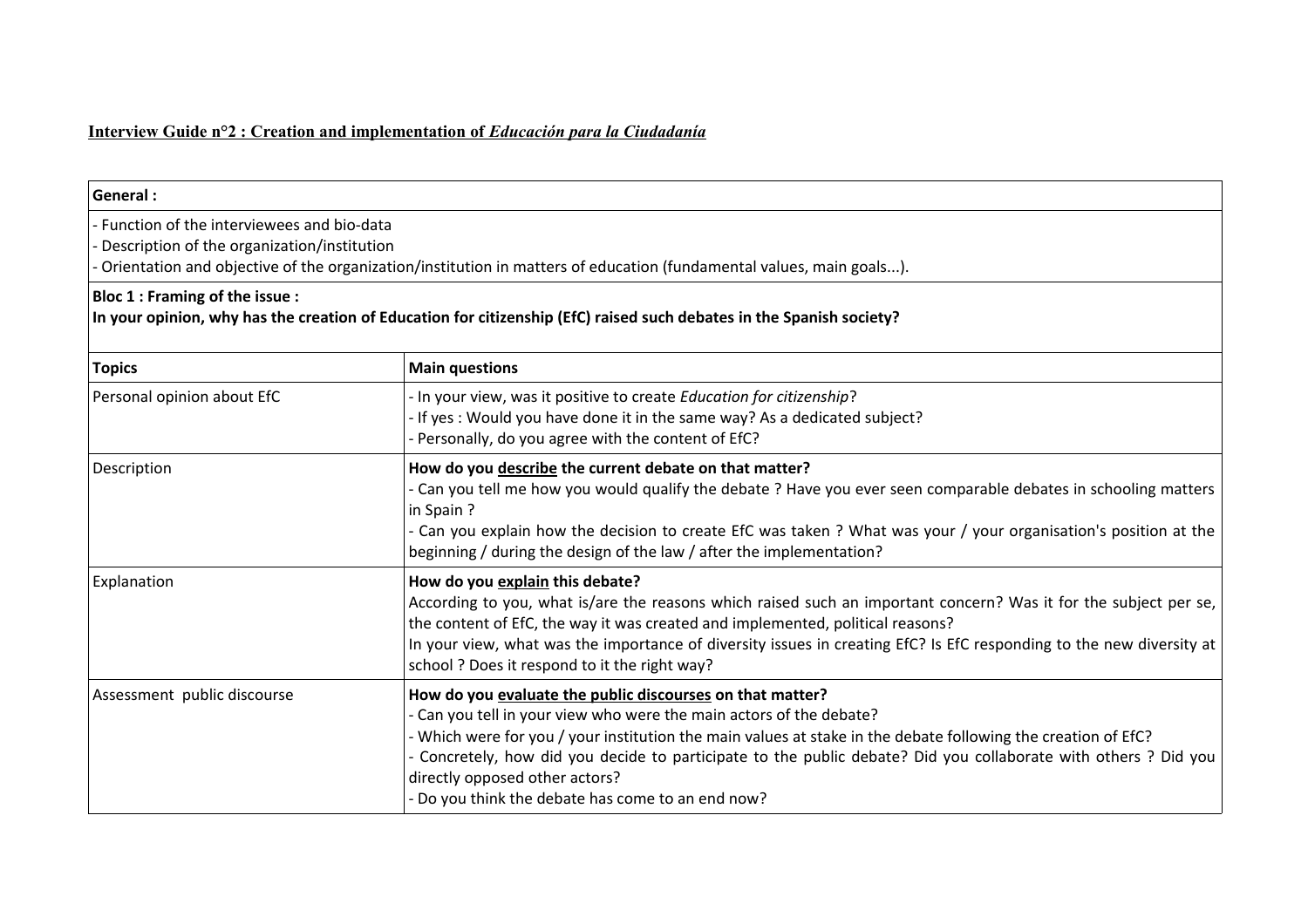| <b>Bloc 2: Evaluation and alternatives.</b> |                                                                                                                                                                                                                                                                                                                                                                                                                                                                                                                                                                                                                                                                                                                                                                                                                                                                                  |  |  |  |  |
|---------------------------------------------|----------------------------------------------------------------------------------------------------------------------------------------------------------------------------------------------------------------------------------------------------------------------------------------------------------------------------------------------------------------------------------------------------------------------------------------------------------------------------------------------------------------------------------------------------------------------------------------------------------------------------------------------------------------------------------------------------------------------------------------------------------------------------------------------------------------------------------------------------------------------------------|--|--|--|--|
| <b>Topics</b>                               | <b>Main questions</b>                                                                                                                                                                                                                                                                                                                                                                                                                                                                                                                                                                                                                                                                                                                                                                                                                                                            |  |  |  |  |
| Assessment of<br>attitudes                  | policies, measures and How do you evaluate the political measures or the propositions made so far to tackle this question?<br>- Did you collaborate directly to the design of EfC? Did you collaborate to the design of its content and<br>implementation? How would you qualify this process? Do you feel that your point of view has been taken into<br>account?<br>- Do you think that EfC has evolved positively from its original conception to its implementation?<br>- What do you think of the attitude of Autonomous governments ruled by the PP (Valencia, Madrid) in the<br>implementation of EfC?<br>- How do you see the role played by the courts in the evolution of the debate on EfC?<br>-How do you see the so-called "conscientious objection" movement initiated by the Church and catholic parents?<br>-What do you think about how EfC is implemented now? |  |  |  |  |
| Alternatives / Moral and values at school   | For you/your organization, what would be the potential or desirable solutions to this issue?<br>- If you could choose, what would you do with EfC?<br>- Do you think there would be a better solution to foment intercultural education and to address diversity at<br>school?<br>- Do you think that it is the role of schools to teach children some values? Do you think that tolerance to diversity<br>has to be learned at school?                                                                                                                                                                                                                                                                                                                                                                                                                                          |  |  |  |  |